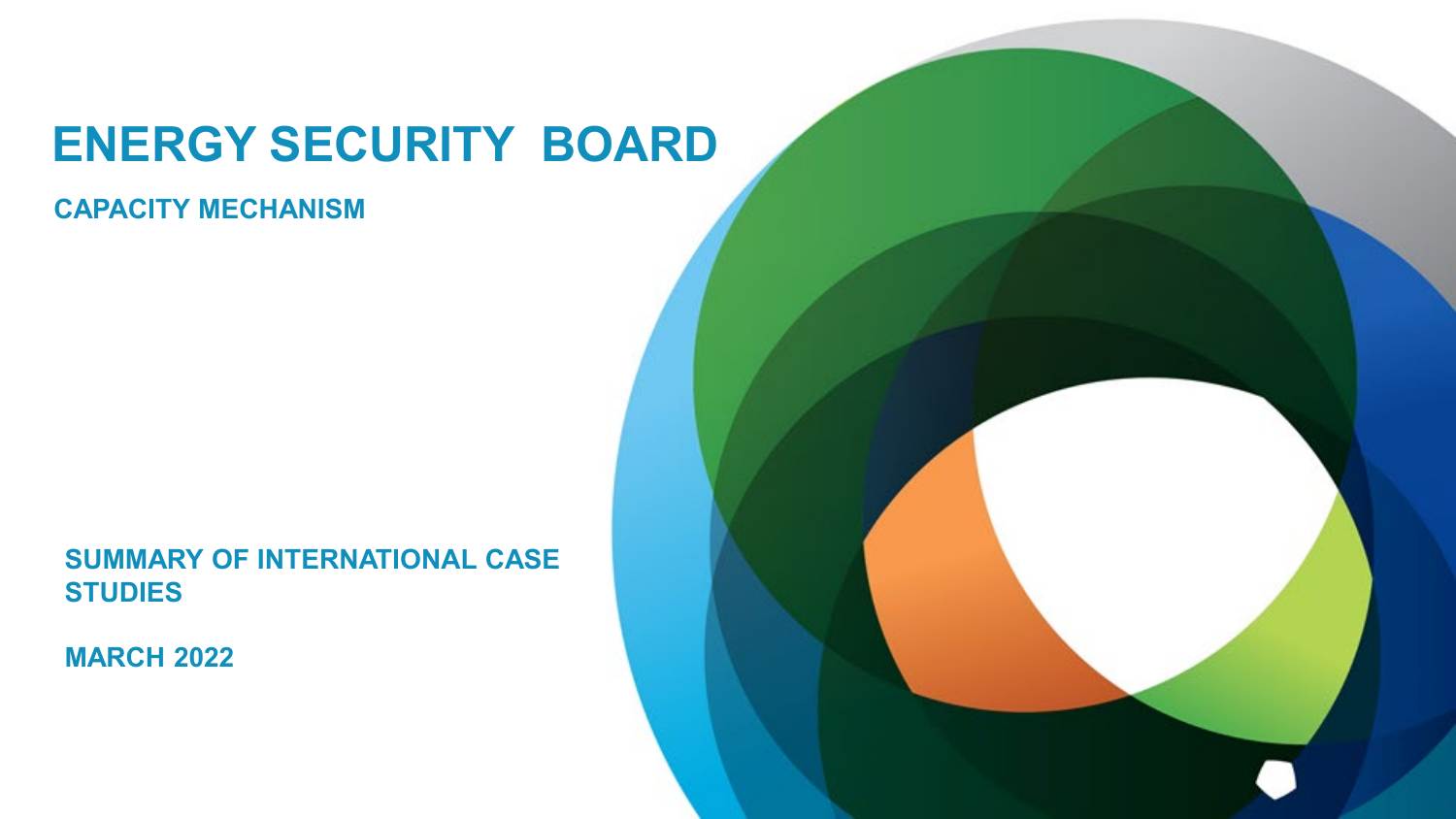

### **INTRODUCTION**

- As part of its detailed design process, the ESB commissioned NERA to undertake case studies of five capacity mechanisms in international jurisdictions to understand, in detail, how they work, and to draw any possible lessons for the NEM
- This pack is designed to summarise NERA's findings to share the important information and lessons from this work
- The jurisdictions studied were: Great Britain, PJM (Pennsylvania New Jersey Maryland), Ireland, France and California
- This pack contains a high level summary of each mechanism and a summary of the performance of the regime along with any lessons that might be relevant for Australia
- The appendix contains more detail on each mechanism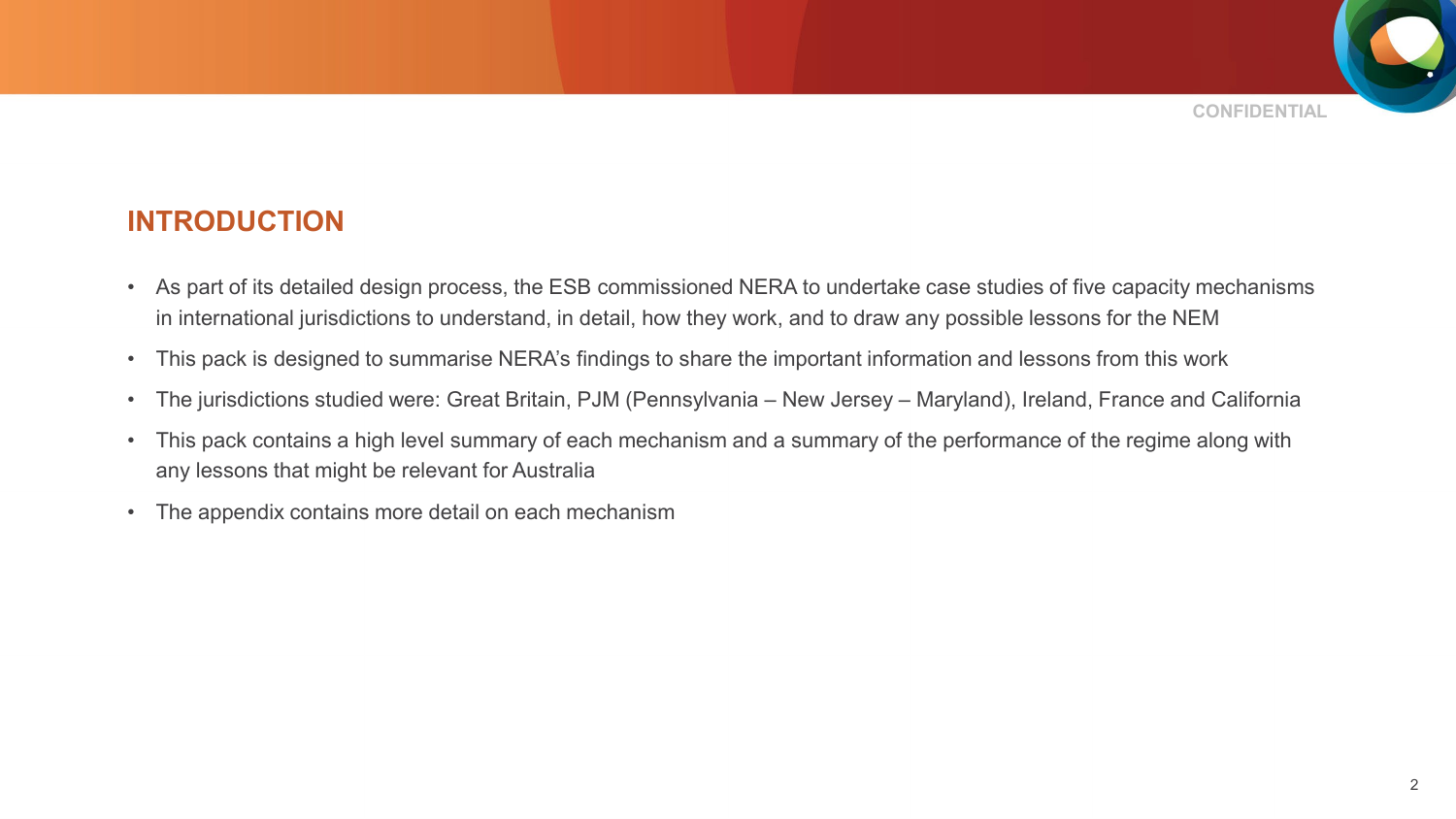

## **CONTENTS**

- Summary and assessment of case study mechanisms:
	- Great Britain
	- PJM
	- France
	- California
	- Ireland
- Appendix detailed information on each case study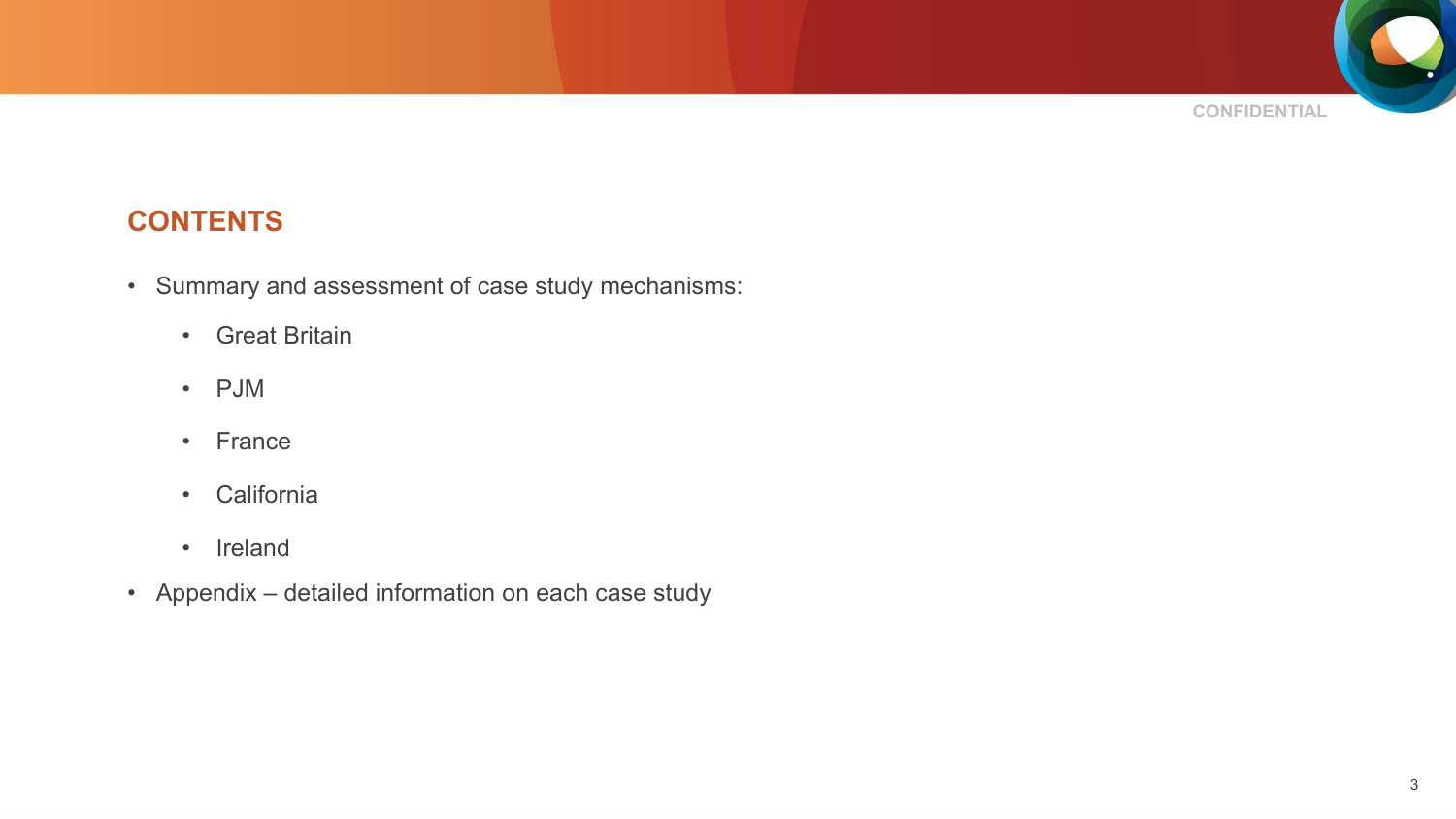**CONFIDENTIAL**

### **UK – HIGH LEVEL SUMMARY OF MECHANISM**

#### **Background information**

- The scheme was introduced in 2014 (first auction, with the first delivery year in 2016) alongside a contracts for difference scheme designed explicitly to support renewables
- Renewables that receive subsidies through this separate mechanism are ineligible to participate in the capacity mechanism
- The British capacity mechanism is technology neutral, but emissions limits were introduced in 2020:
	- There are carbon intensity limits (rate of emissions) and also yearly emissions limits
	- These apply to generators commissioned after July 2019 for all auctions beginning in 2021 and all generators from delivery year 2024/25 onwards
	- This will disqualify coal and diesel from receiving capacity payments from the relevant year
- Electricity is procured bilaterally within an integrated zone that covers Great Britain excluding Northern Ireland, with any uncontracted capacity being sold and allocated via the balancing mechanism. The balancing market has a £6,000 per MWh price cap

| <b>Design aspect</b>                                                                 | <b>Summary of design choices*</b>                                                                                                                                                                                                                                                                                                                                                                                                                                                                                                                        |
|--------------------------------------------------------------------------------------|----------------------------------------------------------------------------------------------------------------------------------------------------------------------------------------------------------------------------------------------------------------------------------------------------------------------------------------------------------------------------------------------------------------------------------------------------------------------------------------------------------------------------------------------------------|
| Capacity definition                                                                  | Capacity providers make capacity available during "system stress events" (defined by the system operator)<br>$\bullet$<br>with four hours of notice<br>Derating factors differ by technology type (dispatchable generation, storage, interconnectors, demand<br>$\bullet$<br>response and VRE)                                                                                                                                                                                                                                                           |
| Forecasting<br>methodology and<br>determination of<br>capacity certificate<br>demand | Centrally determined demand curve, set by the Government on advice of the system operator<br>$\bullet$<br>The system operator undertakes scenario-based modelling based on publicly available future energy<br>$\bullet$<br>scenarios, each of which specify assumptions around peak demand events, generation capacity and<br>interconnectors<br>Modelling is a "least worst regrets" analysis of the optimal amount of capacity to procure based on the range of<br>$\bullet$<br>forecast scenarios                                                    |
| Certificate trading<br>and procurement<br>methods                                    | Centralised auctions run at T-4 and T-1<br>$\bullet$<br>The system operator deliberately under-procures in the first auction to leave some residual capacity to be<br>$\bullet$<br>procured at T-1<br>Existing capacity contracts are one year, with refurbished plant receiving contracts up to three years in<br>$\bullet$<br>duration, and new plant receiving up to 15 year contracts<br>Secondary trading permitted but rare in practice<br>$\bullet$                                                                                               |
| Transmission<br>constraints and<br>interconnection                                   | The capacity mechanism does not account for transmission constraints within the Great Britain system - all<br>$\bullet$<br>capacity is procured without concern for location<br>Locational constraints are accounted for using a separate mechanism whereby generators near urban areas<br>$\bullet$<br>pay lower annual charges<br>Interconnectors can participate in the market, with capacity assessed based on net transfers into Great Britain<br>$\bullet$<br>during system stress events. Their derating factors are highly volatile year-on-year |
| Market power<br>mitigation                                                           | There are bidding rules depending on type of capacity: new build plants and demand response units are "price"<br>$\bullet$<br>makers" and allowed to submit bids up to the price cap of 1.5x net cost of new entry (CONE), existing<br>generators and interconnectors are "price takers" which can only submit bids up to a cap of 0.5x net CONE<br>Existing generation is required to participate<br>$\bullet$                                                                                                                                          |
| Penalties,<br>compliance and<br>incentives                                           | Penalties apply to capacity providers who do not perform during system stress events<br>$\bullet$<br>Penalties are capped at 2x monthly capacity revenue and 1x annual capacity revenue<br>$\bullet$<br>Over-delivery during system stress events is awarded at the penalty rate<br>$\bullet$                                                                                                                                                                                                                                                            |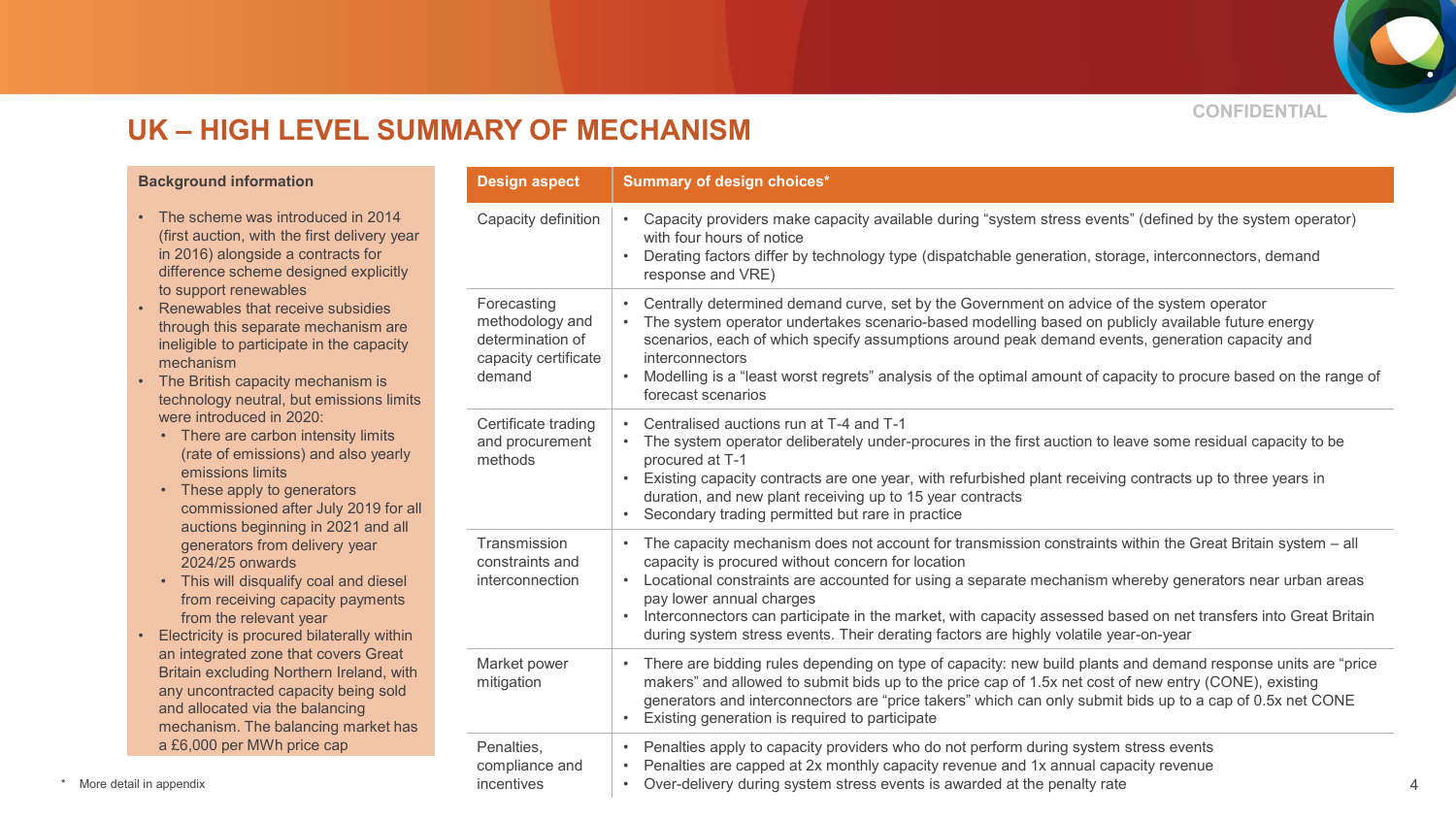### **UK – PERFORMANCE OF REGIME**

- Despite the investment certainty provided by the longer tenor contracts awarded, new capacity contracted through the auction has not necessarily actually been delivered
	- 1.9GW of capacity (a new CCGT plant) that was secured in the first T-4 auction was never built and the proponent cancelled its capacity contract
- The scheme appears to have achieved its reliability objectives: since the start of operation, there have been seven "notices" but no events in which the system operator would have to disconnect demand
- The scheme has arguably overprocured as loss of load events have been significantly lower than the target amount (under 0.1 hours in 2018-19 to 2020-21 vs a target of 3 hours per year)

**Capacity procured in past UK auctions (GW)**



#### **Unit price of capacity procured in past UK auctions (A\$ per kW)**



<sup>\*</sup> T-4 auction results only as T-1 auctions yet to take place

Source: UK Electricity Market Delivery Body (2021), NERA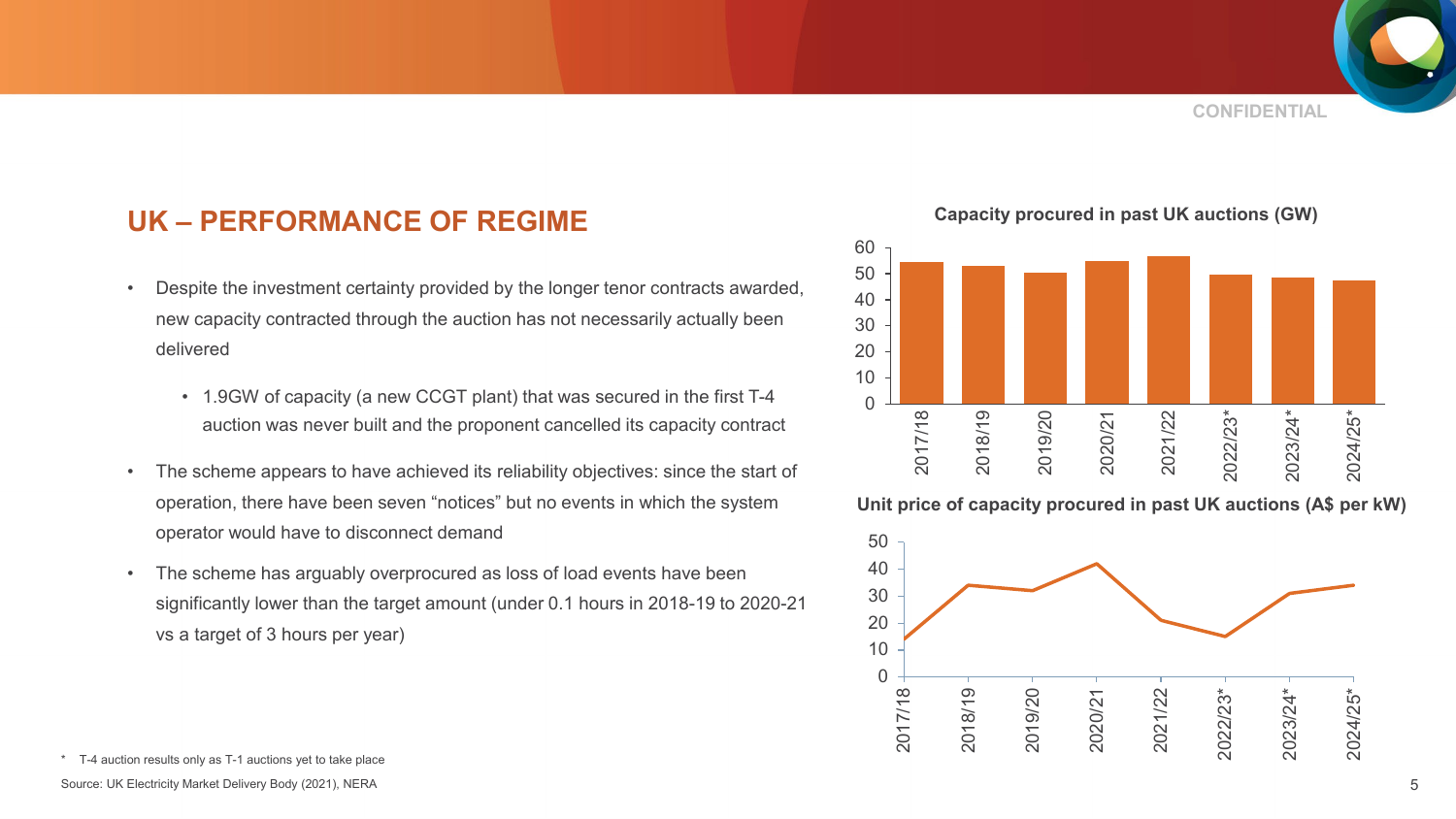**CONFIDENTIAL**

### **UK – POINTS OF INTEREST AND LESSONS**

- **Sufficient penalties are required in order to guarantee new plant will deliver on contracts:** capacity providers that terminate their contracts have the penalty capped at the capacity revenue – in other words, they are no worse off than if they never had a contract. This is insufficient to guarantee plant actually gets built and as a result, historical projects which have won capacity contracts have not eventuated in the physical market
- **Treatment of demand response is challenging:** the UK system subjects demand response providers to testing requirements which can be difficult to perform (e.g. requiring demand response providers to demonstrate reductions in load when it is not economic for consumers to reduce load), especially for new demand response providers. Derating treatment of demand response has been the subject of successful court challenges
- **Interactions with other government mechanisms can lead to inefficient outcomes:** early capacity mechanism auctions resulted in large amounts of new inefficient diesel-powered generators to enter the market, connected to the distribution system. This happened because the diesel generators benefitted from another government scheme which supported distribution-connected generation. This was remedied in later years
- **The scheme explicitly values dispatchable capacity, with a separate scheme to support renewables, and does not allow any capacity to participate in both schemes:** the British capacity mechanism theoretically includes variable renewable energy generators as eligible participants, but in reality they are virtually all excluded based on their involvement in the separate scheme to underwrite renewables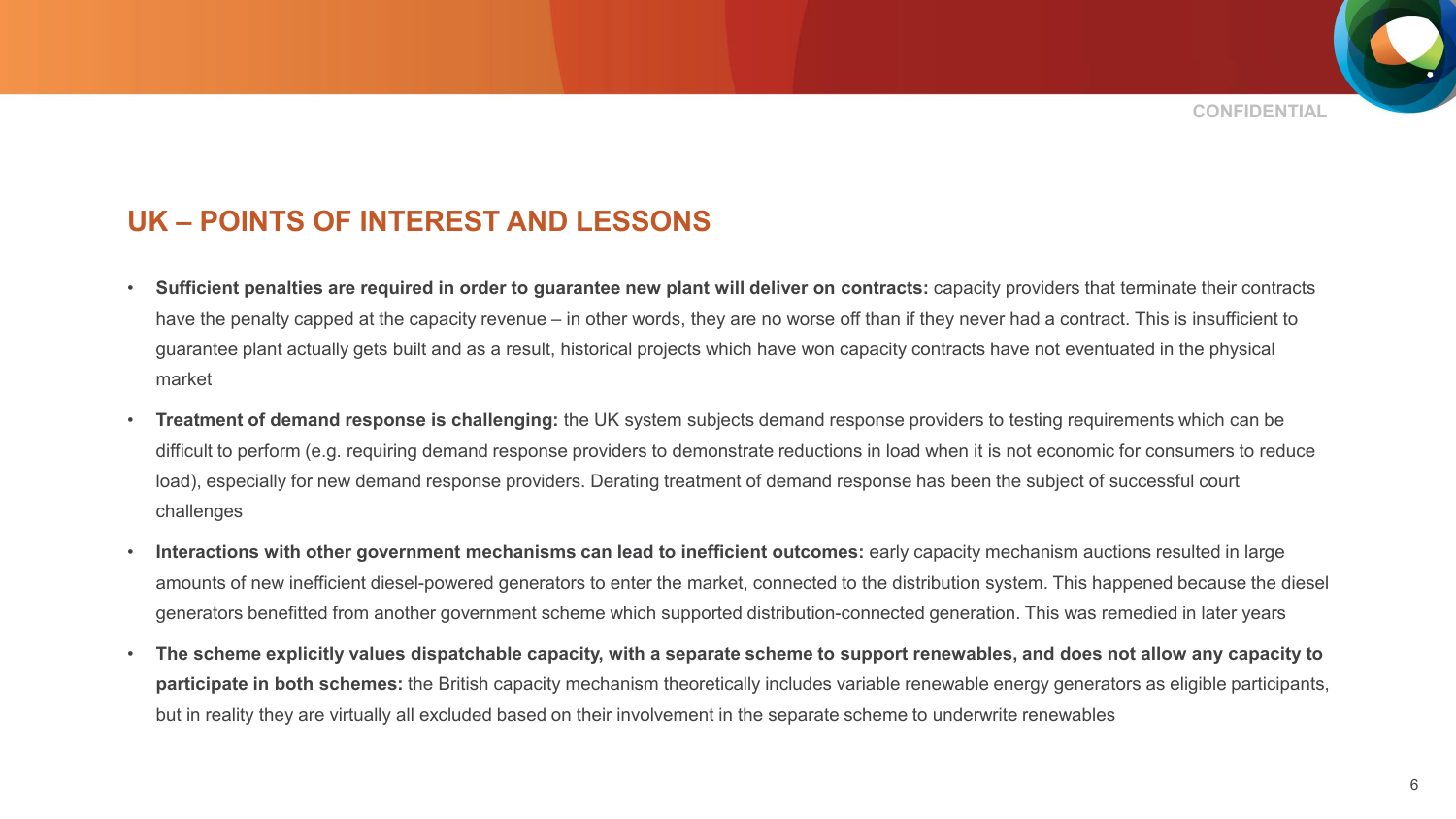

### **PJM – HIGH LEVEL SUMMARY OF MECHANISM**

#### **Background information**

- Pennsylvania New Jersey Maryland Interconnection (PJM) serves all or parts of 13 states in the US
- World's largest centrally dispatched electricity grid
- The capacity mechanism is highly complex, with detailed regulations covering virtually every aspect of the scheme
- 27 local delivery areas, but with a different locational price at every delivery point
- Wholesale energy price offers are capped at US\$1,000 per MWh, unless the bidder can demonstrate they have a cost-based reason for an offer above that level, up to US\$2,000 per MWh (make-whole payments can be above this if needed, but the market price cannot rise above this level)
- Interestingly, the mechanism is a hybrid decentralised and centralised mechanism: retailers can self-fulfil their resource adequacy requirements (for vertically integrated players) or participate in the centralised scheme
- Rule changes are frequent in the PJM capacity mechanism, as are legal challenges to various aspects of its operation

| <b>Design aspect</b>                                                                 | <b>Summary of design choices*</b>                                                                                                                                                                                                                                                                                                                                                                                                                                                                                                              |
|--------------------------------------------------------------------------------------|------------------------------------------------------------------------------------------------------------------------------------------------------------------------------------------------------------------------------------------------------------------------------------------------------------------------------------------------------------------------------------------------------------------------------------------------------------------------------------------------------------------------------------------------|
| Capacity definition                                                                  | Split into two delivery seasons - summer and winter. Capacity can be sold differently for each season<br>$\bullet$<br>Derated capacity must be available for emergency events between 10am and 10pm in summer and 6am to<br>9pm in winter<br>Capacity providers can include: generators, demand response, energy efficiency, aggregated resources<br>$\bullet$<br>(combination of other resources acting as a single bidder) and transmission upgrades<br>Derating methodology varies for each resource type<br>$\bullet$                      |
| Forecasting<br>methodology and<br>determination of<br>capacity certificate<br>demand | PJM centrally determines reliability requirements<br>$\bullet$<br>Requirements are determined on a "local delivery area" level and also at a PJM-wide level<br>$\bullet$<br>Modelling accounts for non-coincident peak load on a day as a function of calendar events (e.g. weekdays,<br>holidays, etc), weather data and other trends<br>The projected peak plus a specified installed reserve margin (most recently 14.4%) informs the demand curve<br>If local delivery areas are constrained, they have a separate reliability requirement |
| Certificate trading<br>and procurement<br>methods                                    | • Vertically integrated retailers can opt out of the mechanism and "procure" their share of the reliability<br>requirement from within their own portfolio. This capacity must still be certified and derated centrally<br>Other capacity is procured by the system operator in an auction, with auctions at T-3 (which aims to procure all<br>the required capacity) and 20 months, 10 months or 3 months before if required                                                                                                                  |
| Transmission<br>constraints and<br>interconnection                                   | Transmission upgrades can enter into auctions to increase transmission availability into constrained local<br>$\bullet$<br>delivery areas (they may increase connectedness of a "sink area" with a "source area")<br>If the transmission is successful in an auction, it is paid the difference in price between the sink area and the<br>source area<br>Existing transmission cannot participate in the auctions – only new projects<br>$\bullet$                                                                                             |
| Market power<br>mitigation                                                           | There are extensive rules to regulate bids into the capacity mechanism auctions<br>$\bullet$<br>"Pivotal suppliers"* are subject to market seller offer caps<br>$\bullet$<br>New generation is subject to other offer caps which are dependent on the average location-adjusted sell offers<br>$\bullet$<br>A minimum offer price rule applies to a subset of generation – most recently any subsidised generators*<br>$\bullet$                                                                                                               |
| Penalties,<br>compliance and<br>incentives                                           | Capacity providers with capacity contracts are subject to non-performance charges (including those that are<br>$\bullet$<br>part of a decentralised retailer portfolio and those who bid into the central auction)<br>The penalties are awarded as revenue to overperforming resources<br>Other penalties also apply<br>$\bullet$                                                                                                                                                                                                              |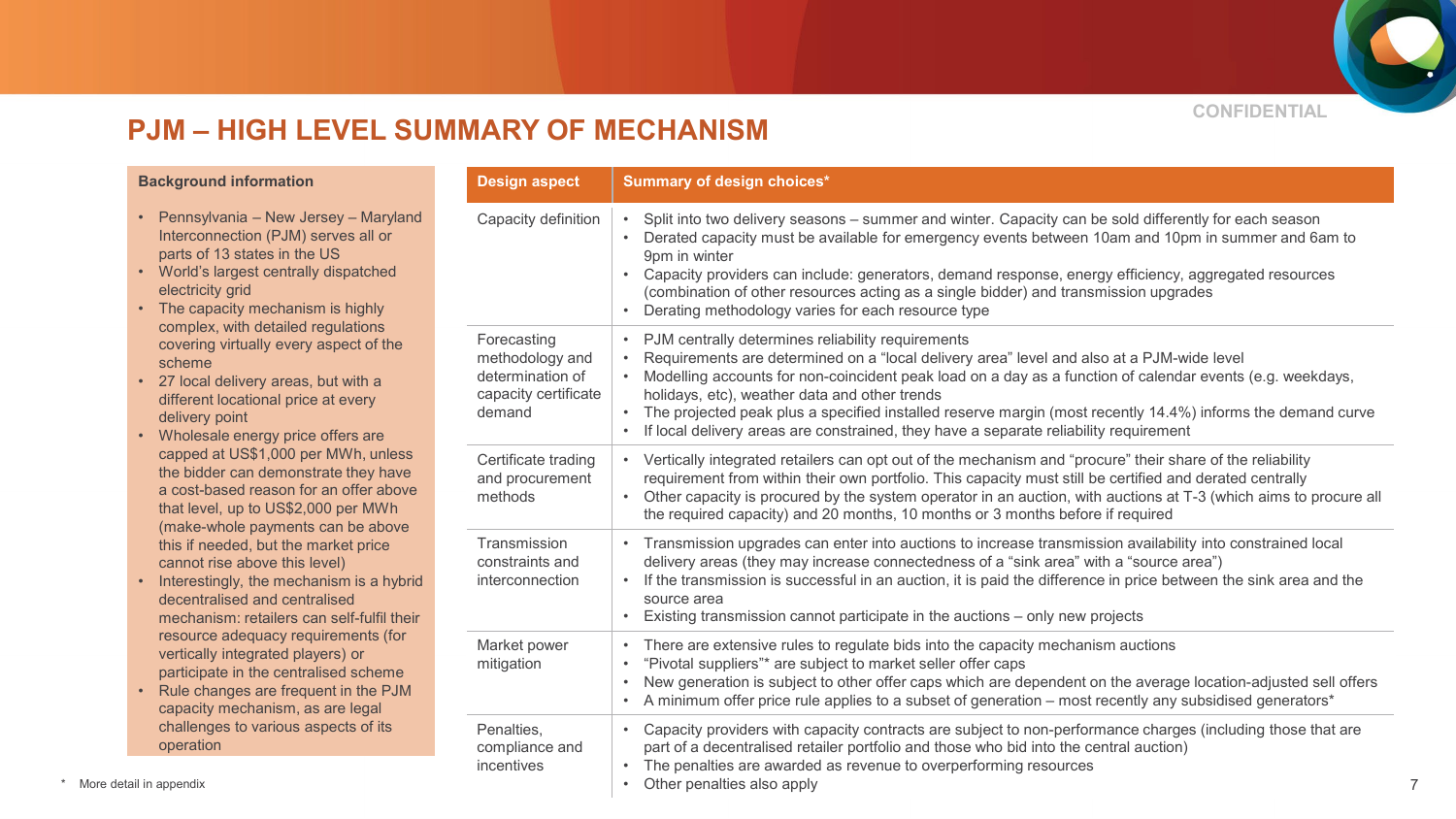

### **PJM – PERFORMANCE OF REGIME**

- The PJM capacity mechanism has successfully procured a large number of new projects over its years of operation (59 GW since 2008), from a variety of capacity sources including: OCGT, CCGT, diesel, hydro, steam, nuclear, solar, wind and fuel cell batteries
- For the 2023 delivery year, almost 9 GW of new capacity has been procured, mostly CCGT
- The capacity mechanism has consistently over-procured relative to the target reserve margin
- Performance assessment intervals have been very rare throughout the operation of the capacity mechanism, suggesting that the level of procurement has been more than sufficient to meet reliability requirements



#### **Actual vs target reserve margin**

#### **Unit price of capacity procured in past auctions (A\$ per kW)**

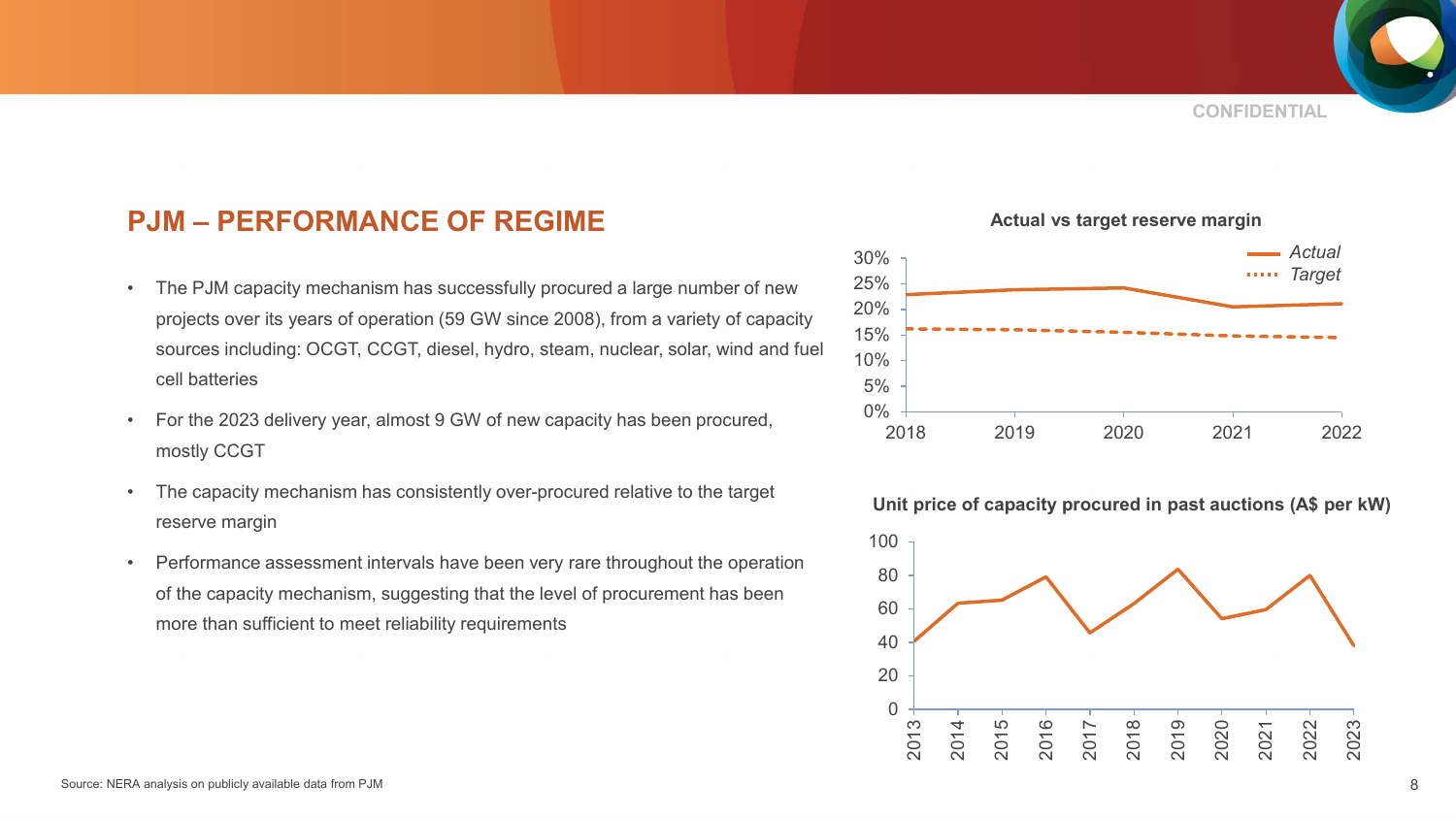

### **PJM – POINTS OF INTEREST AND LESSONS**

- **The hybrid centralised and decentralised system is a point of interest:** it is unusual in a global context as it allows vertically integrated participants to contract for their own needs. This may be an option in Australia, where there are vertically integrated players, however the benefits of such a model are unclear (versus a model that required all generators to participate in the central auction)
- **Transmission upgrades can compete with generation to provide locational capacity:** this is a theoretical point of interest, however no transmission upgrades have actually cleared an auction in PJM
- **Incremental auctions can increase liquidity in capacity contracts:** this may reduce the risk of non-delivery for new capacity by offering an option to "trade out" of their capacity obligations in a delivery year if there are construction delays
- **Permitting a wider range of resources to enter capacity mechanism auctions may be more efficient but also requires much more regulation:** different types of capacity (e.g. energy efficiency and transmission upgrades) need to be derated and monitored differently
- **Competing policy objectives have resulted in issues with operating the mechanism:** tension between competing objectives (e.g. decarbonisation vs undistorted competition) have led to delays in auctions for multiple years, which may undermine the ability of the mechanism to attract long-term investment, particularly if delays continue
- There are strong incentives to follow through with commitments to build new capacity: significant penalties for failing to meet targets has incentivised successful delivery of significant amounts of new capacity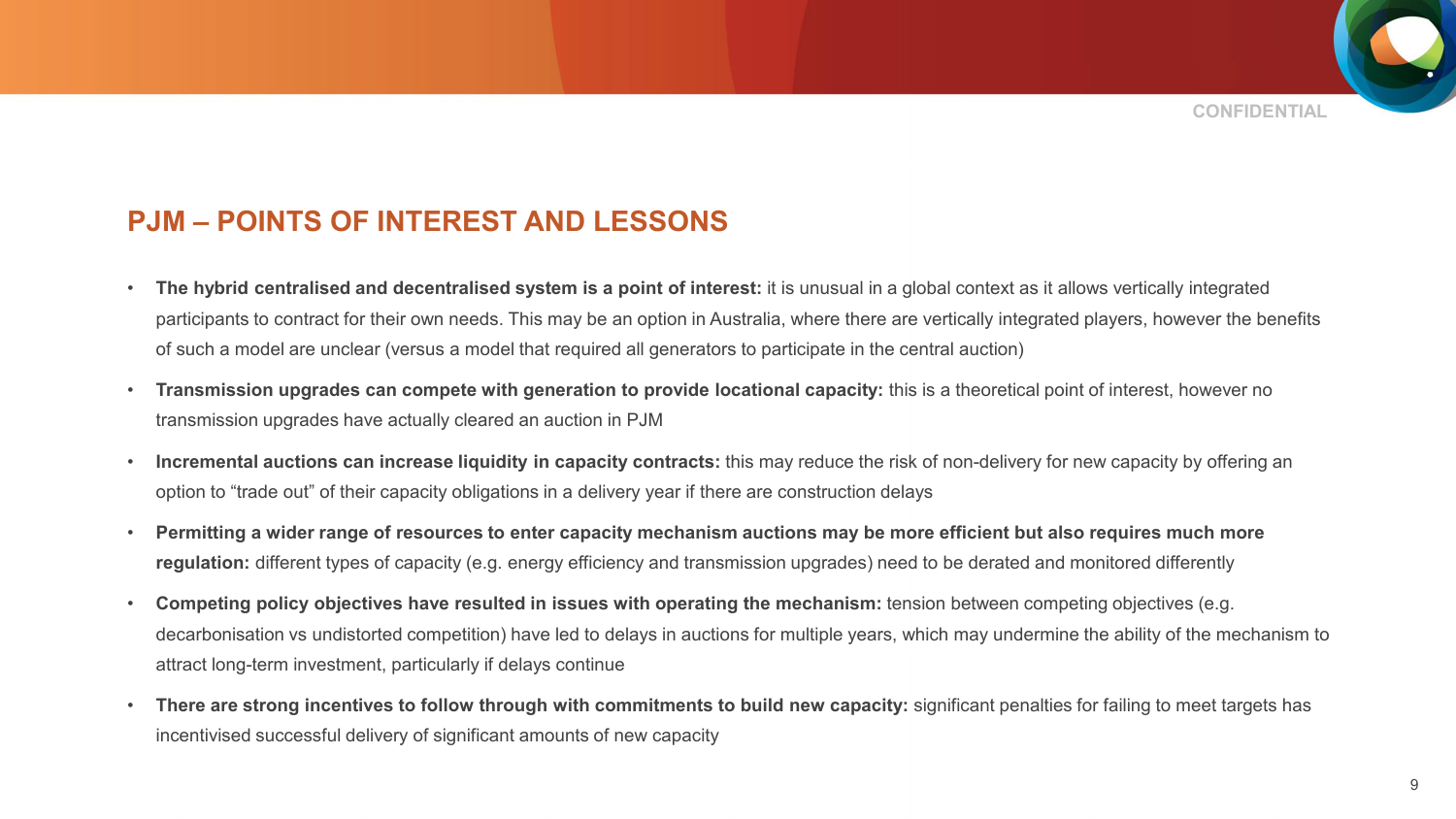

## **FRANCE – HIGH LEVEL SUMMARY OF MECHANISM**

| <b>Background information</b>                                                                                                                                                                                                                         | <b>Design aspect</b>                                                                 | Summary of design choices*                                                                                                                                                                                                                                                                                                                                                                                                                                                                                                    |
|-------------------------------------------------------------------------------------------------------------------------------------------------------------------------------------------------------------------------------------------------------|--------------------------------------------------------------------------------------|-------------------------------------------------------------------------------------------------------------------------------------------------------------------------------------------------------------------------------------------------------------------------------------------------------------------------------------------------------------------------------------------------------------------------------------------------------------------------------------------------------------------------------|
| • Mechanism launched in 2016, with first<br>delivery year in 2017<br>• Market context:<br>• The electricity market is highly<br>concentrated<br>Electricite de France (EDF) is the<br>$\bullet$<br>largest retailer (80% of residential<br>customers) | Capacity definition                                                                  | Market operator certifies capacity<br>Must perform during defined peak days – on peak days, all periods between 7am-3pm and 6pm-8pm are peak<br>periods<br>Notice is given the day before a peak day<br>$\bullet$<br>There are a fixed number of peak days each year, with additional restrictions around how many can be in each<br>season<br>De-rating uses a combination of historical data (non-dispatchable), calculation of duration of capacity<br>(dispatchable), and a technology scalar (e.g. solar scalar is 0.25) |
| EDF owns $~55\%$ of the capacity<br>$\bullet$<br>guarantees traded through the<br>capacity mechanism<br>EDF also owns distribution and<br>transmission assets<br>• On the generation side, the market is                                              | Forecasting<br>methodology and<br>determination of<br>capacity certificate<br>demand | Forecasting is done by retailers<br>Based on consumer demand during peak periods<br>Compliance is determined ex post, based on the actual average consumption of the retailers' consumers<br>during peak periods, and a "security coefficient"                                                                                                                                                                                                                                                                                |
| highly dependent on nuclear, which is<br>large and inflexible plant<br>• The French mechanism is<br>decentralised, with obligations on both                                                                                                           | Certificate trading<br>and procurement<br>methods                                    | • Auctions and over-the-counter bilateral trades<br>At least 15 auctions cover every delivery year (across T-4 to T-1)<br>Can be traded during and after the delivery year                                                                                                                                                                                                                                                                                                                                                    |
| retailers to procure capacity guarantees<br>and capacity operators to provide<br>capacity during peak periods                                                                                                                                         | Transmission<br>constraints and<br>interconnection                                   | Capacity guarantees can come from anywhere in mainland France - there is no adjustment based on location<br>Interconnectors can be awarded certificates, which are held by the network operator and sold on to obligated<br>parties                                                                                                                                                                                                                                                                                           |
| • There are three separate schemes to<br>support different kinds of capacity: the<br>capacity mechanism, which awards<br>one year contracts to capacity based                                                                                         | Market power<br>mitigation                                                           | Requires internal transfers of capacity guarantees (e.g. from a wholesaler arm to a retailer arm) are made at a<br>price representative of auction prices<br>Requires all trades to be recorded in the capacity guarantees register                                                                                                                                                                                                                                                                                           |
| on contribution to reliability, a separate<br>underwriting scheme which supports<br>demand response and batteries (up to<br>7 year contracts), and a third which<br>underwrites renewables                                                            | Penalties,<br>compliance and<br>incentives                                           | Ex-post compliance on obligated parties and capacity providers three years after the delivery year<br>Assessment made in aggregate over a delivery year (overdelivery on some days can cancel out underdelivery<br>on others)<br>Penalties for underdelivery in aggregate are up to 1.2 times the capacity price for that delivery year, while<br>overdelivery generally receives 0.8 times the price of capacity for the delivery year                                                                                       |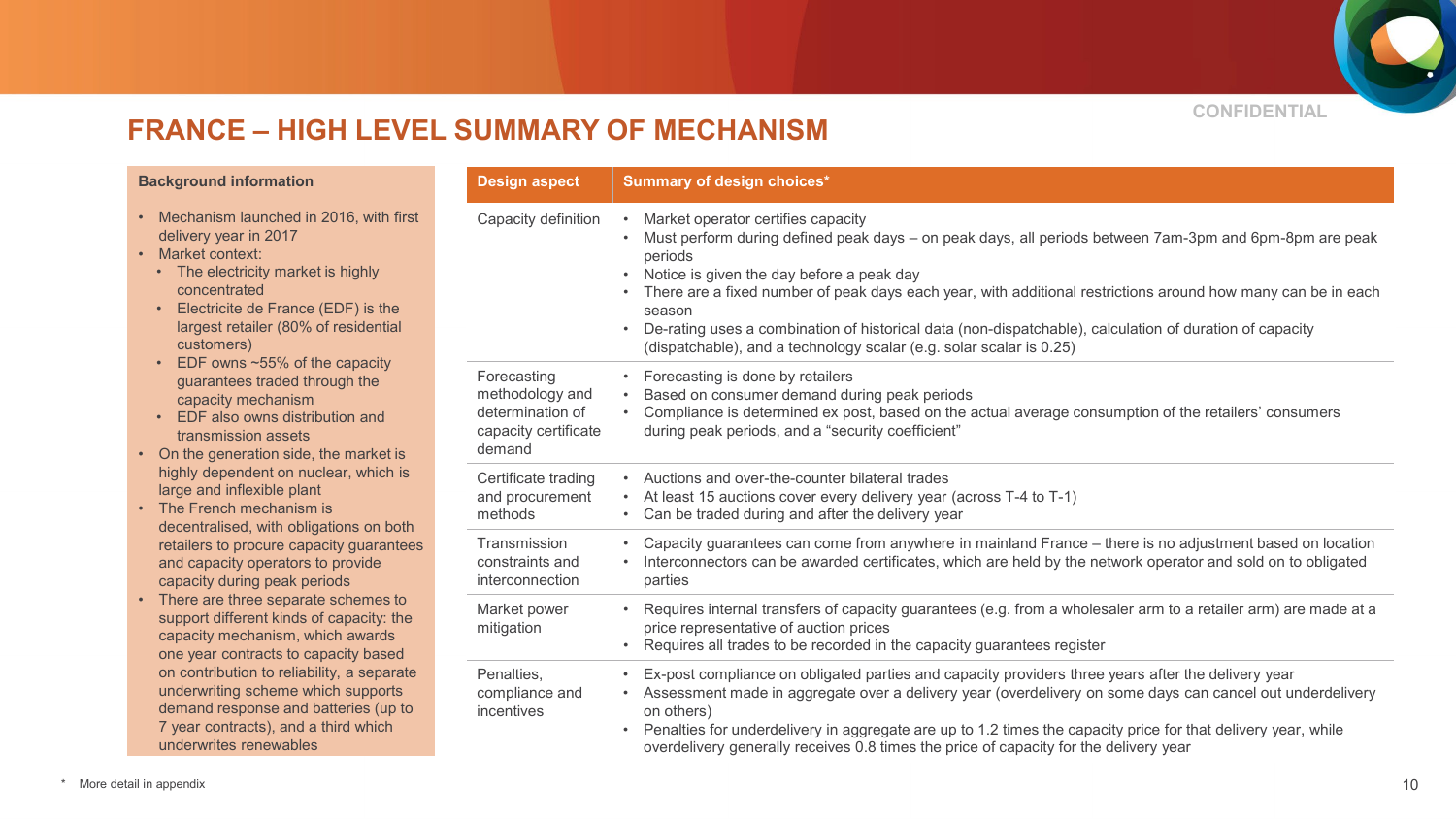### **FRANCE – PERFORMANCE OF REGIME**

- New capacity is procured through the separate underwriting scheme and awarded multi-year contracts. The scheme is very new and has only awarded contracts to battery and demand response projects
- Prices in capacity mechanism auctions have been volatile and increased on a unit basis in recent years
- Auctions only represent roughly one third of procurement under the scheme (the rest done bilaterally and not transparently), so it is difficult to track the performance of the scheme based on publicly available data
- As the scheme is in very early years of operation, it is arguably too soon to make an assessment of its impact on reliability in the French market



**Results of French capacity mechanism auctions**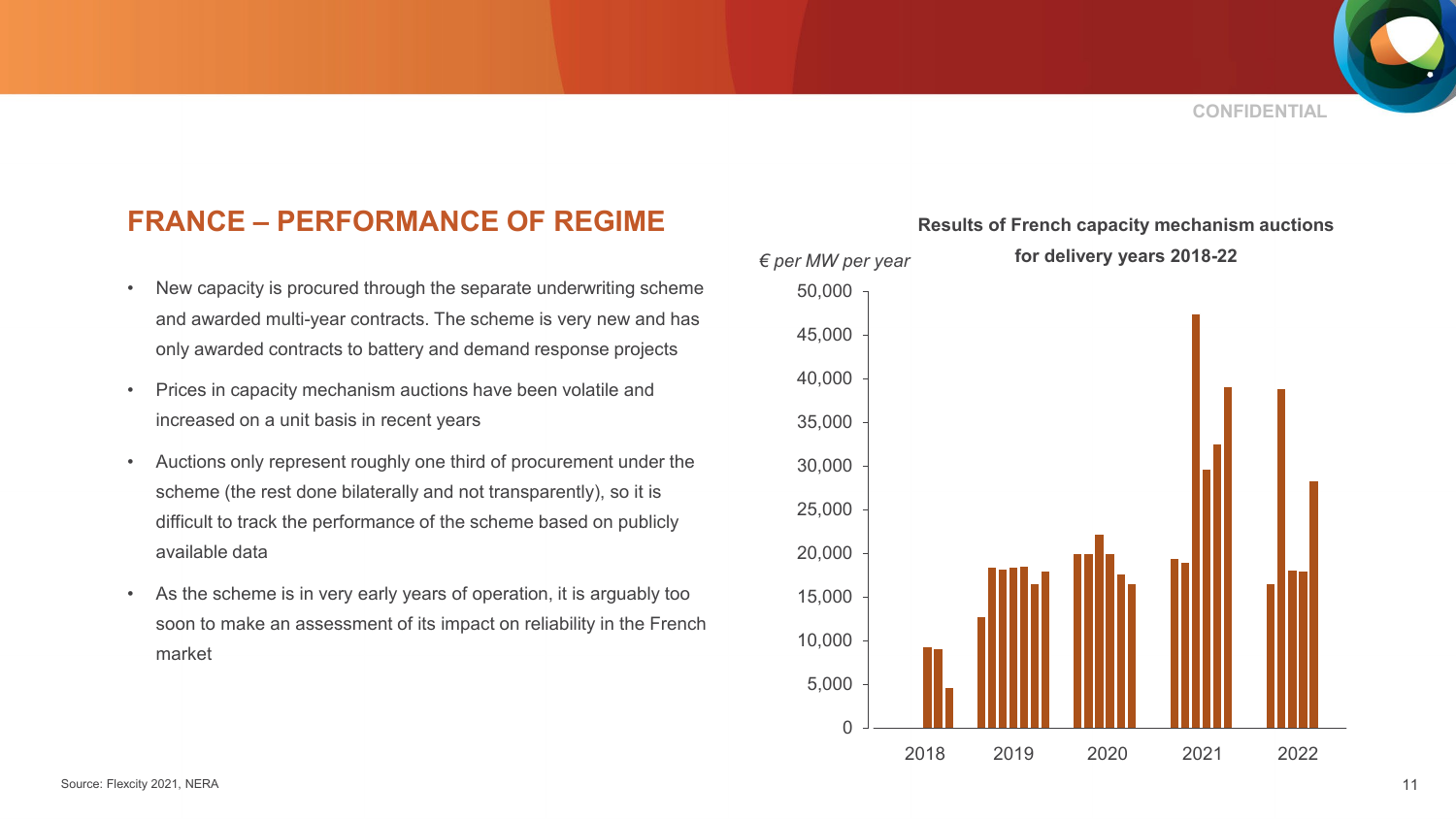

### **FRANCE – POINTS OF INTEREST AND LESSONS**

- **Decentralised scheme:** the French scheme places the responsibility and the risk of procuring capacity guarantees on retailers. They are incentivised to procure sufficient guarantees due to a threat of penalties, administered by the market operator
- **Separate mechanisms for long-term and short-term auctions:** the French policy landscape includes a separate mechanism that awards longterm contracts to low-carbon or carbon neutral generation (e.g. batteries). This is similar to the NSW roadmap in that contracts are only awarded to new capacity and take the form of a contract for difference (CfD).
- **Market power mitigation:** During the operation of the French capacity mechanism, market power measures have been introduced, including:
	- Transparency over bilateral over the counter trades to minimise information advantages for incumbents (data is anonymous)
	- Transfer pricing must be based on market prices
	- Regular auctions to promote liquidity
	- Requiring managers of portfolios over 3GW of capacity to offer capacity into the centralised auctions
- **Multiple platforms for procurement:** the mechanism allows both centralised auctions and bilateral procurement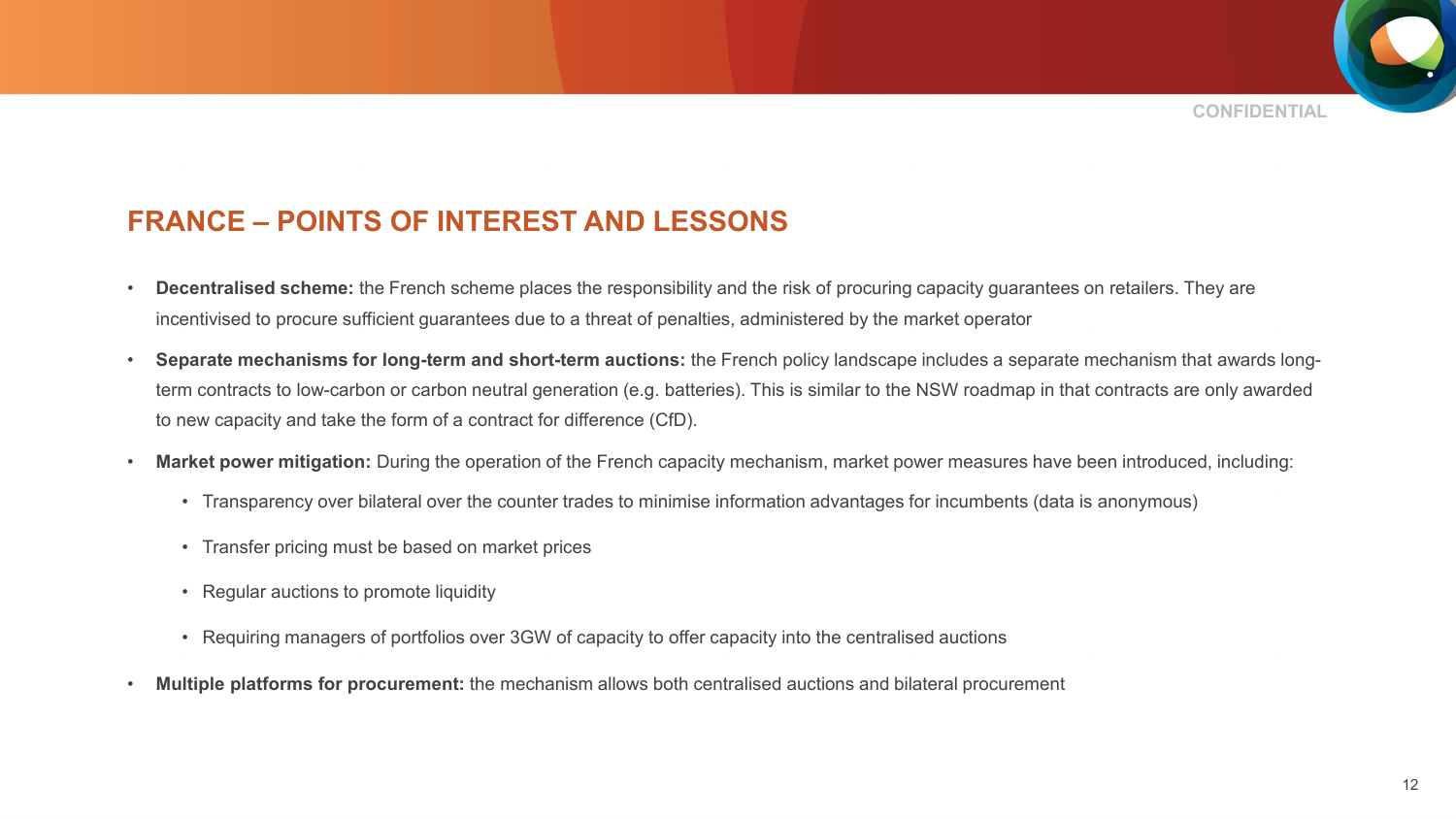

### **CALIFORNIA – HIGH LEVEL SUMMARY OF MECHANISM**

| <b>Background information</b>                                                                                                                                                                                                                      | <b>Design aspect</b>                                                                 | Summary of design choices*                                                                                                                                                                                                                                                                                                                                                                                                                                                                                                                                                 |
|----------------------------------------------------------------------------------------------------------------------------------------------------------------------------------------------------------------------------------------------------|--------------------------------------------------------------------------------------|----------------------------------------------------------------------------------------------------------------------------------------------------------------------------------------------------------------------------------------------------------------------------------------------------------------------------------------------------------------------------------------------------------------------------------------------------------------------------------------------------------------------------------------------------------------------------|
| • California's mechanism is a<br>decentralised system<br>• There are three types of retailers ("load<br>serving entities"):<br>• Investor-owned utilities (three<br>dominant ones with some minor<br>players)                                      | Capacity definition                                                                  | Contracts are written and assessed on monthly periods<br>Three types of contracts: system agreements, local agreements (where load serving entities must show they<br>have enough local capacity to meet the required level) and flexible agreements (where resources must be<br>available within a 3 hour ramp period - this is further separated into three categories which each have their<br>own specific requirements*)<br>Different methods are used to de-rate different technology types. All technology must be certified and de-rated<br>by the system operator |
| • Community choice aggregators (not<br>for profit providers which usually<br>serve a specific, small geography)<br>Municipal utility districts (some<br>municipalities directly own electricity<br>companies)                                      | Forecasting<br>methodology and<br>determination of<br>capacity certificate<br>demand | Forecasting mostly sits with the market operator, which can assess load serving entities' procurement levels at<br>different times on an ex-ante basis<br>• There is a mandated reserve margin over the peak demand forecast (15%, although this increased to 17.5%<br>for summer months in 2021 and 2022)<br>• There are different requirements for each of the types of required agreements (system, local and flexible)                                                                                                                                                 |
| • The wholesale market is quite<br>fragmented - investor-owned utilities<br>have some generation capacity, but not<br>a commanding share<br>• There are different types of<br>requirements placed on load serving<br>entities, which must procure: | Certificate trading<br>and procurement<br>methods                                    | Trading and procurement is totally decentralised and can occur at any point up until load serving entities are<br>assessed<br>• There is an element of forced centralised cost allocation through a "Cost Allocation Mechanism", which can<br>occur if the market operator requires the investor-owned utilities to procure new generation on a case-by-case<br>basis. In this instance, all costs and benefits of the procurement are allocated to the relevant customers. This is<br>a separate, but related mechanism                                                   |
| • System resource adequacy<br>products<br>• Local resource adequacy products<br>Flexible resource adequacy<br>$\bullet$                                                                                                                            | Transmission<br>constraints and<br>interconnection                                   | • The local procurement requirement addresses the issue of transmission constraints because load serving<br>entities are required to purchase capacity in a way that reflects local transmission constraints<br>Interconnectors are also accounted for under this system because load serving entities can procure system<br>agreements from resources across an interconnector                                                                                                                                                                                            |
| products (which are divided into a<br>further three categories)<br>• The system is decentralised because<br>the obligation is placed on load serving                                                                                               | Market power<br>mitigation                                                           | • A "waiver rule" for local requirements where load serving entities can opt out of some requirements if they can<br>demonstrate they did not receive any reasonable offers<br>CAISO can act as a backstop to directly procure capacity not otherwise contracted (for a fixed rate)                                                                                                                                                                                                                                                                                        |
| entities to procure the contracts, but<br>has centralised compliance                                                                                                                                                                               | Penalties,<br>compliance and<br>incentives                                           | Load serving entities face penalties for non-compliance with each of the three separate requirements<br>Capacity providers who have sold contracts must offer their capacity at the pre-defined times, but do not<br>actually face a penalty for failing to perform                                                                                                                                                                                                                                                                                                        |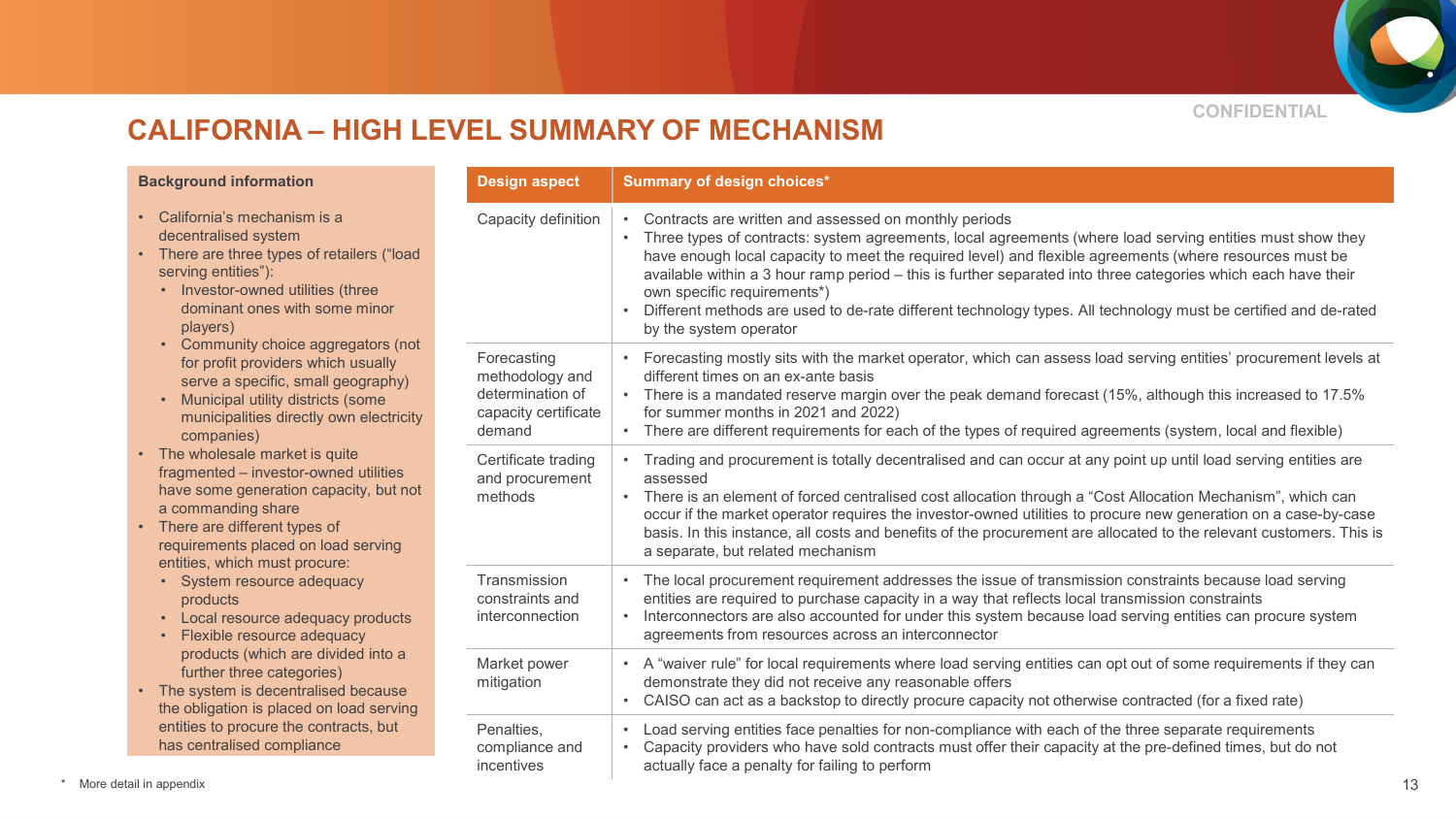### **CALIFORNIA – PERFORMANCE OF REGIME**

- In 2020, on a system-wide level, the load serving entities collectively met their system requirements, but there were some shortfalls in respect to local requirements
	- In five of the ten regions, retailers would have had to request a waiver from the scheme or pay a penalty, with the remaining capacity procured by CAISO as a backstop
- Even though forecasts have been a good reflection of actual load in recent years, and retailers have covered their required positions in aggregate, (pictured right) the system has faced reliability events in recent years. These have been attributed to extreme weather events, planning targets that have not accounted for the changing grid requirements in transitioning to renewables, and practices in the day-ahead market that exacerbated supply problems

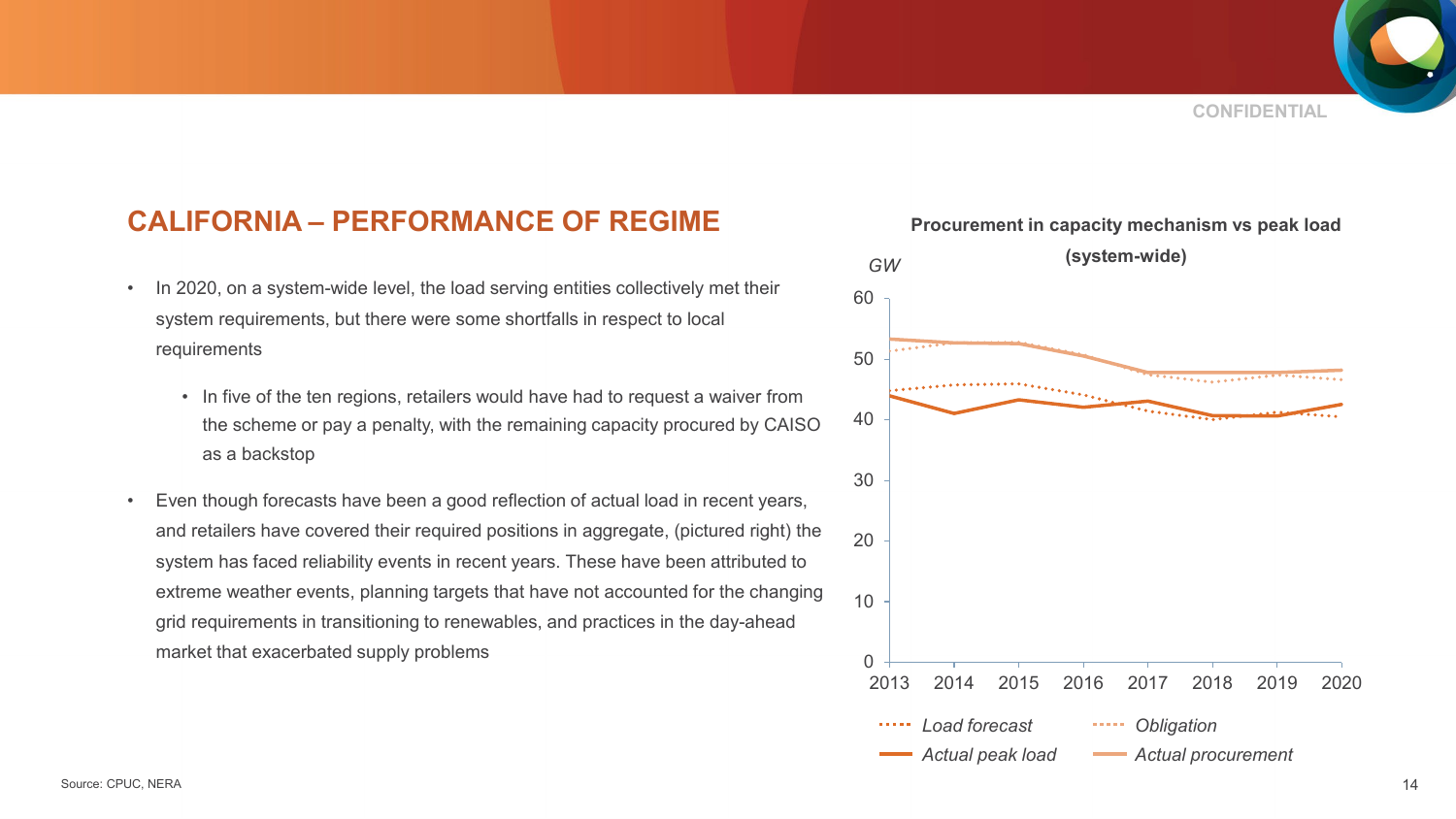### **CALIFORNIA – POINTS OF INTEREST AND LESSONS**

- **Difficulty in sending investment signals through a decentralised mechanism:** the mechanism has only recently (in 2020) introduced a requirement for load serving entities to purchase contracts more than a year out from a delivery year. Before this, there was minimal long term capacity contracting (that has been publicly reported). Under the new model, load serving entities must contract 100% of their requirements two years in advance and 50% three years in advance, which is still a shorter investment signal than most centralised mechanisms
- **Clear methodology can mean less technical grounding for decisions:** the methodology for the Californian system is relatively uncomplicated (e.g. penalties for not complying with the system resource agreement requirement are \$6.66/kW month, and the local penalties are half that amount), but it is not necessarily based on economic efficient reasoning
- **Different requirements serve different purposes:** the three separate requirements that load serving entities must meet are not co-optimised into one market, but assessed completely separately. This places a compliance burden on load serving entities to procure the minimum amount to meet all three requirements, with no ability to trade-off between them
- **Performance obligations:** the Californian system has no performance obligations for capacity providers. As such, load serving entities can have achieved their required procurement targets, but the system can still face a reliability event. Dispatchable generation is subject to some penalties for not offering into the market, but these do not become steeper in events of actual system need.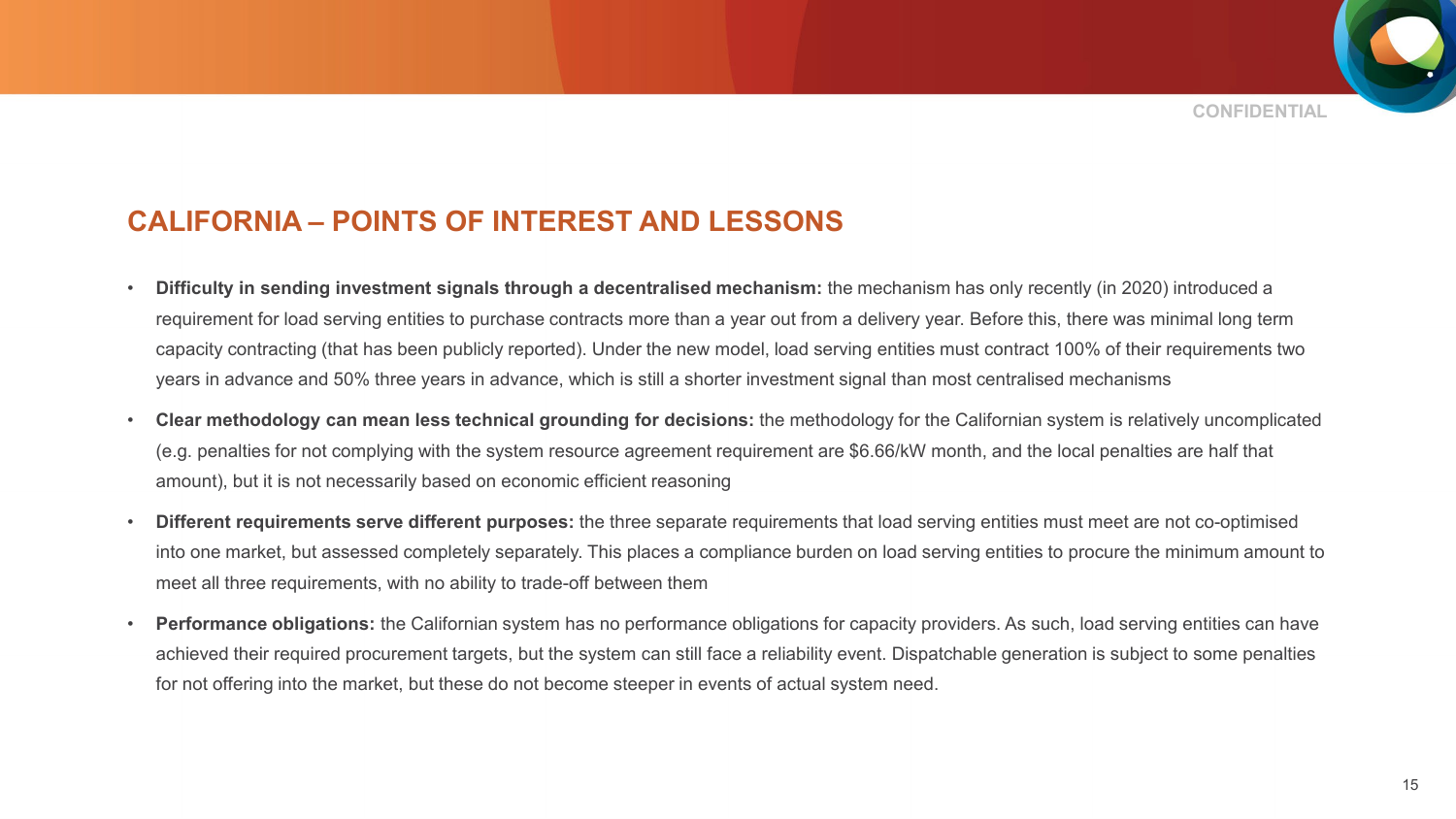

### **IRELAND – HIGH LEVEL SUMMARY OF MECHANISM**

#### **Background information**

- Irish market covers Northern Ireland and the Republic of Ireland in an integrated system
- This system uses a "reliability option" model where capacity is incentivised by a market-based wholesale price rather than administrative penalties
- The current mechanism was implemented in 2018, but replaced a more administrative, less market-based system that previously existed to hand out explicit capacity payments
- In 2018, alongside the new capacity mechanism, the integrated Irish system also introduced a day ahead market, an intra-day market and a balancing market
- There is a high concentration of market power
- There are three main zones Dublin, the Republic of Ireland outside Dublin, and Northern Ireland. Significant transmission constraints separate these zones
- There is a high penetration of renewables
- The system is very small (peak demand <10 GW) so exit or entry of one large plant has a huge impact

| <b>Background information</b>                                                                                                                                                                                                                                                                             | <b>Design aspect</b>                                                                 | <b>Summary of design choices*</b>                                                                                                                                                                                                                                                                                                                                                                                                                                                                                                                                                                                                                                                                     |
|-----------------------------------------------------------------------------------------------------------------------------------------------------------------------------------------------------------------------------------------------------------------------------------------------------------|--------------------------------------------------------------------------------------|-------------------------------------------------------------------------------------------------------------------------------------------------------------------------------------------------------------------------------------------------------------------------------------------------------------------------------------------------------------------------------------------------------------------------------------------------------------------------------------------------------------------------------------------------------------------------------------------------------------------------------------------------------------------------------------------------------|
| • Irish market covers Northern Ireland<br>and the Republic of Ireland in an<br>integrated system                                                                                                                                                                                                          | Capacity definition                                                                  | Capacity is provided by thermal units, renewables, storage or demand-side units. Interconnectors (i.e. to Great<br>Britain) can also participate in the auctions<br>Each type of capacity is de-rated using a different methodology                                                                                                                                                                                                                                                                                                                                                                                                                                                                   |
| • This system uses a "reliability option"<br>model where capacity is incentivised by<br>a market-based wholesale price rather<br>than administrative penalties<br>• The current mechanism was<br>implemented in 2018, but replaced a                                                                      | Forecasting<br>methodology and<br>determination of<br>capacity certificate<br>demand | A central operator sets the demand curve based on modelling of future demand scenarios<br>The central operator also determines how much capacity is required in each zone (Dublin, Republic of Ireland<br>excluding Dublin and Northern Ireland). If the amount procured in the central auction doesn't meet the<br>requirements, accounting for constraints, in each zone, the central operator will award contracts to additional<br>capacity providers in zones that were short                                                                                                                                                                                                                    |
| more administrative, less market-based<br>system that previously existed to hand<br>out explicit capacity payments<br>• In 2018, alongside the new capacity<br>mechanism, the integrated Irish system                                                                                                     | Certificate trading<br>and procurement<br>methods                                    | Central auctions at T-4, with additional auctions run in subsequent years if required to fill the capacity demand<br>Secondary trading is only permitted under certain conditions: if the unit is affected by an outage, if there are<br>fluctuations in the availability of a unit's primary energy source (e.g. hydro, based on water levels), or if<br>otherwise given an exemption to trade                                                                                                                                                                                                                                                                                                       |
| also introduced a day ahead market, an<br>intra-day market and a balancing<br>market<br>• There is a high concentration of market<br>power<br>• There are three main zones - Dublin,<br>the Republic of Ireland outside Dublin,<br>and Northern Ireland. Significant<br>transmission constraints separate | Transmission<br>constraints and<br><i>interconnection</i>                            | The capacity requirements are set by zone as well as overall to account for the transmission constraints<br>between zones<br>Otherwise, there is one integrated auction, and the marginal value of capacity in different zones is not<br>accounted for<br>As discussed above, the market operator separately ensures that enough capacity has been procured to meet<br>the requirements for each zone after the auction is complete<br>Interconnectors (from Great Britain) are included in the auction and de-rated based on technical availability (i.e.<br>accounting for projected outages) as well as the modelled likelihood of availability of capacity to be exported<br>out of Great Britain |
| these zones<br>• There is a high penetration of<br>renewables<br>• The system is very small (peak<br>demand <10 GW) so exit or entry of                                                                                                                                                                   | Market power<br>mitigation                                                           | Strict bidding price caps for existing generation. The market has typically cleared very close to these price<br>caps<br>More lenient bidding restrictions on new generation<br>All capacity required to offer into the auction unless granted an exemption (e.g. if a unit is planning to close)                                                                                                                                                                                                                                                                                                                                                                                                     |
| one large plant has a huge impact<br>More detail in appendix                                                                                                                                                                                                                                              | Penalties,<br>compliance and<br>incentives                                           | Incentive built into the "reliability option" style capacity contract – similar to the structure of an Australian "\$300<br>cap" – requiring generators to pay out the difference between the (blended) wholesale price and the strike<br>price when wholesale prices are higher than the strike price<br>Termination charges apply to capacity providers who exit contracts ahead of the delivery year                                                                                                                                                                                                                                                                                               |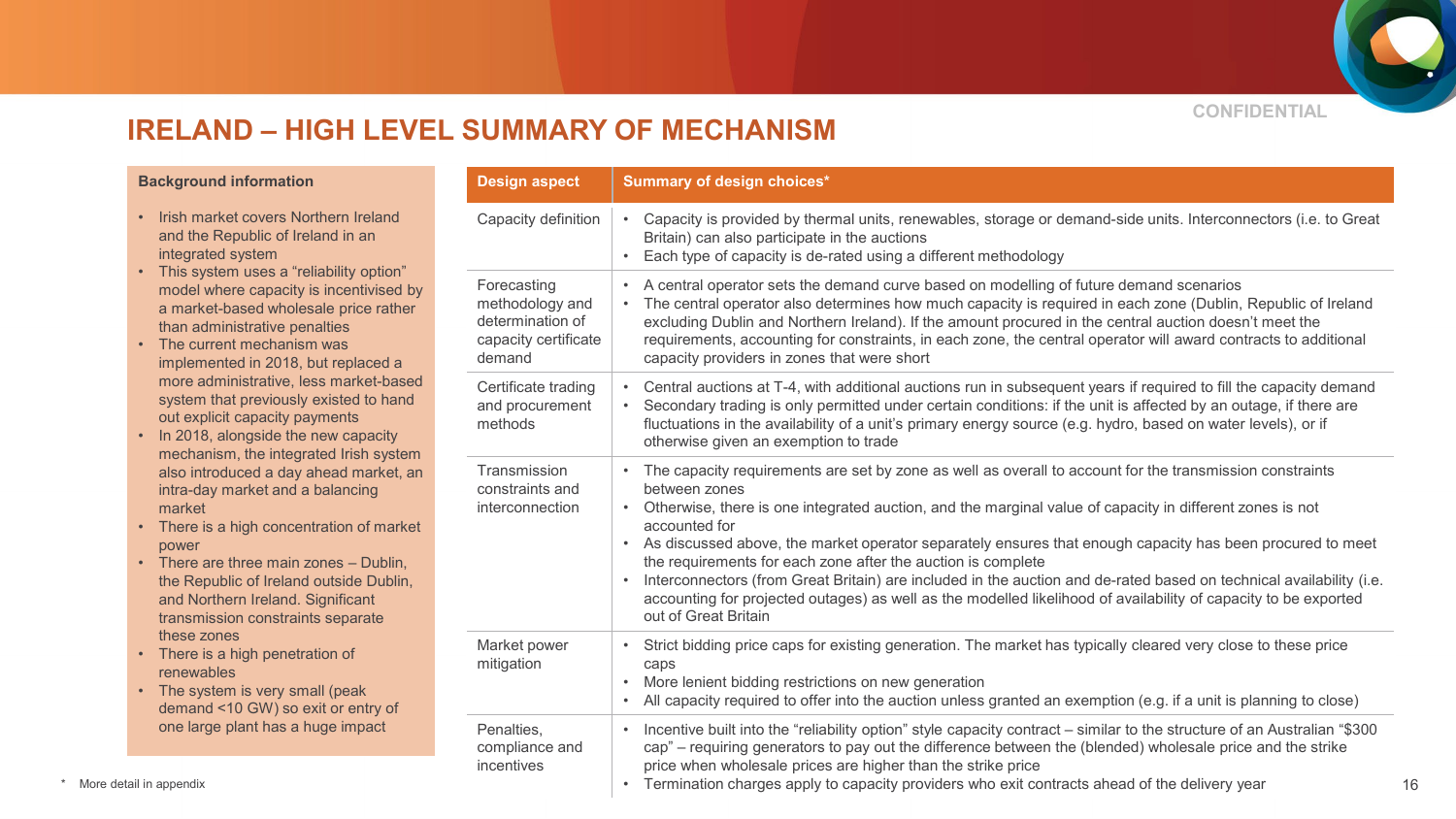**CONFIDENTIAL**

### **IRELAND – PERFORMANCE OF REGIME**

- The scheme was introduced in late 2018 and as such, limited data on performance of the scheme exists
- **Cost:** annual procurement costs are between €300 and €400 million per year, or roughly €40-€50/kW-year.
- **Compliance events:** there have only been two compliance events (where the wholesale price has risen above the strike price) in the operation of the scheme, and neither resulted in a shortfall
- **Overall supply pipeline:** every year since its implementation, the Irish capacity mechanism has overprocured capacity. However, concerns remain about projected resource adequacy, due to:
	- Generation scarcity in Great Britain, and difficulty in accurately derating the interconnection capacity four years in advance
	- Closure of fossil fuel plants
	- Growth in electricity demand
	- New capacity failing to deliver (more detail on next slide)



#### **Unit price of capacity procured in past Irish auctions (€ per kW)**



**Capacity procured in past Irish auctions (GW)**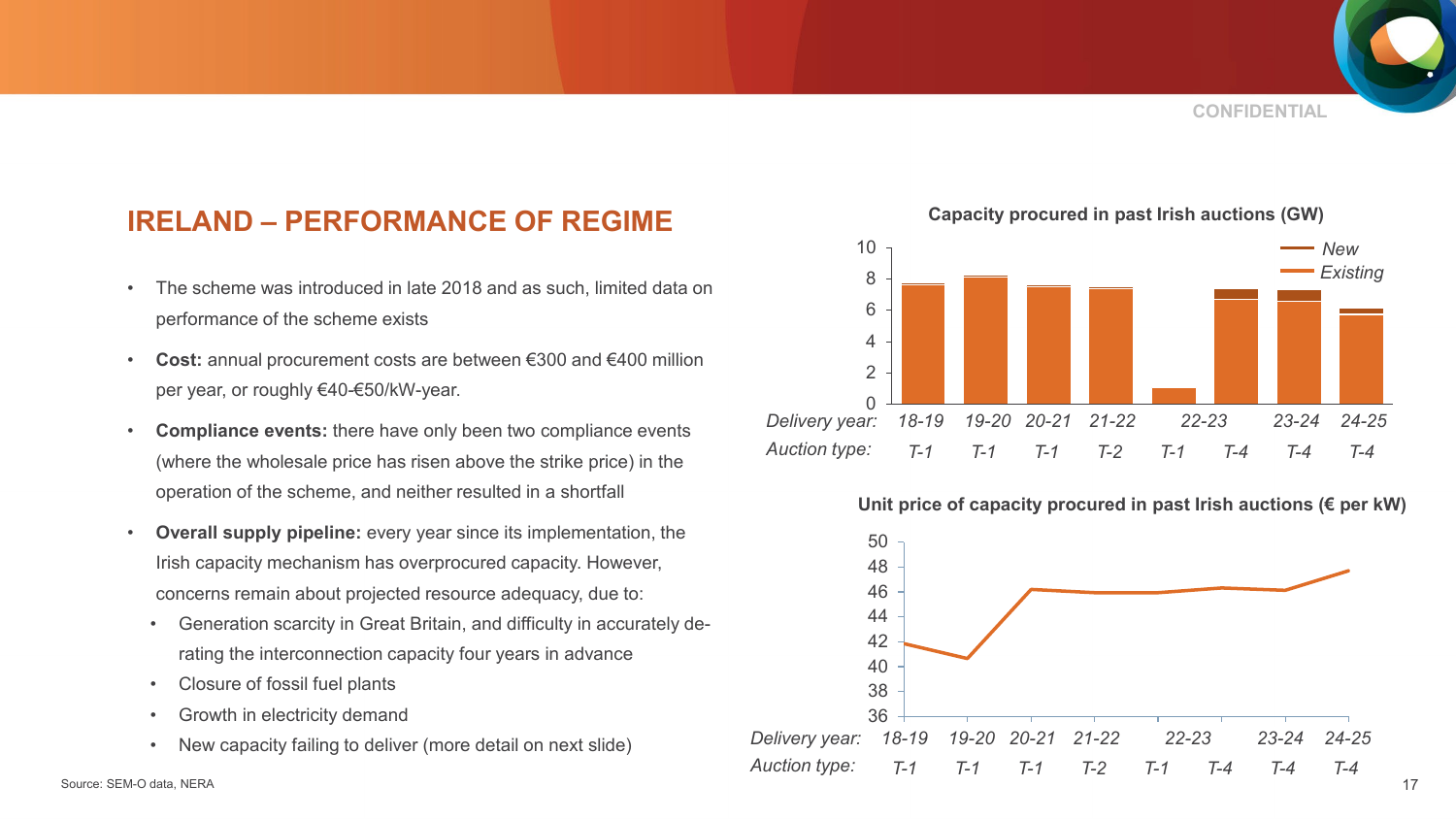**CONFIDENTIAL**

### **IRELAND – POINTS OF INTEREST AND LESSONS**

- **Integrating interconnectors has posed a persistent challenge:** interconnector capacity represents a large proportion of the nameplate capacity available to participate in the Irish capacity mechanism, but determining an appropriate de-rating factor is extremely difficult, especially on a T-4 basis. Interconnector owners also do not influence the available flow over an interconnector so cannot respond to the incentives in the capacity contracts, unlike other participants. Additionally, most European interconnectors are subject to revenue caps, so capacity mechanism revenue may not affect investment to promote resource adequacy.
- **If penalties are insufficient, new plant may not actually be delivered:** in the short history of the current capacity mechanism in Ireland, 513 MW of new plant has failed to deliver. While the Irish mechanism has stronger penalties than comparable mechanisms (e.g. UK) within a delivery year and for existing capacity withdrawing from a contract before a delivery year, penalties for non-delivery of new plant appear insufficient. Penalties for early termination for new plants are set at a fixed per-MW fee if the contract is exited more than 13 months in advance of a delivery year.
- The mechanism was specifically designed to be able to offer a longer-term investment signal: the committee tasked with the redesign of the Irish capacity mechanism considered it was critical for longer-term contracts to be awarded. The mechanism awards up to ten year contracts for qualifying plant.
- **Locational incentives:** the Irish mechanism attempts to address transmission constraints between zones by procuring additional resources after the auction to meet zone-specific requirements if required. A more ideal design would have separate demand curves to reflect required capacity by zone, even if that resulted in different prices between regions. The current arrangement has resulted in successful litigation by participants that were forced to operate in constrained zones\*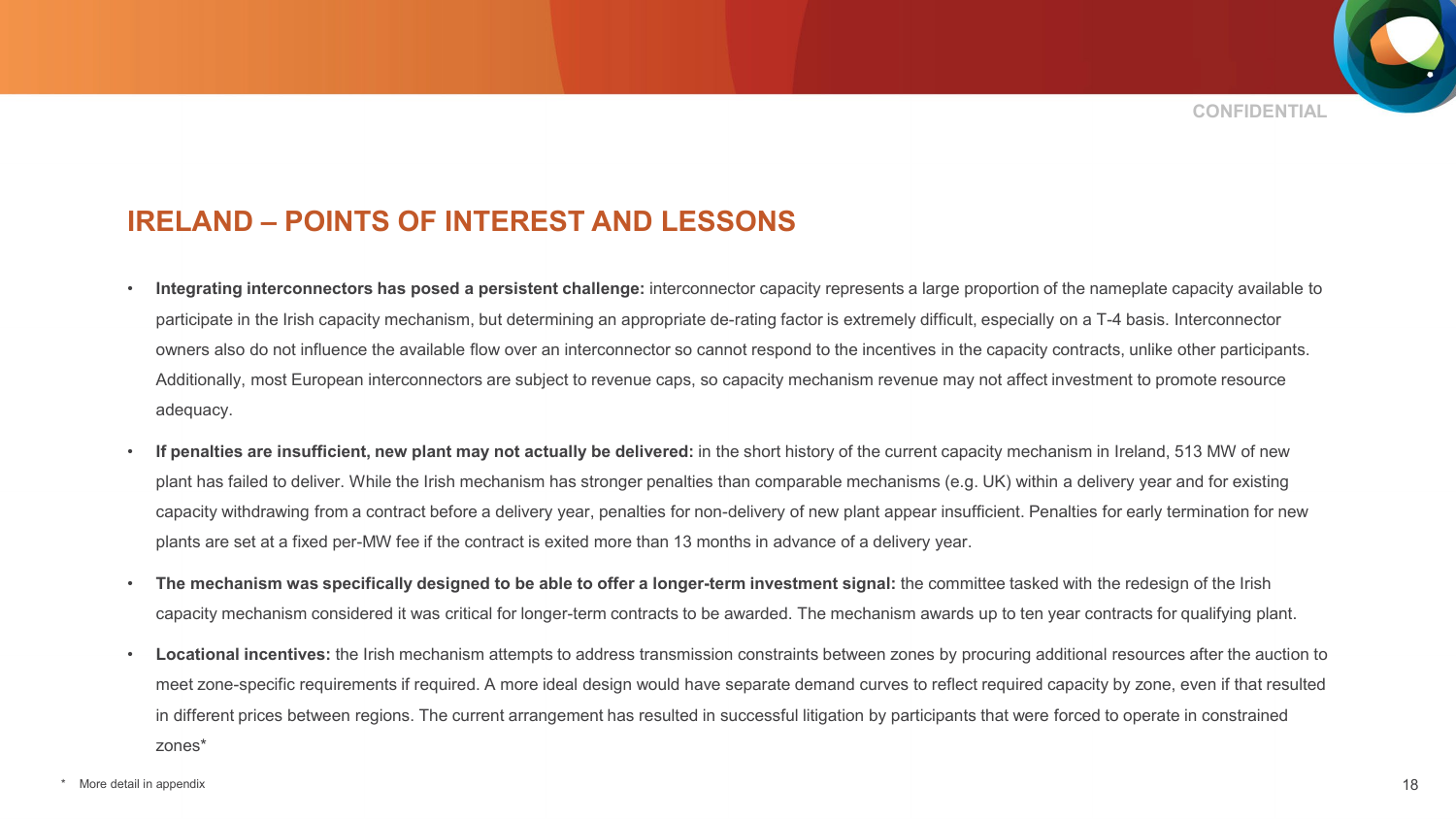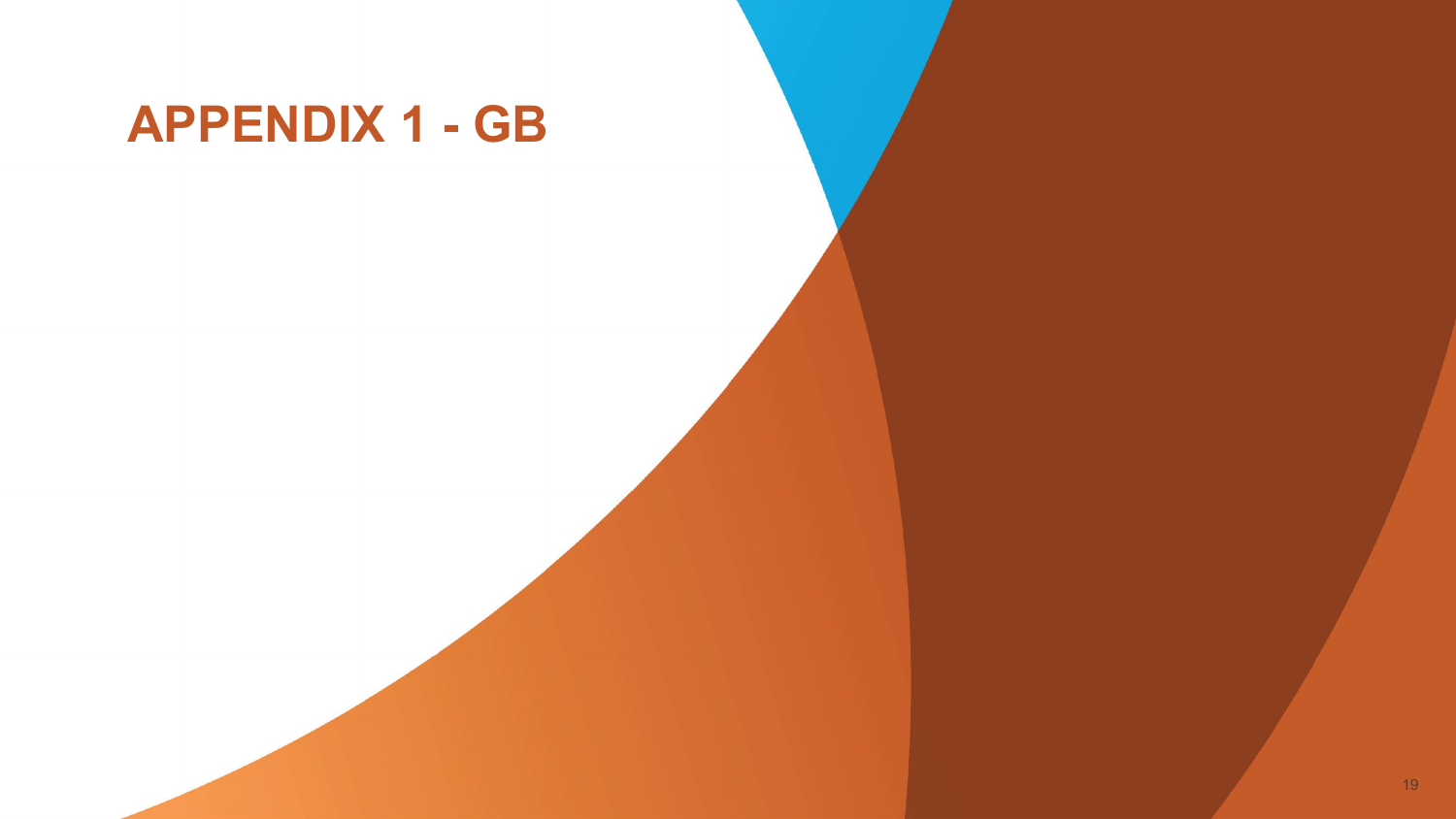### **CAPACITY DEFINITION**

#### **Product Definition**

- Capacity Agreements are a contractual agreement between System Operator and generators, whereby generators will be required to make the contracted amount of capacity available whenever the System Operator gives a Capacity Market Notice of system distress.
- This gives generators 4 hours' notice.
- The generator, in return, receives yearly payments.

#### **De-rating**

- Dispatchable: 7-year historical average availability during winter high demand periods.
- Storage units: Equivalent Firm Capacity of storage class (by duration).
	- For every block of extra duration provided to a Base Case (0.5-hour increments), simulations calculate how much firm capacity can be removed while reliability standard is maintained.
- Interconnectors: Stochastic simulations of GB and overseas markets run over 5 'Future Energy Scenarios' (FES) to create a country-specific de-rating factor
- DSR: De-rated on the basis of Average Availability of Non-BSC Balancing Services, measured under assessment of committed availability to provide Short Term Operating Reserves over the previous 3 Winters.
- Units in the same technology class receive the same de-rating factor.

#### **Technology Neutral**

- The mechanism is aimed at being technology neutral but is confined to some degree by fossil fuel limits put in place following the EU's Clean Energy Package.
- Emissions of a unit must not exceed 550g of CO2 per kWh installed or 350kg of CO2 per kW installed over the year
- This applies for all auctions beginning in 2021 for all generating units commissioned after 4th July 2019.
- For units commissioned before 4th July 2019, these emissions restrictions apply for all auctions for delivery year 2024/25 and onwards.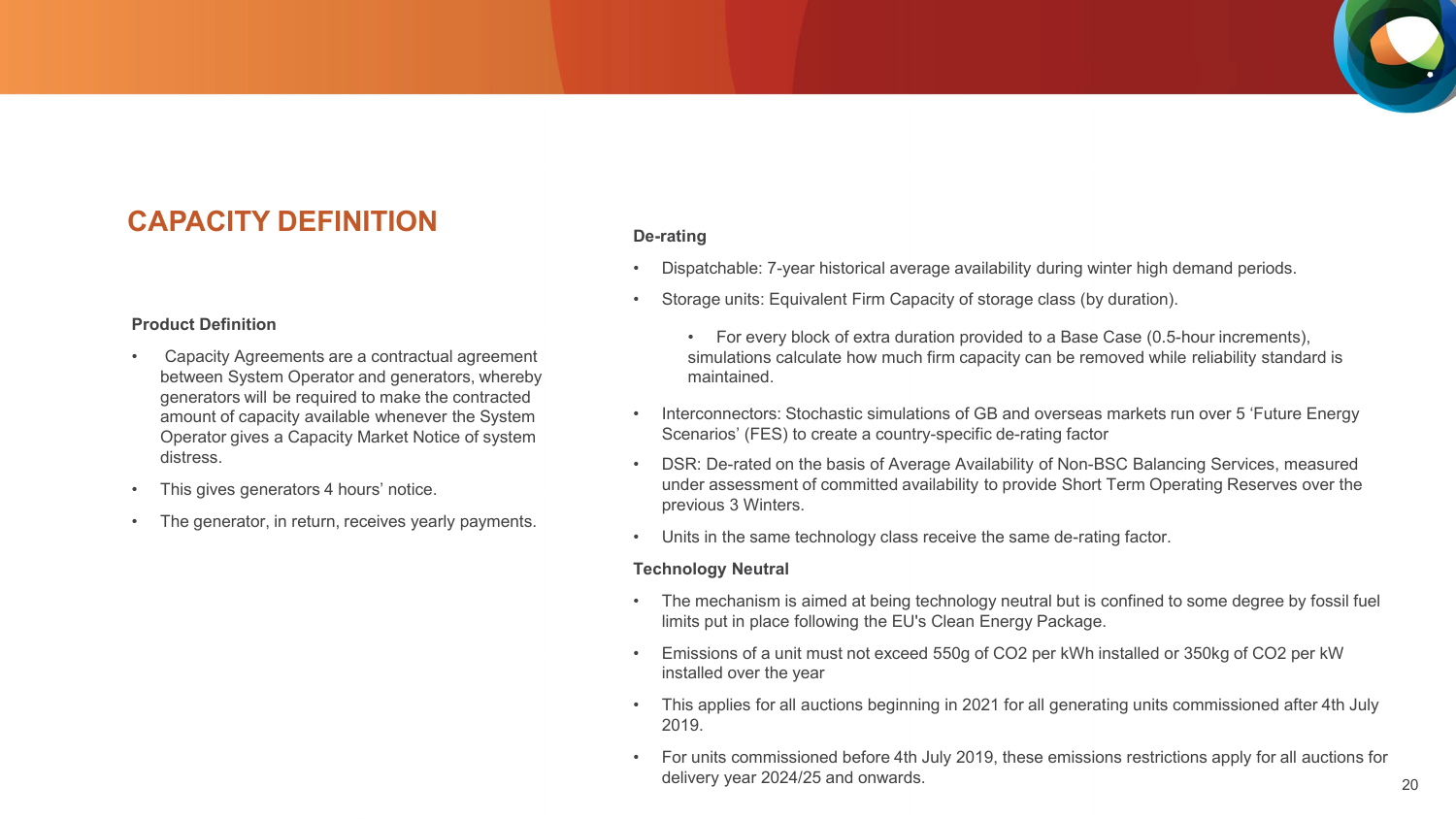

### **FORECASTING AND DEMAND**

- Forecasting is centralised, the Secretary of State decides the target capacity on advice of the system operator, who publishes a yearly report based on simulated demand scenarios.
- Five Future Energy Scenarios (FESs), generated based on different assumptions about demand conditions.
- Dynamic Dispatch Model (DDM) used to generate de-rating factors and capacity requirements under each scenario
- This method provides i) total de-rated capacity required to meet 3 hours LOLE, ii) de-rated capacity to be secured in the CM auction, iii) de-rated non-eligible capacity expected to be delivered outside the CM, iv) total nameplate capacity split between CM and non-CM, v) de-rated capacity already contracted from previous auctions.
- Least-Worst-Regret analysis used to balance cost of overprocurement against cost of shortfall and select a target capacity requirement that minimises costs, while maintaining 3 hours LOLE standard.

| <b>Future Energy Scenario</b>  | <b>Energy Demand</b>                                                                                                                                                                                |
|--------------------------------|-----------------------------------------------------------------------------------------------------------------------------------------------------------------------------------------------------|
| <b>Base Case</b>               | Demand reduction and decarbonisation<br>continues at a steady pace                                                                                                                                  |
| <b>Consumer Transformation</b> | 2050 net zero target is met, driven by<br>greater consumer engagement in the<br>energy transition. High peak electricity<br>demands managed through flexibility.<br>Low gas demand                  |
| <b>System Transformation</b>   | Less disruption for consumers, most<br>changes coming from supply-side. High<br>hydrogen demand, produced through<br>natural gas with CCUS                                                          |
| Leading the Way                | GB decarbonises rapidly. Assumptions<br>on different areas of decarbonisation<br>pushed to earliest credible dates.<br>Consumers highly engaged. Hydrogen<br>used a lot, produced from electrolysis |
| <b>Steady Progression</b>      | Progress on decarbonisation, however it<br>is slow. Growth in EV means that smart<br>technology is still important                                                                                  |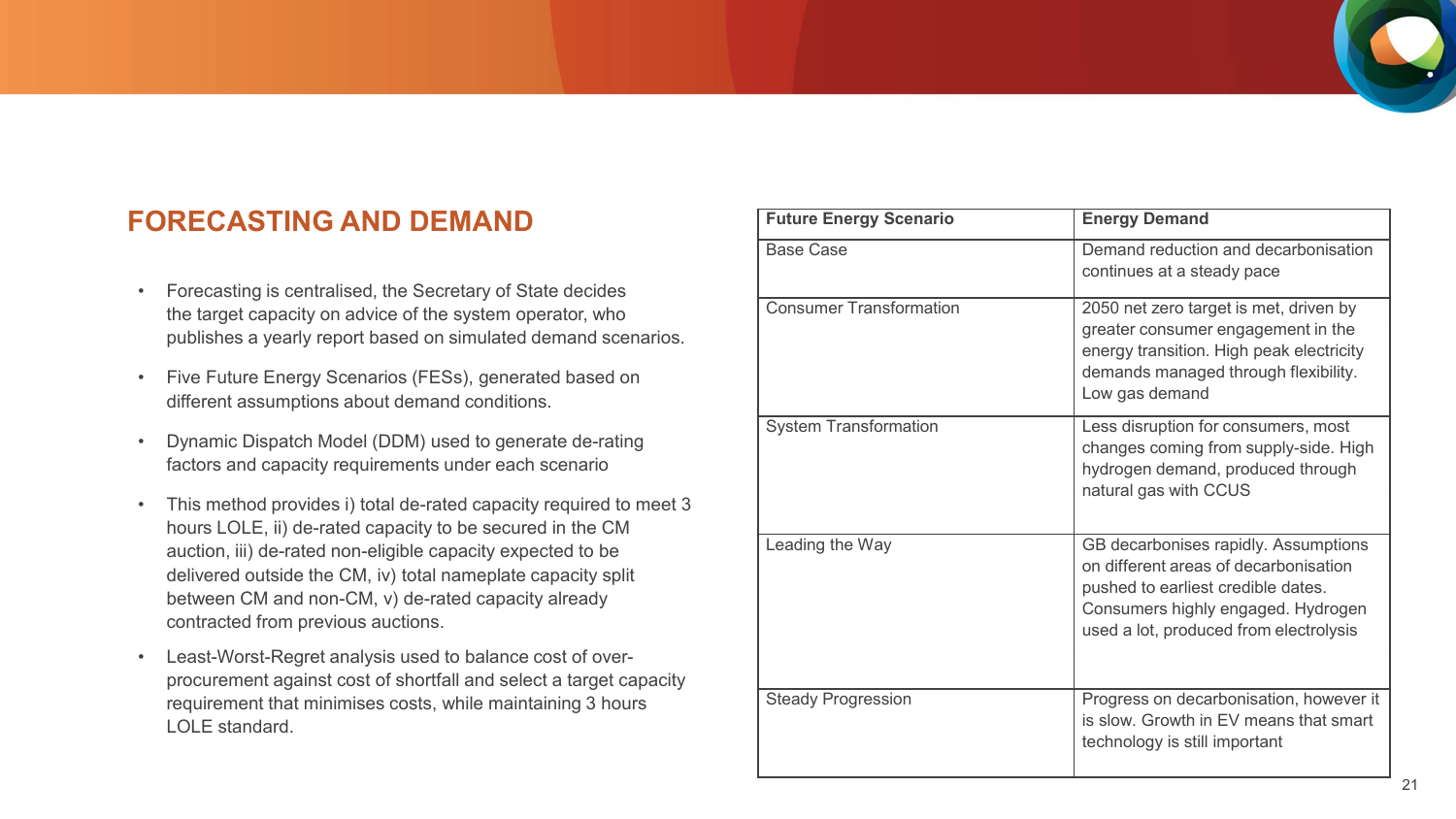### **PROCUREMENT AND TRADING**

- The operator runs two auctions, one main one at T-4 and a balancing auction at T-1.
- Mandatory participation for existing generators and interconnectors.
	- Can opt out by proving capacity unavailability or failure to meet emission standards
- Price cap for 'price-setters' = 1.5 Net CONE
- Price cap for 'price-takers' = 0.5 Net CONE
	- Unless 0.5 Net CONE is demonstrably insufficient for a plant to remain operational.
- DSR eligible for multi-year contracts following EU ruling
- Descending clock auction
	- Start at 1.5 Net CONE, descend in £5/kW increments

#### **Demand Curve**



#### **Secondary Trading**

• There are restrictions on secondary trading, transferees of contracts must qualify in much the same way as participants in the auctions and new build must meet progress milestones before qualifying.

#### **Cost Recovery**

- Costs are recovered against retailers based on their contribution to total load in the system.
- Monthly charge levied to retailers: (Total annual payments to capacity provider) \* (Monthly weighting factor) \* (Ratio of retailer's gross demand to total gross demand for all retailers)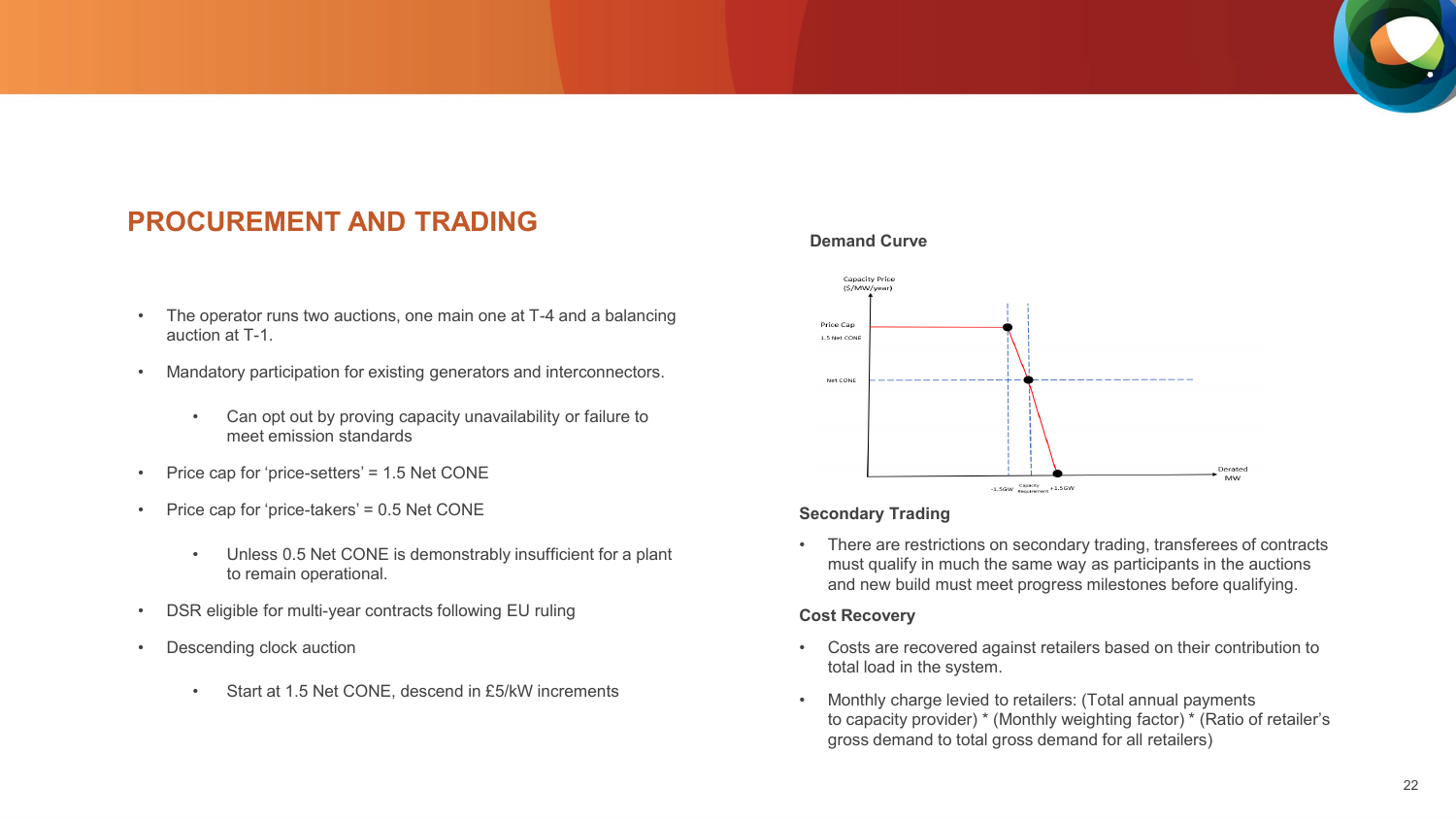### **TRANSMISSION AND INTERCONNECTION**

- No locational pricing in the CM
- Interconnectors can participate in the CM, these have country-specific de-rating factors based on ESO modelling of capacity entering GB in system stress periods.
- This is extremely volatile as modelling for interconnectors is based on selected values from a wide range of sensitive assumptions. e.g. Ireland's interconnector capacity for 2025/26 is between 10-97%.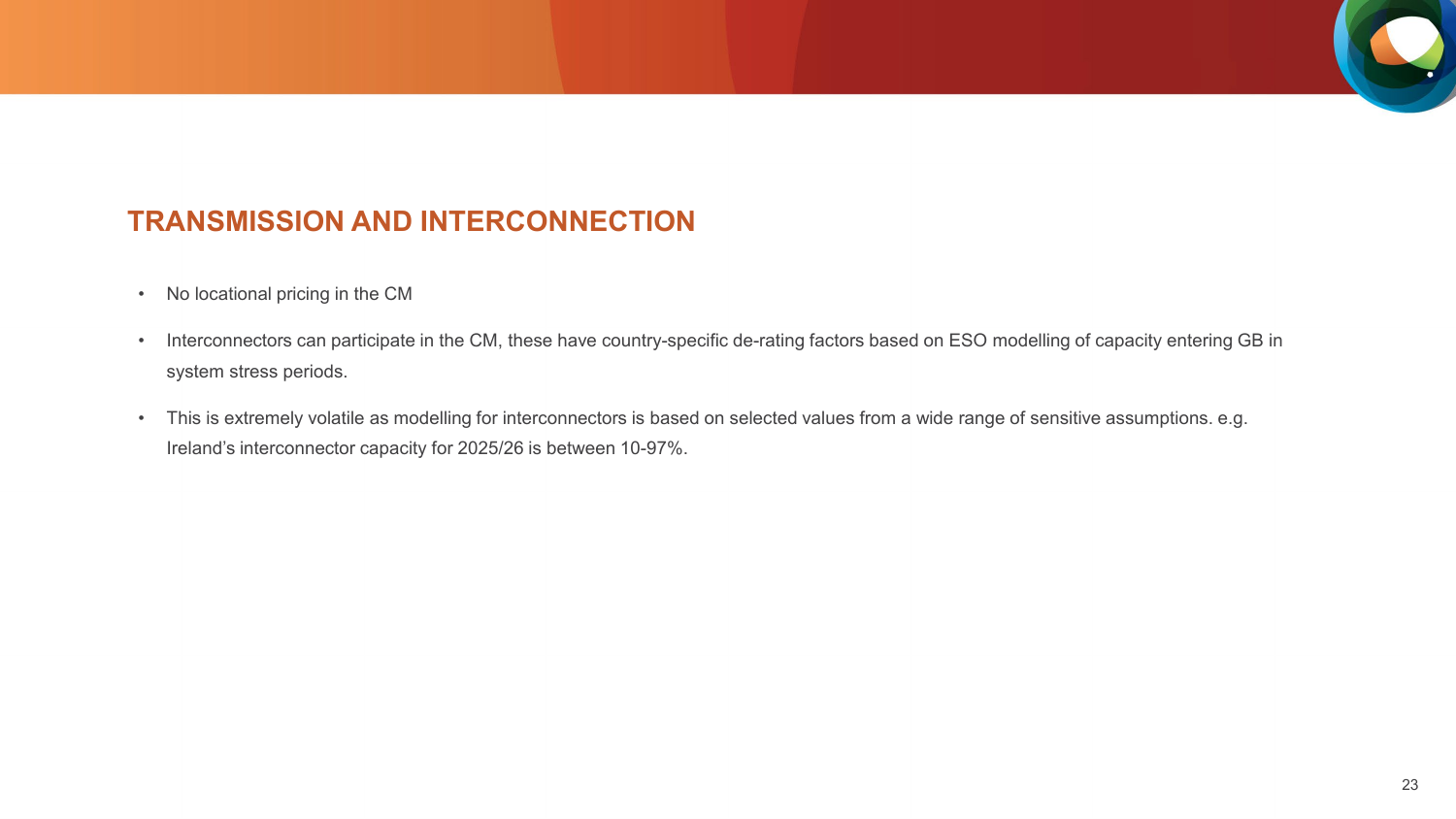### **MARKET POWER**

- No locational pricing in the UK means that local market power is not an issue.
- No single firm can exercise significant market power on a national level.
- All generators are obligated to participate in the auction unless they can demonstrate that their capacity will not be available for the delivery year or that they will be in breach of emissions restrictions.
- Price caps of 1.5 x Net CONE and 0.5 x Net CONE for 'price makers' and 'price takers' respectively.
- Price caps exemptions may be granted if a generator can prove it is not operational at the price cap level.
- Mandatory participation and price caps prevent generators from withholding or driving prices upwards with high bid prices.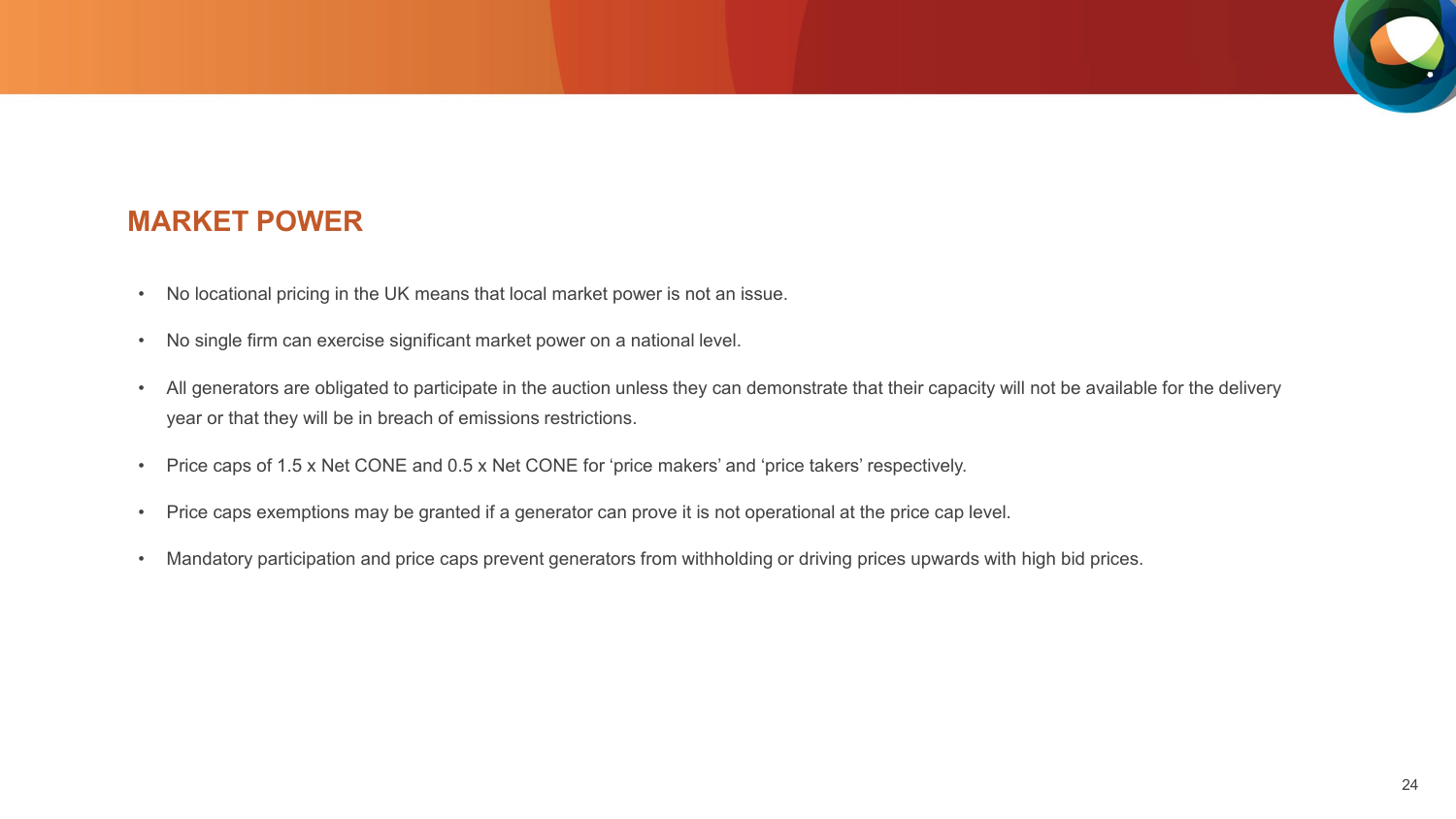

### **PENALTIES AND COMPLIANCE**

- System stress event is defined as 15 or more continuous minutes of demand reduction due to a capacity shortage Distinct from a network failure or demand disconnection.
- The operator must give four hours' notice that a system stress event could occur and will then make an assessment on whether a demand reduction or demand disconnection has occurred, or it is indeed a system stress event.
- It is during system stress events that generators are obligated to provide their contracted capacity.
- Penalty rate =  $1/24$ <sup>th</sup> the clearing price for that delivery year. Penalty payments capped at twice the monthly revenue for a single month and for the year are capped at the total yearly revenue.
- Termination for failure to meet construction/financial reporting deadlines either £5/kW or £25/kW depending on reasons for termination.
	- Termination not only incurs a penalty fee but foregoes capacity payments, which are not paid until delivery year.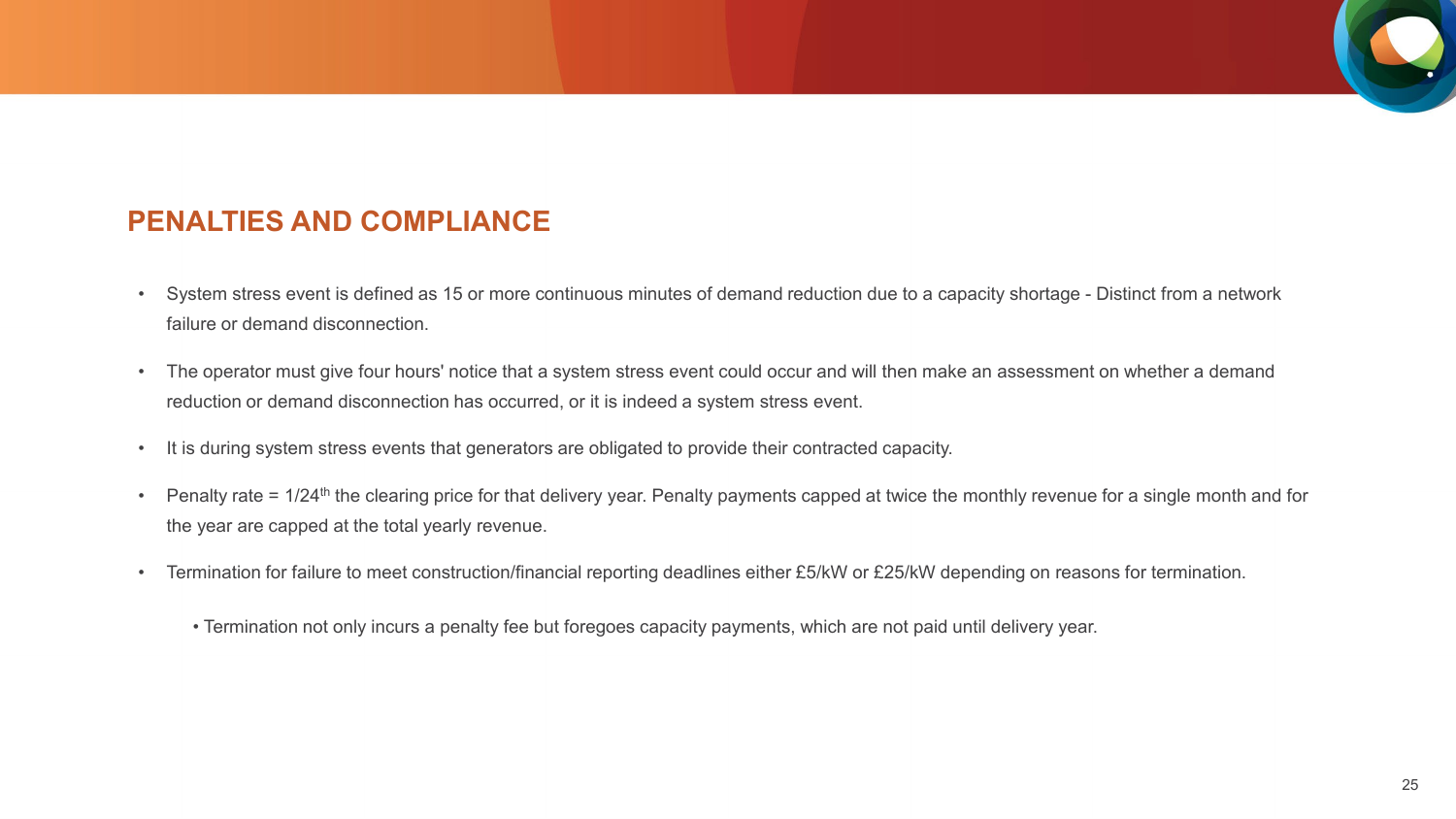# **APPENDIX 2 - PJM**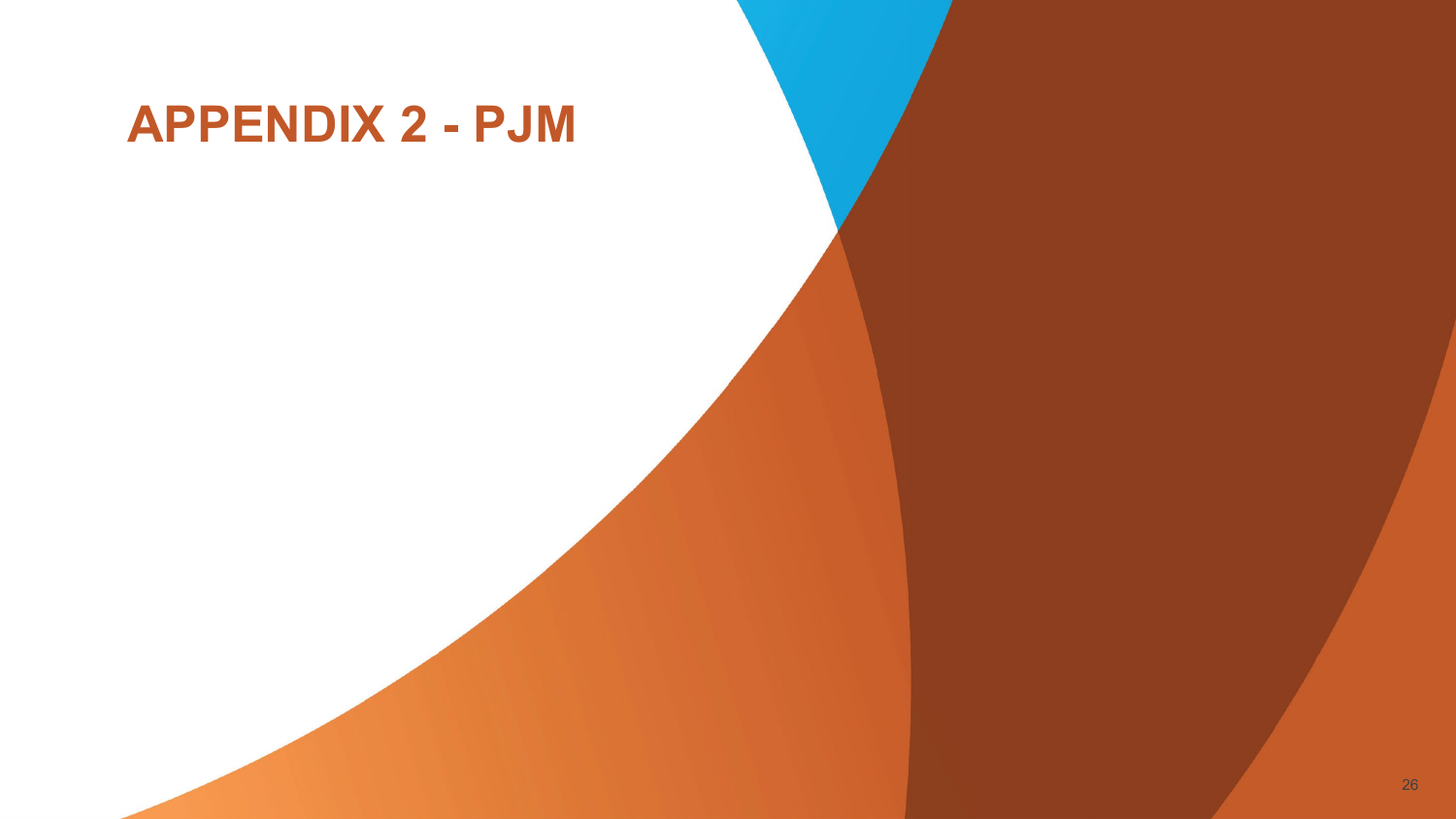### **CAPACITY DEFINITION**

#### **Product Definition**

- Capacity Obligation is a contract to provide 'Capacity Performance'
- Under this obligation, contracted capacity must be made available during emergency events between 10:00 and 22:00 during Summer (May to September) and between 06:00 and 22:00 during Winter (October – April)
- Contract can be held for the entire delivery year or on a Summer/Winter basis, though only approx. 0.5% of capacity is procured on this basis

#### **De-rating**

- Rated installed capacity adjusted to reflect the previous 15 years' summer peak (ICAP)
- This is de-rated by a unit's forced outage rate over one-year period.
- New capacity is de-rated in the same way but using the forced outage rate of the technology class as a whole.
- Intermittent capacity and batteries de-rated based on Effective Load Carrying Capability (ELCC) – ELCC models displacement of firm capacity by intermittent/batteries while maintaining the reliability standard.
- DR units are de-rated according to their registered capacity multiplied by Forecast Pool Requirement. (*note: FPR > 1)*
- Energy Efficiency resources qualify on the basis of demand reduction during Summer period (provided Winter load reduction is at least equal to this) and de-rated according to FPR.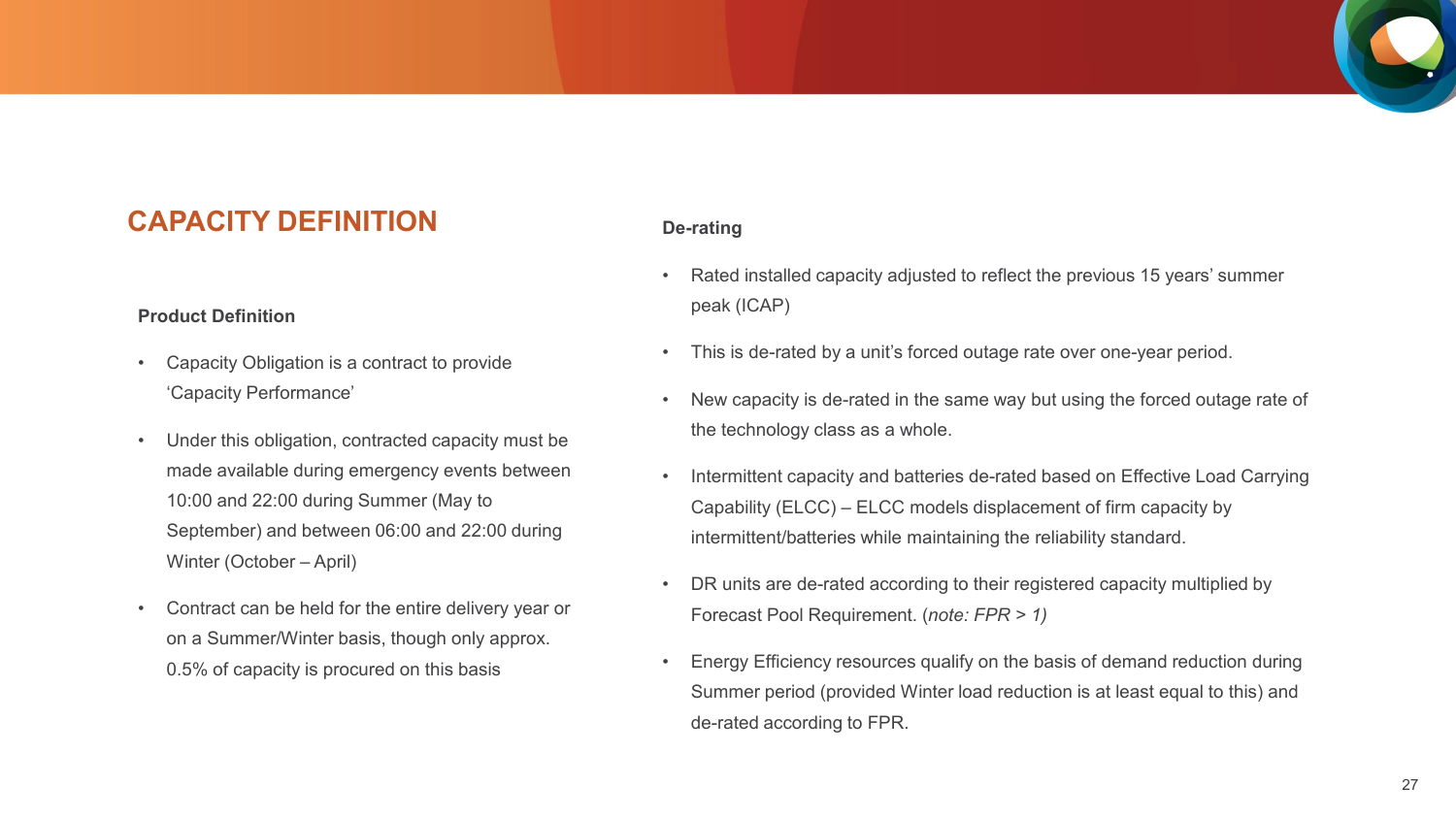

#### **FORECASTING AND DEMAND**

- Forecasting is centralised and performed by PJM, who release an annual report of fifteen-year monthly load forecasts for each local delivery area called the Reliability Requirement.
- PJM set an administered demand curve as described below

#### **Reliability Requirement**

- Econometric model is estimated that can explain non-coincident peak load in terms of calendar effects, weather effects, economic drivers and other related effects.
- Uses these to forecast load using economic drivers and weather simulations based on historical weather data.
- Jurisdiction-wide median load forecasts are allocated across zones in the PJM.
- PJM uses a Probabilistic Reliability Index Study Model (PRISM) to compare peak load forecasts, from which distributions of peak demand are taken for each week of the year, with capacity performance data for existing and new/planned generation.
- LOLE for each week taken and added for the 52 weeks of the year and adjusted to meet the reliability standard (One in ten years/2.4 hours). The difference between total capacity and adjusted demand is the required Installed Reserve Margin (IRM)

#### **LDA-specific Reliability Requirement**

- A Local Delivery Area (LDA) is considered constrained if Capacity Emergency Transfer Limit (CETL), the amount of energy the transmission system is capable of importing, is less than 1.15 times the Capacity Emergency Transfer Objective (CETO), the amount of capacity an LDA needs to import to have LOLE of no more than once every 25 years.
- If an LDA has in the past three BRAs had a Locational Price Adder or is the Mid-Atlantic Region, it is also considered constrained.
- Constrained LDAs have a separate Reliability Requirement, equal to local generation capacity plus CETO.

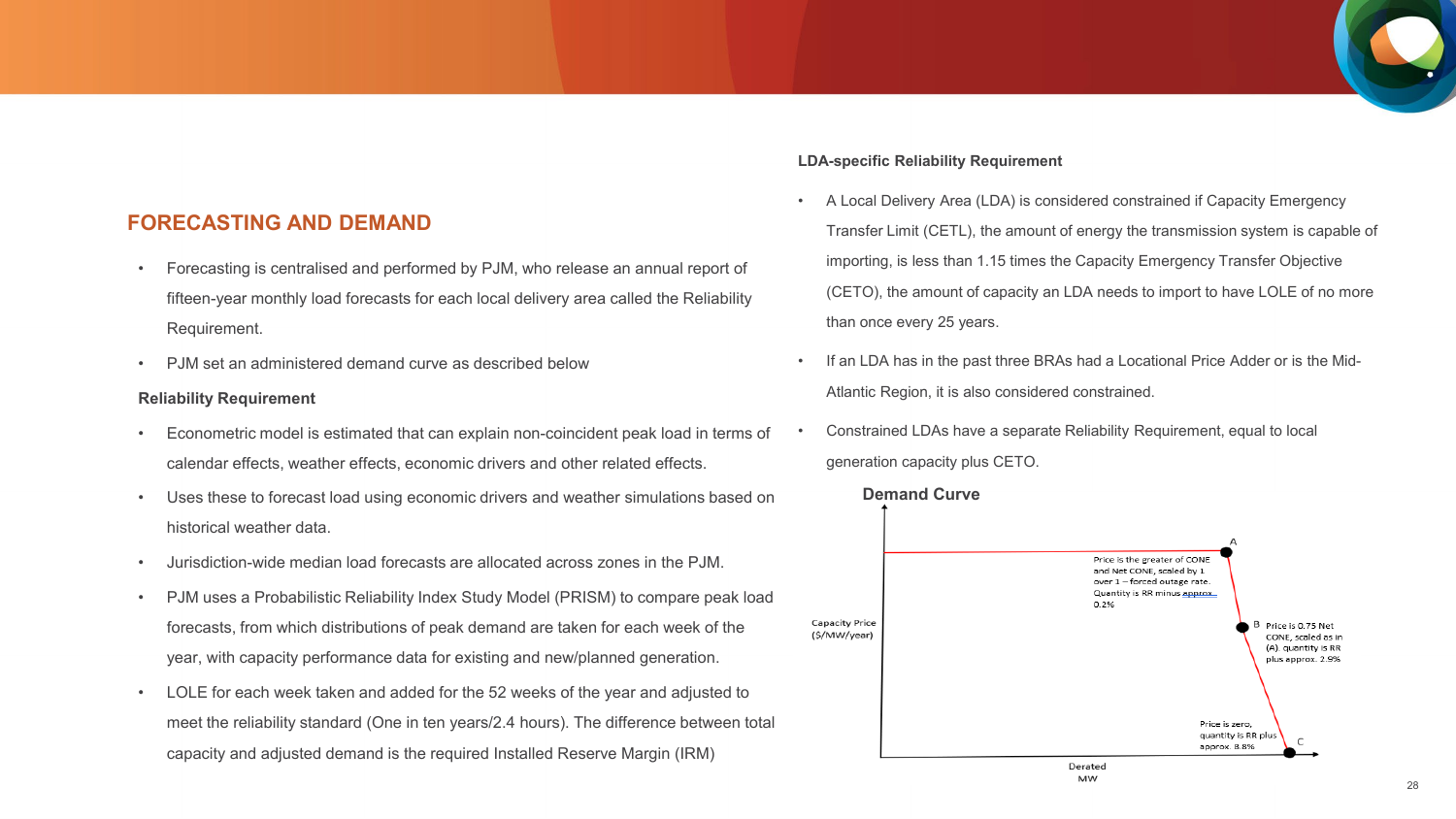## **PROCUREMENT AND TRADING**

- Base Residual Auction (BRA) at T-3 and incremental auctions at forward periods of 20 months, 10 months and 3 months.
- Full capacity requirement is procured in the BRA, incremental auctions are for rebalancing purposes.
- All existing generation is required to participate.
- Transmission upgrades are only permitted to participate in the BRA, not in Incremental Auctions.
- Sealed-bid auctions, up to 10 price-quantity pairs can be offered.
- Algorithm used to clear the auction based on demand curve.
- Seasonal bids must be paired, algorithm works this out.

#### **NEPA**

- New entrants may be granted a New Entry Price Adjustment, which guarantees a certain price for three years, limited to new generators or upgrades of at least 450 USD/kW.
- If the new entrant capacity is cleared, it must increase the overall capacity for the Local Delivery Area (LDA) from below the LDA Reliability Requirement to approx. 4.9% above it.
- If, subsequently, the capacity, though no longer a new entrant, fails to clear in year 2 or year 3, the participant's bid is replaced with the highest bid that would have cleared and the marginal bidder is replaced. LDA specific clearing price is set on that basis, but the NEPA recipient receives the full price of its bid.

#### **Secondary Trading**

- Incremental auctions are used for rebalancing, capacity providers may offer a 'buy bid' to unload some of their obligation.
- Bilateral trading is also permitted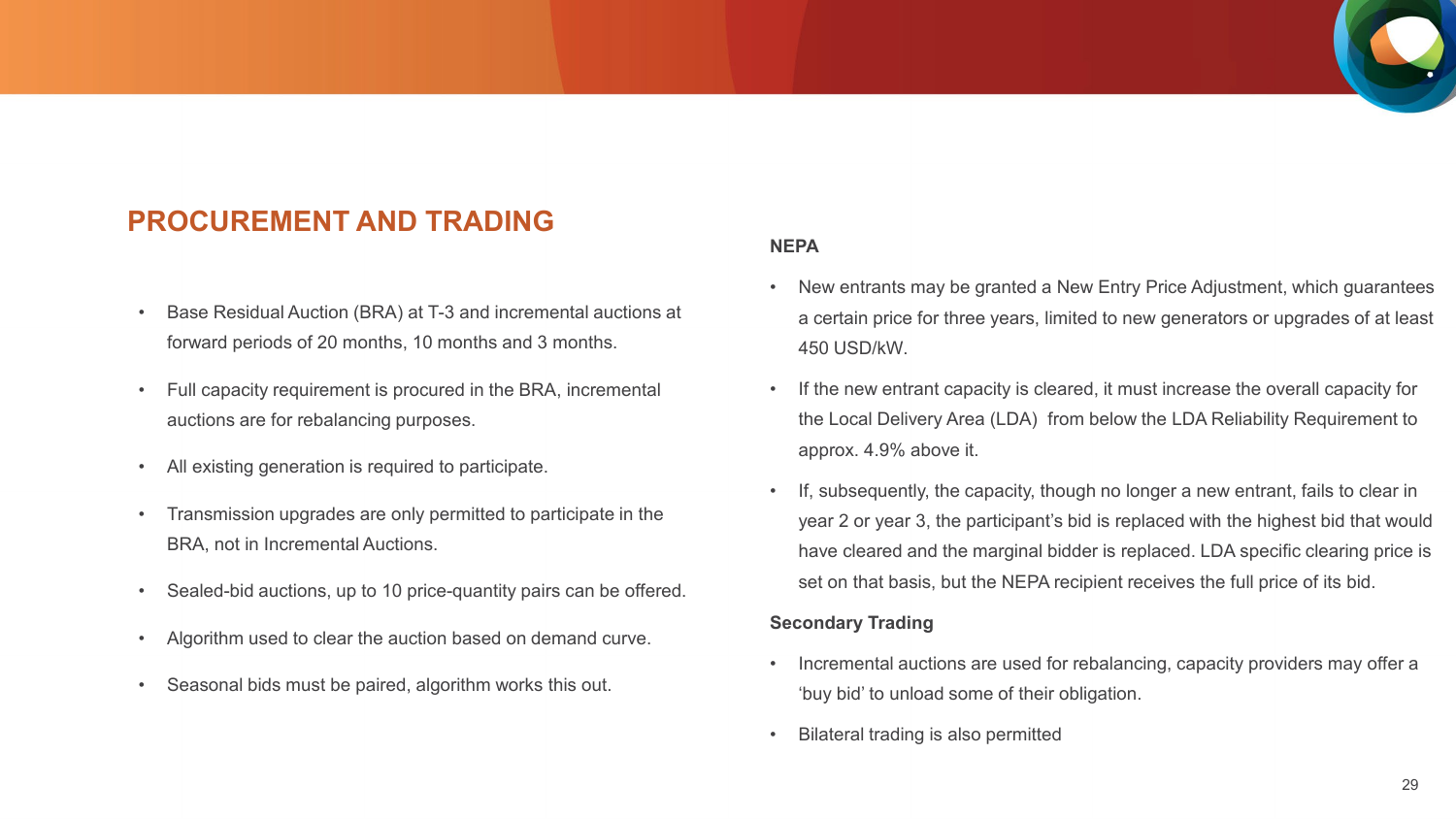### **TRANSMISSION AND INTERCONNECTION**

- 27 local delivery areas (LDAs), some of which can be designated as constrained LDAs, which may mean those auctions clear with a Locational Price Adder.
- If an LDA receives a Locational Price Adder in two consecutive base (T-3) auctions, a cost-benefit analysis of a transmission upgrade vs. the value of removing the Locational Price Adder. If the transmission upgrade is deemed feasible over ten years, PJM will include the upgrade in the Regional Transmission Expansion Plan.
- Costs of the transmission upgrade will be charged to retailers, prorated to their share of total load.
- External capacity providers may participate but must demonstrate that they have the right and ability to transmit capacity to PJM prior to qualification for the capacity mechanism.
- If an area is expected to have a Capacity Emergency Transfer Limit less than 1.15 times its Capacity Emergency Transfer Objective, PJM can file for that region to be made a new LDA with the Federal Energy Regulatory Commission (FERC).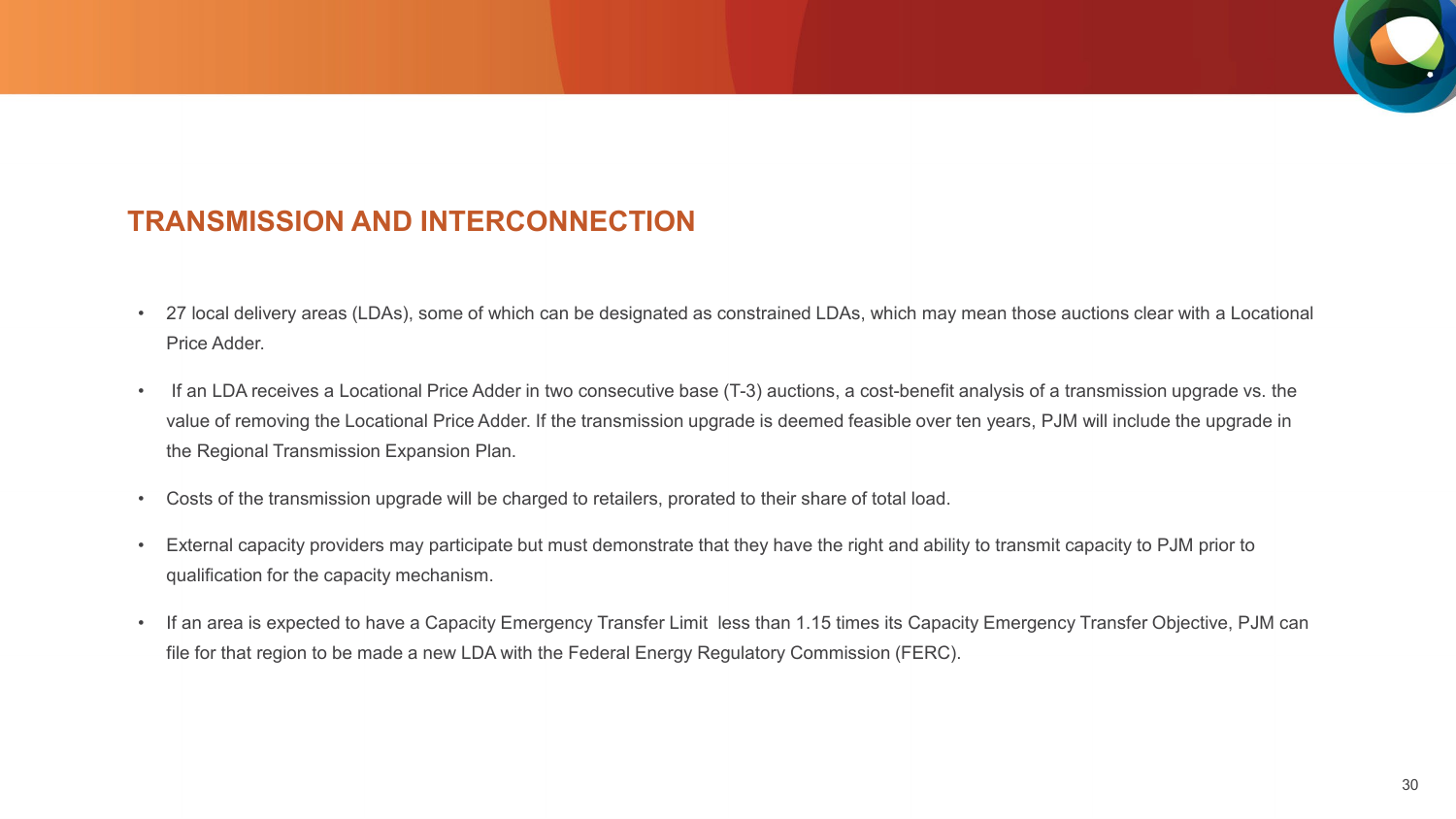### **MARKET POWER**

#### **Minimum Offer Price Rule**

- Used to prevent state-subsidised generation from depressing the capacity price.
- Until 2018, it only applied to combustion turbines and CCGT but now applies to all state-subsidised capacity except renewable, nuclear technology, DR, Energy Efficiency (EE), or New CCGT.

#### **New Capacity**

- New capacity is not subject to MSOC, but if new generation is deemed pivotal, market mitigation measures are used.
- Deemed pivotal if: a) there is only one supplier who submits a sell offer, b) total capacity of new generation offered is less than twice the new entry required to meet reliability requirement, or c) one such sell offer is pivotal.

#### **Market Seller Offer Cap**

- Three Pivotal Supplier test is used to determine if capacity from any three generators is required to meet the Reliability Requirement
- Cost-based clearing price clearing price if all bidders were to bid avoidable costs – is calculated
- PJM works out which bidders could withhold their capacity and in doing so increase the cost-based clearing price by more than 50%
- Pivotal suppliers are then subject to MSOC
- If any two capacity providers are jointly pivotal, then all capacity providers will fail the TPS test.
- MSOC based on Avoidable Cost Rate less projected PJM net market revenues.
- Existing generator bids are replaced with MSOC if a) the bid is above MSOC and b) the bid is either marginal or more expensive than cost-based bid of a marginal unit.
- This mitigation of bids occurs as part of the auction clearing process.
- MSOC previously based on marginal cost of acquiring a capacity obligation, with the assumption of 30 hours of failure to meet capacity obligation - much higher than observed in reality so MSOC was rarely used.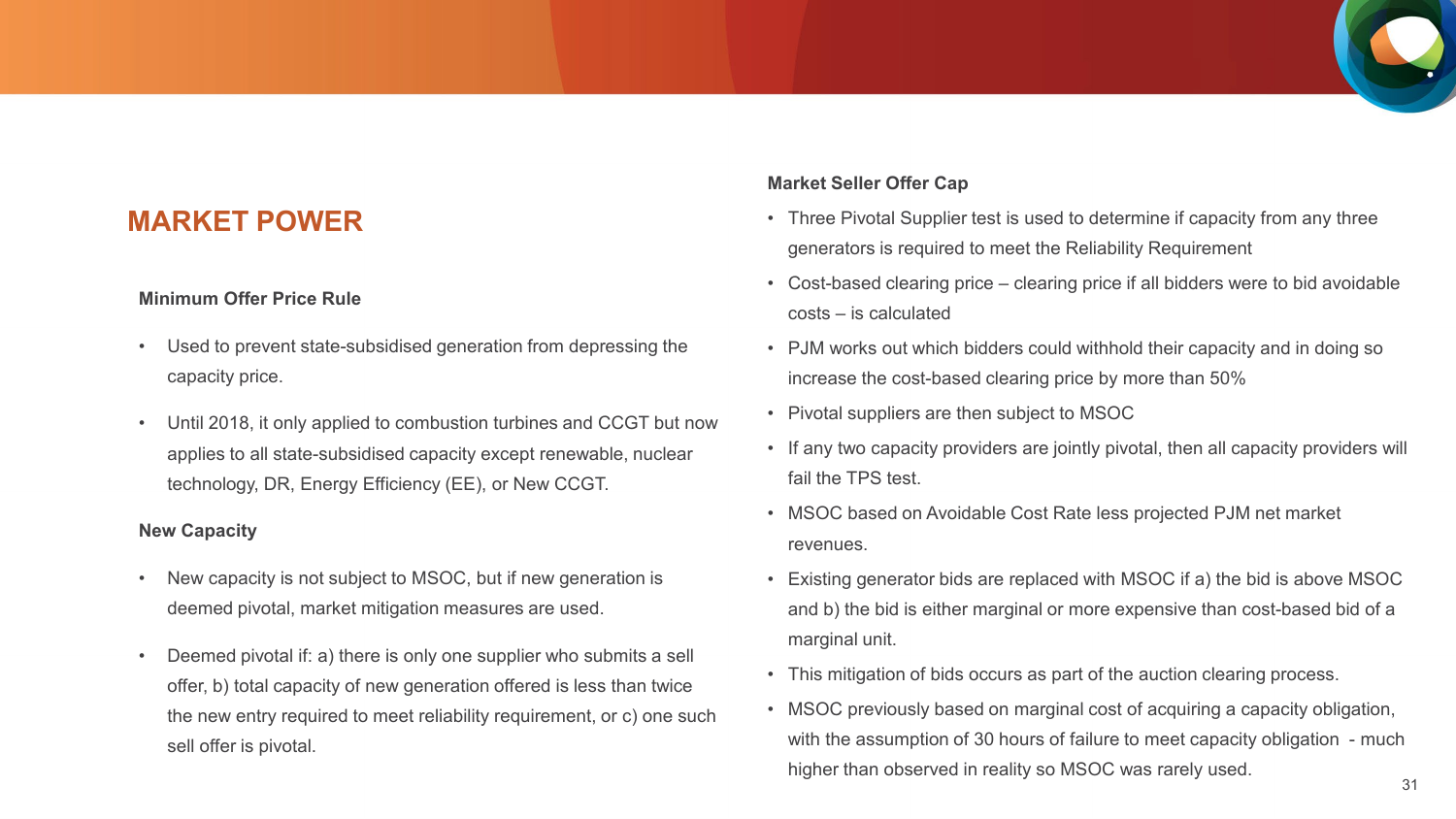## **PENALTIES AND COMPLIANCE**

- Assessed during Performance Assessment Intervals (PAI), a 5-minute settlement period during which emergency action has been declared.
- Generation and DR resources assessed on the basis of metered output or load reduction plus real-time reserves
- Energy Efficiency resources are assessed on the basis of a post-installation Measurement and Verification Report, submitted prior to the delivery year, thus it is binary, EE is either performing or it isn't throughout the delivery year.
- Transmission upgrades are assumed to have provided full cleared quantity if in service prior to PAI or zero if not.

#### **Expected Performance**

- Generators are expected to provide the full contracted de-rated capacity, scaled down if all generators in PJM underperform.
- DR and EE resources expected to provide full contracted capacity.
- Transmission upgrades expected to provide full committed MW upgrade.
- Shortfalls result in Daily Deficiency Rate payments.
- A resource can buy, bilaterally, replacement capacity if there is an acceptable reason why they cannot provide their committed capacity. Replacement capacity must be bought from within the same LDA.

#### **Penalty and Bonus Rates**

- Non-performance charge is such that 30 hours' worth of 5 minute intervals, or 360 PAIs, would cost Net CONE for an LDA.
- Penalty is capped at 1.5 LDA Net CONE (45 hours' worth of PAIs)
- Penalties for non-performance are redistributed as a bonus among resources who overperformed.
- Capacity Resource Deficiency Rate is charged to resources who fail to meet committed capacity requirements.
- CRDR is equal to clearing price plus the higher of 20% and \$20/MW-Day.
- For transmission upgrades, CRDR = higher of 1.2 times clearing price in LDA and LDA Net CONE.
- Daily Generation Resource Rating Test Failure Rate (failure to prove it can meet capacity requirement) is calculated in the same way.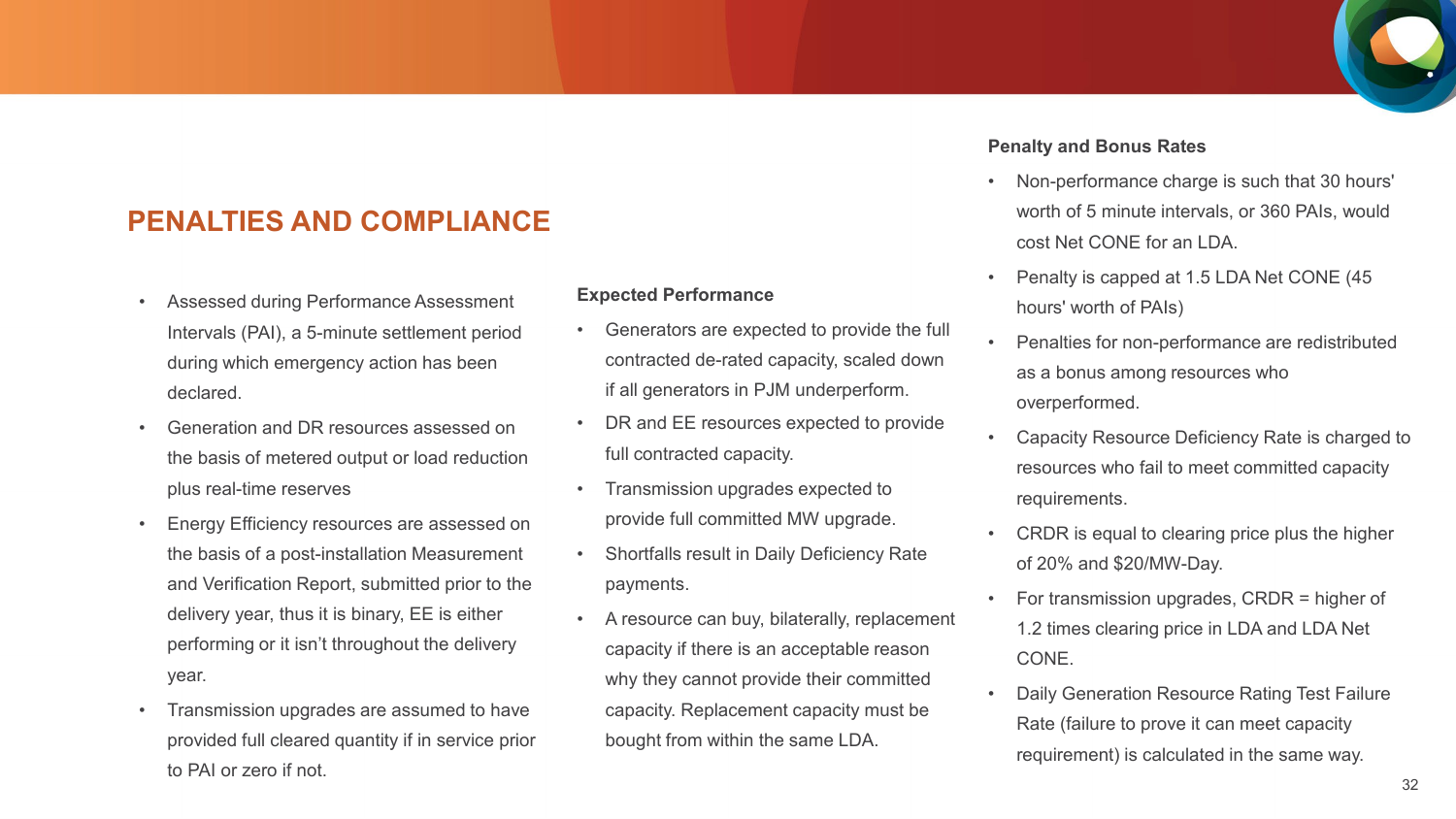# **APPENDIX 3 - FRANCE**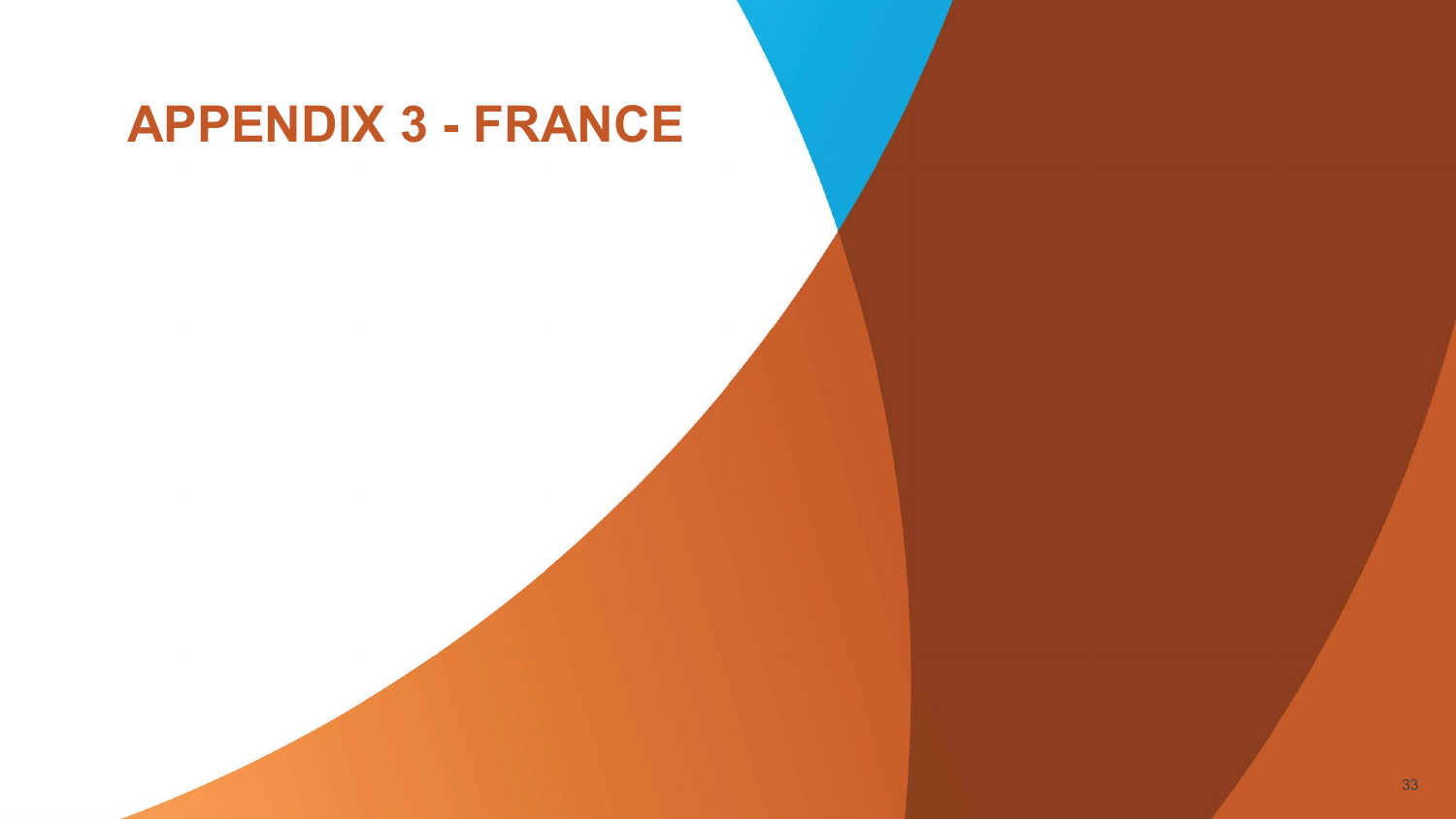## **CAPACITY DEFINITION**

#### **Product Definition**

- Generators are awarded capacity guarantees representing 0.1MW each, which can be sold to obligated parties (mostly retailers) at auctions and bilaterally in over-the-counter trades – these guarantees last for 1 year only
- Capacity operators are obligated to make capacity available during PP2 periods, retailers are required to demonstrate they hold sufficient capacity guarantees to meet customer base during PP1 periods.

#### **De-rating**

- Non-dispatchable Average output for PP2 periods over the last 5 years (10 for RoR Hydro)
- Dispatchable Certified capacity is scaled down based on duration of capacity it could provide, 10 hours a day for 5 consecutive days being considered full credit.
- C parameter also assigned to each technology class as a further derating based on likelihood of delivery.

#### **Peak Definition**

- Peak hours on days classified as PP1 or PP2 are always 07:00- 15:00 and 18:00-20:00
- Must be 15 PP1 days and between 15 and 25 PP2 days in a year, all PP1 days are automatically PP2 days.
- 11 PP1 days must be in the January to March period, 4 must be in the November to December period
- Only business days, excluding Christmas school holidays.
- PP2 days that are not PP1 days can be distributed across any time of the year, except that the sum of PP2 days in March and November must be less than or equal to 25% of the total PP2 days in a delivery year.
- PP2 days cannot fall on weekends or Christmas school holidays.
- RTE decides if a day is a PP1 or PP2 day by running an algorithm that estimates the following day's demand and decides if it is in the *n* highest demand days, based on how many PP1 days remain in the year.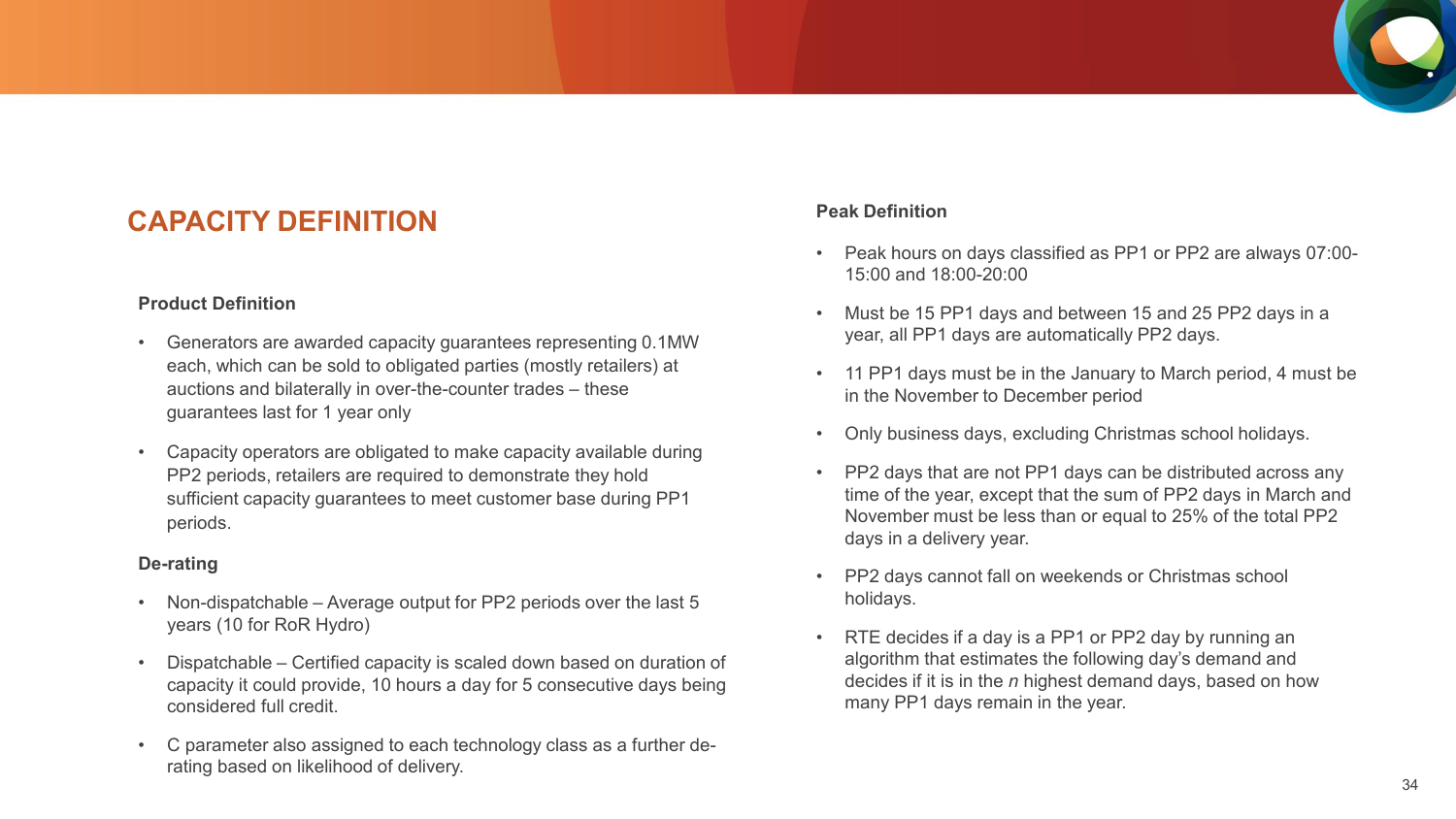### **FORECASTING AND DEMAND**

- Obligated parties are responsible for forecasting. The demand curve is formed by retailers' demand and the responsibility is on retailers to forecast demand accurately to avoid penalties as well as to reduce load during peaks to reduce their obligation.
- Ex post analysis by RTE three years after delivery year is based on:
	- 'Reference power' actual consumption each obligated party faced during PP1 periods, adjusted for extreme weather. - Equal to sum of reference powers for remote-reading sites (exact consumption discernible), profiled sites (consumption modelled based on load profile) and 'network loss buyers'.
	- 'Security coefficient' a factor applied to consumption to cover unforeseen externalities (excluding weather). Based on a target LOLE of 3 hours and derived from adequacy studies carried out by RTE.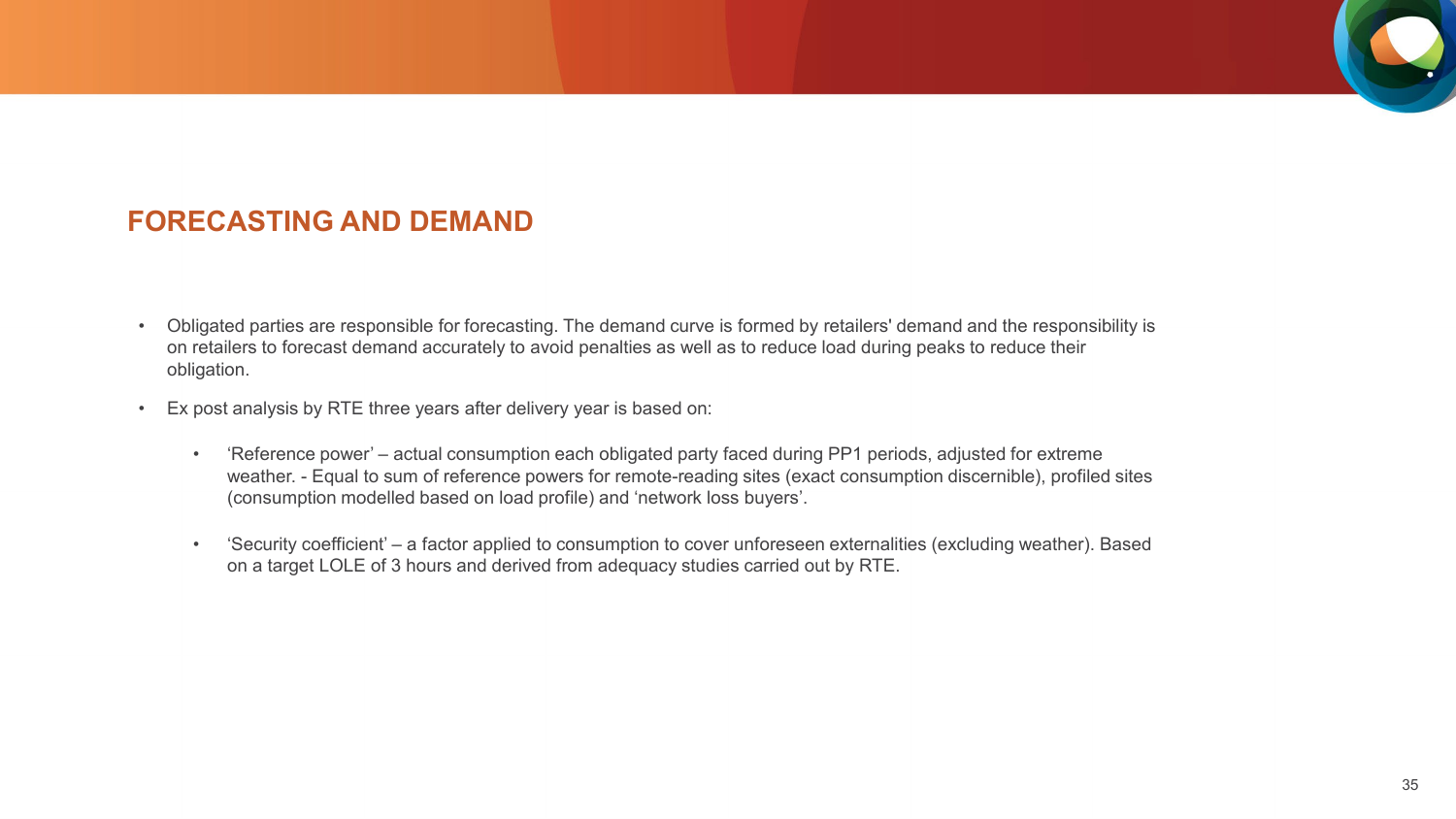## **PROCUREMENT AND TRADING**

- Capacity guarantee of 0.1 MW is awarded by RTE to capacity operators and sold to obligated parties.
- Can be sold bilaterally OTC or through organised auctions.
- At least 15 auctions for each delivery year
	- 1 auction in T-4
	- 4 auctions in T-3
	- 4 auctions in T-2
	- 6 auctions in T-1
- Auctions are run by EPEX Spot who publish auction results and supply and demand curves
- Non-fossil fuel capacity (CO2 emissions < 200 grams of CO2 per kWh) is eligible for a scheme with the government which offers a contract for difference (CfD) between a guaranteed price and the MC capacity price for up to 7 years
- Renewable energy sources are not eligible for the CfD scheme if they already benefit from a separate scheme that subsidises renewables.
- Obligated parties can trade capacity guarantees during and after the delivery year, this allows for customer churn during the delivery year.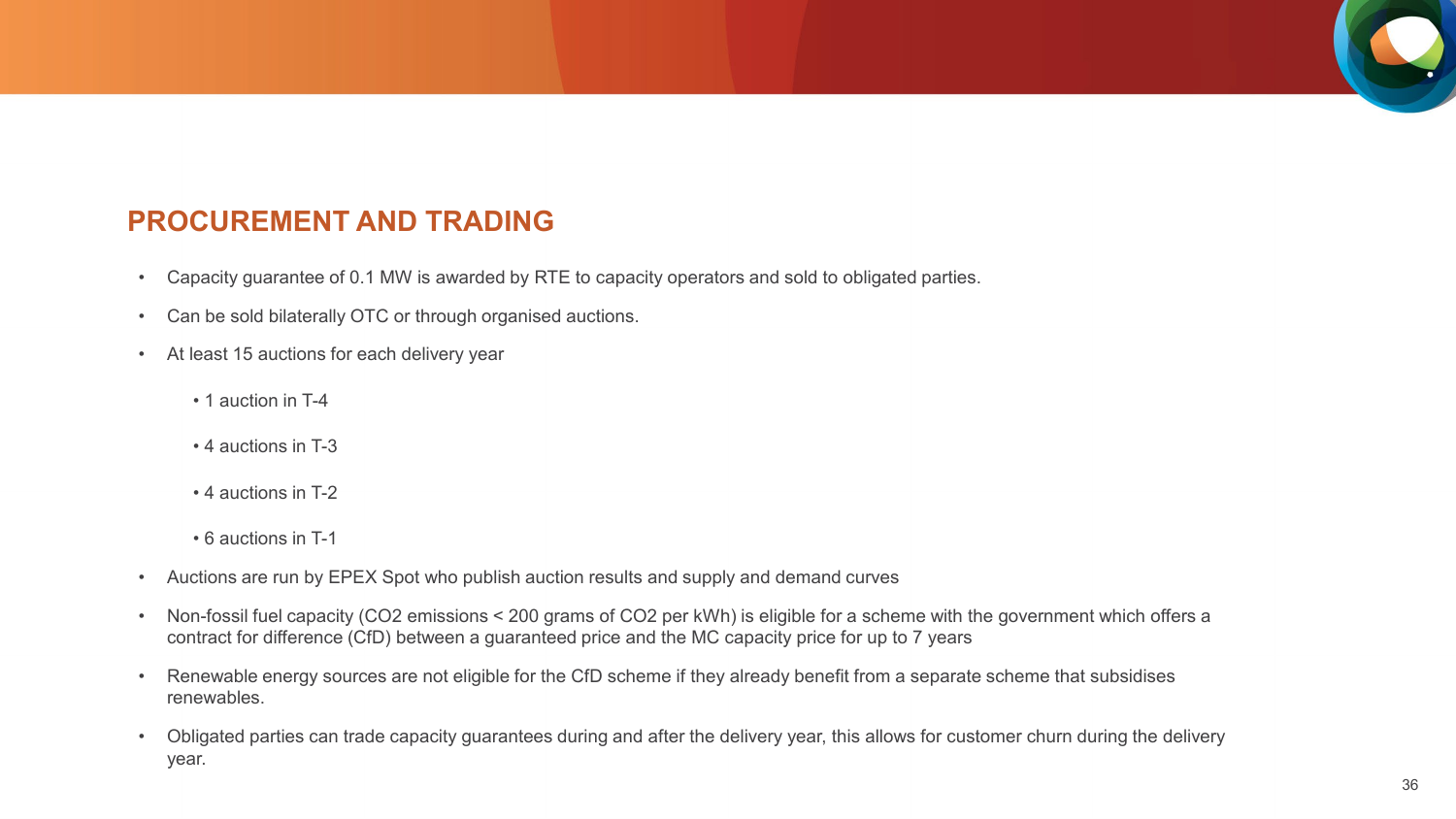## **TRANSMISSION AND INTERCONNECTION**

- Obligated parties can buy capacity guarantees from any capacity operator in mainland France.
- Two schemes under which an interconnector can be awarded certificates, which are held by RTE and sold to obligated parties.
	- Simplified
		- Country-wide de-rating based on the country's contribution to the reduction of risk of power failure in France
		- Applies when the other country's System Operator has not signed a Cooperation Agreement with RTE.
	- Advanced
		- Individual Interconnector is de-rated based on its contribution to the overall country contribution.
		- Only applies when the other country's TSO has signed a Cooperation Agreement with RTE.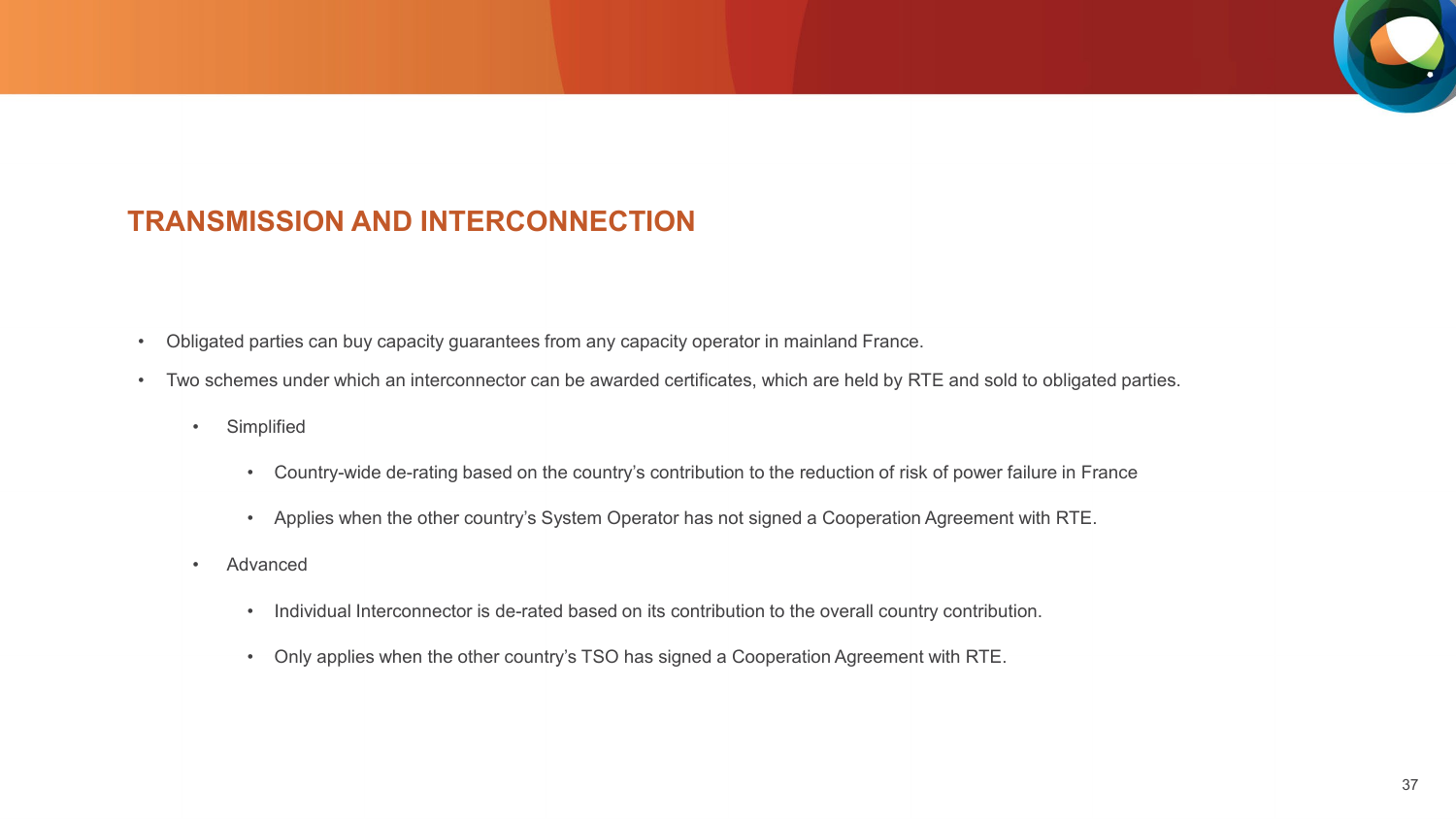

### **MARKET POWER**

- French Competition Authority highlighted two concerns regarding EDF, who serve more than 80% of customers in France.
	- EDF would internally transfer capacity guarantees from its generation arm to its retail arm.
	- EDF would withhold capacity guarantees from the auctions, raising prices for all other retailers.
- In response, internal transfers must be made at a price representative of the auction for that delivery year.
- All internal transfers must be logged in the Capacity guarantees Register.
- There is a requirement on managers of portfolios of over 3 GW to offer their capacity through centralised auctions.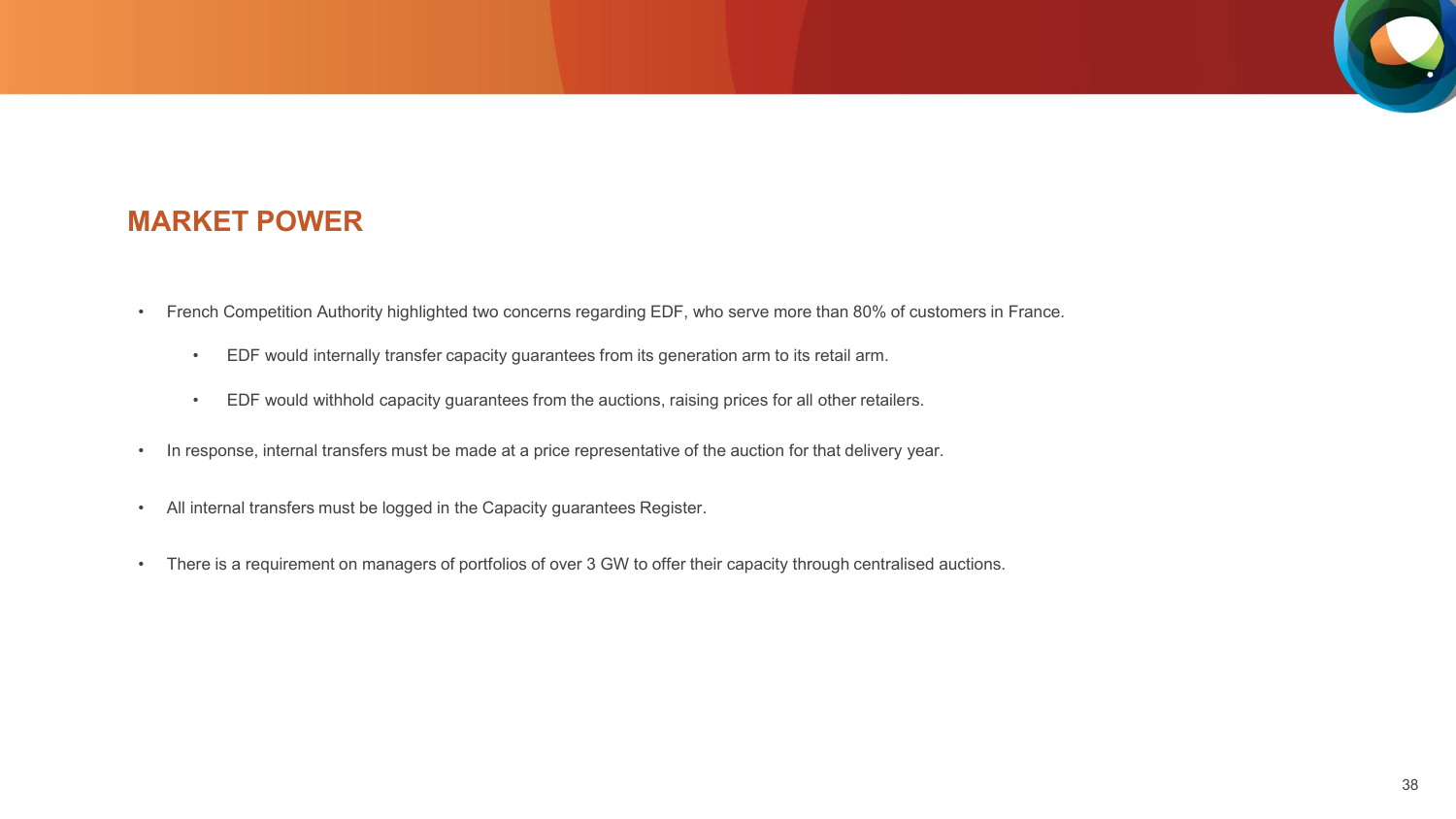## **PENALTIES AND COMPLIANCE**

- Compliance is assessed three years after the delivery year
- Retailers are assessed on having sufficient capacity guarantees during all hours PP1 days, capacity operators assessed on making sufficient capacity available during all hours of PP2 days.
- Compliance is aggregated over the full year, i.e. over-procurement during one peak and under-procuring during another would only be penalised if insufficient capacity has been procured on aggregate.
- Penalties generally amount to 1.2 times the price of capacity as cleared in auction the year prior to the delivery year.
- Compensation for capacity produced/procured greater than requirement is typically equal to 0.8 times the price of capacity as cleared at auction in the year prior to the delivery year.
	- Compensation capped at 1 GW above requirement.
	- Penalties increase to 1.6 times capacity price for deficits in procurement/production greater than 1 GW but are capped here.
- If the system has a shortage of 2 GW or more, penalties are replaced by an administrative price set at 60 EUR/kW with no limits.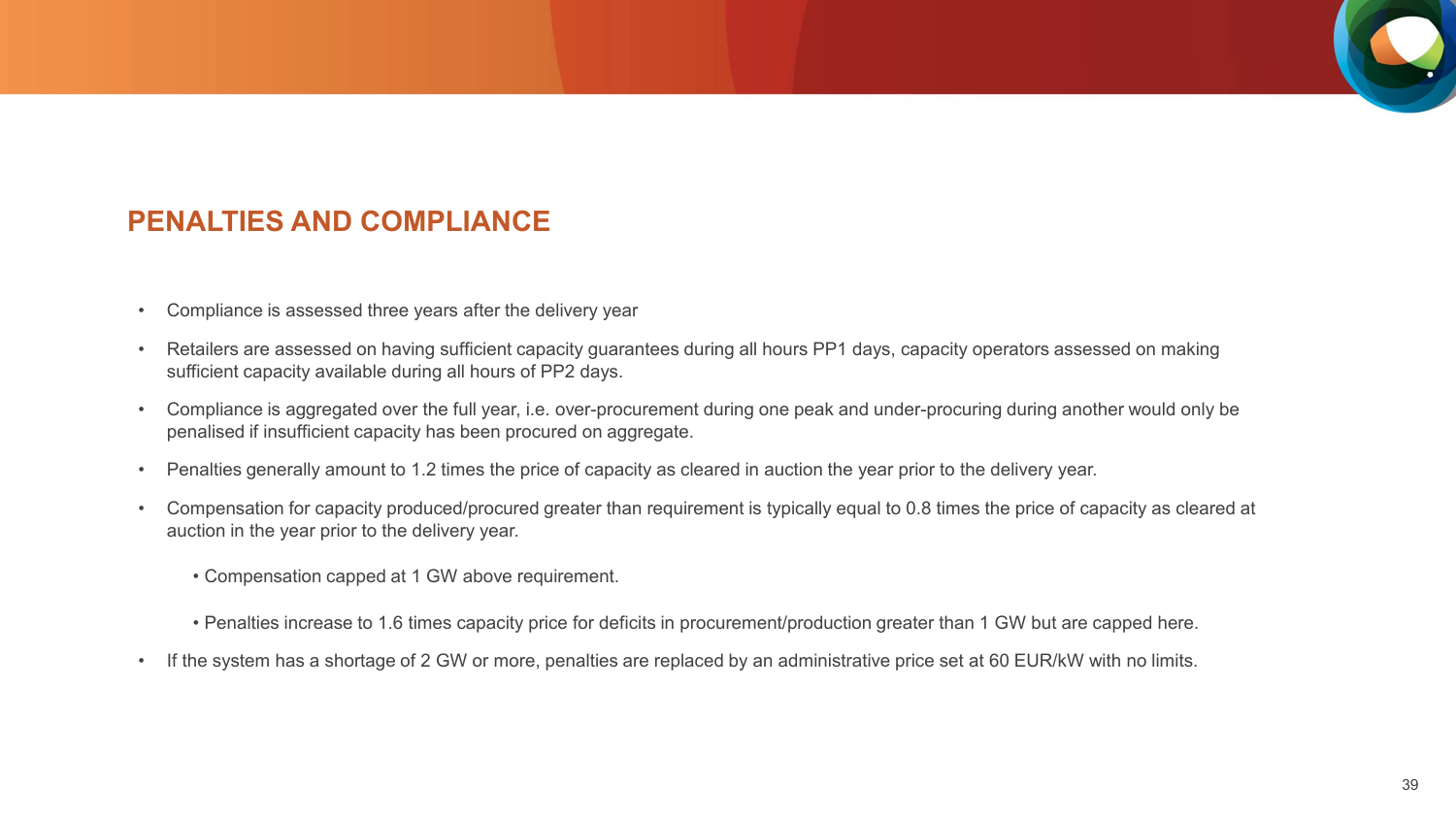# **APPENDIX 4 - CAISO**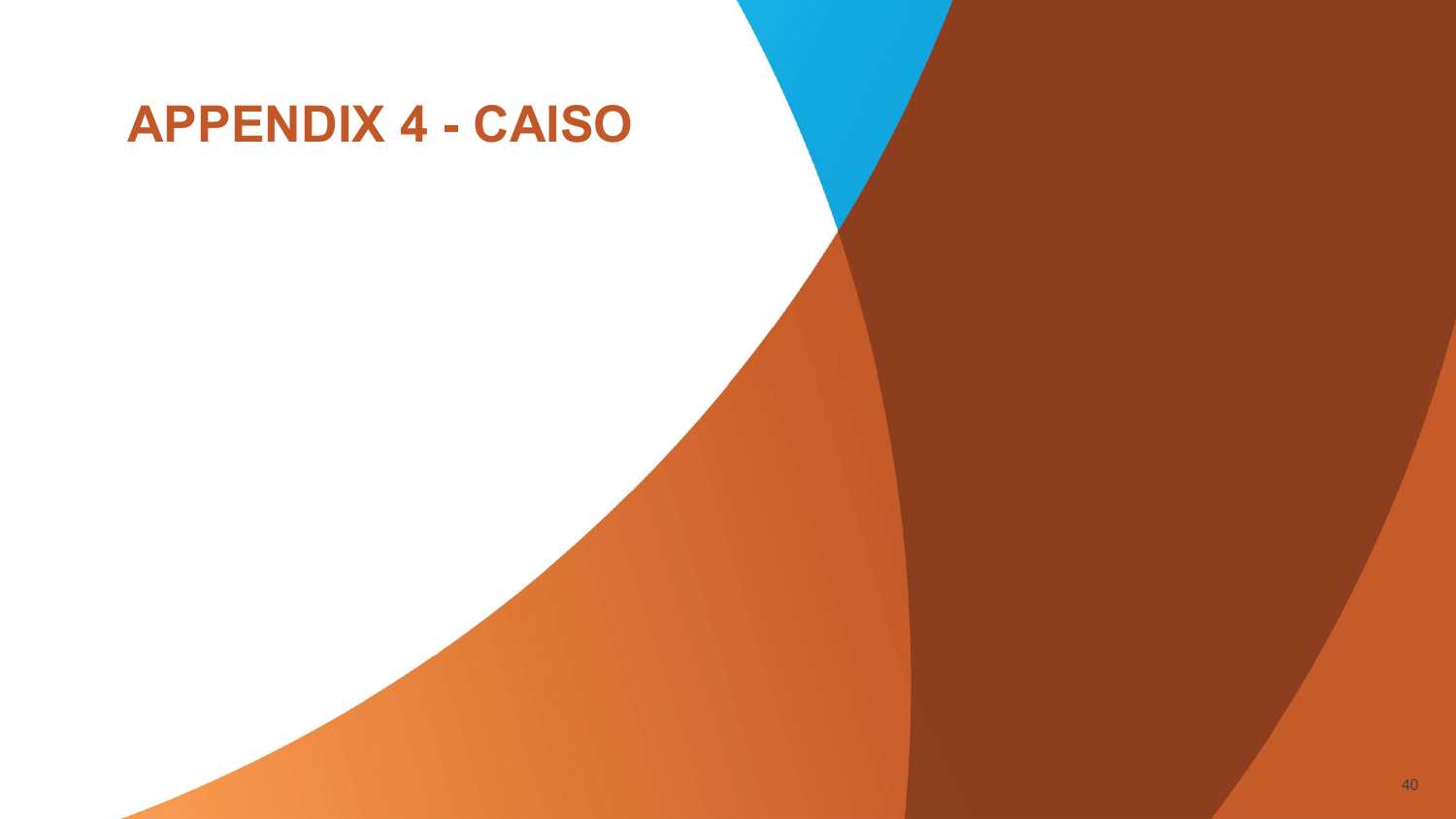### **CAPACITY DEFINITION**

#### **Product Definition**

- Three types of Resource Adequacy (RA), System RA, Local RA, Flexible RA.
- Calendar delivery year with monthly requirements for each of the three RA types.

#### **System RA**

- Monthly requirement on LSEs equal to load forecast plus a 15% margin.
- 90% of system RA requirement for the 5 summer months must be demonstrated to have been procured by LSEs in October prior to delivery year.
- LSEs must demonstrate that they have procured contracts for 100% of the month's system RA requirement 45 days before each month.

#### **Local RA**

- RA required to cover an n-1-1 reliability event while maintaining a LOLE of 1 in ten years.
- An 'n-1-1' reliability event refers to 'n', which means all transmission facilities in service, the first '-1' refers to a forced outage or a single contingency event, and the second '-1' refers to the next worst single contingency event.
- This standard must be met in each of all 10 Local Capacity Areas.
- Waivers on obligation fees can be given if an LSE can demonstrate "every commercially reasonable effort to contract for local RAR resources"
- Fees are \$51/kW-year
- Local RA requirements must be contracted for three years in advance. In October prior to a delivery year, LSEs must demonstrate they have contracted for 100% of local RA requirement for the following year, 100% of requirement for the following year and 50% for the third year.
- As of 2023, PG&E and SCE will act as Central Procurement Agency (CPE) for Local RA.
- Other LSEs can still procure Local RA capacity which can; be sold to the CPE, contribute to the LSE's System RA requirement, or reduce the Local RA requirement for the CPE.
	- This change does not apply to the SDG&E area, where Local RA exceeds System RA for most months of the year.

#### **Flexible RA**

- Based on maximum change in load in a 3-hour period and how much production can be ramped up or down in a 3-hour period.
- In October before a delivery year, LSE's must demonstrate that they have procured 90% of capacity requirement for each month of the delivery year. They must also, 45 days before each month, show that they have procured capacity for 100% of the Flexible RA requirement for that month.

#### **De-Rating**

- Dispatchable Most recent maximum capability test
- Run-of-River or geothermal average historical production for three years prior to T-1
- Combine Heat and Power (CHP or Biomass – average bid into Day Ahead Market from 16:00 – 21:00
- Wind and Solar ELCC modelling to simulate how much firm capacity wind/solar can displace and maintain reliability.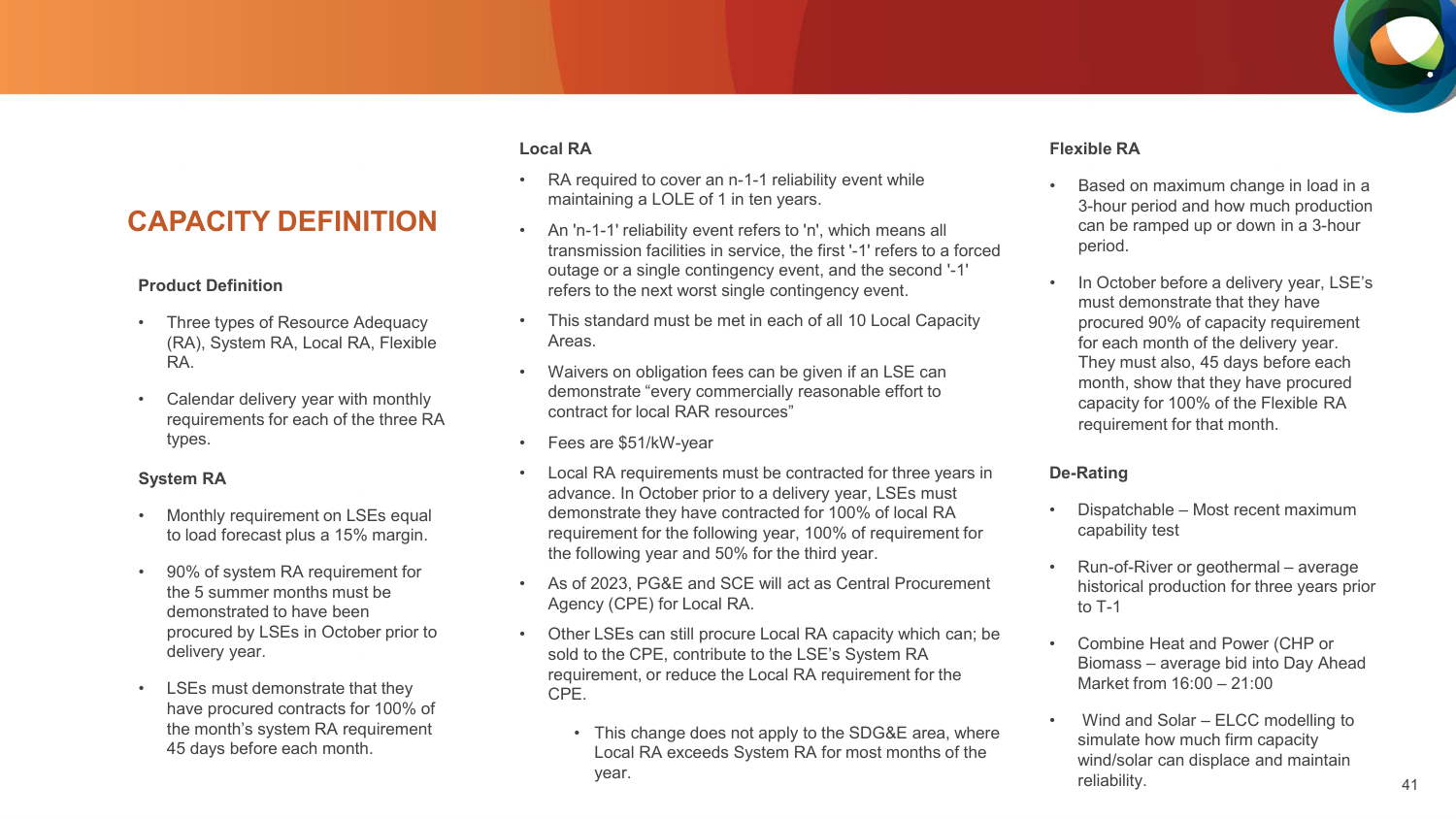## **FORECASTING AND DEMAND**

• Forecasting is performed by retailers who must meet resource adequacy requirements on three different levels.

#### **System RA**

- LSEs submit their own forecasts, which the CEC adjusts for plausibility and load migration, as well as a pro-rata adjustment made to the aggregate load forecasts submitted by LSEs in order to achieve a forecast that diverges from the CEC forecast for total demand by less than 1%.
- Forecasts include a 15% reserve margin.

#### **Local RA**

- Annual CAISO Local Capacity Technical Study conducted to forecast Local Capacity Requirements (LCRs) for each of the ten LCAs in year 1 and year 5.
- The technical study maps the CEC forecast with CAISO's forecast of transmission constraints and works out how much capacity would be needed locally to cover an n-1-1 event and maintain a 1 in 10 LOLE (same reliability standard as system RA)
- Because the standard is the same, local RA counts towards system RA.
- Data is interpolated between years 1 and 5.

#### **Flexible RA**

- Flexible capacity requirement for each month is equal to the maximum 3-hour ramp that would be required 1 in 2 years (50% probability) plus the amount of capacity required to cover a sever, single, system-wide event (assumed for modelling to be an outage of one 1.1 GW reactor at the Diablo Canyon nuclear power plant).
- Flexible RA requirement is met by resources based on resource types.
	- Category 1 Must be available from 05:00 to 22:00 every day of the year, available for at least 6 hours and able to turn on twice during the day.
		- From May to September, at least 49.6% of Flexible RA must come from Category 1, 39.9% for the rest of the year.
	- Category 2 Must be available from 07:00 to 12:00 every day from May to September and 15:00 to 22:00 every day for the rest of the year. Must be available for at least three hours and able to turn on at least once every day.
	- Category 3 Must be available from 07:00 to 12:00 every day from May to September and 15:00 to 22:00 every day for the rest of the year, weekends and holidays excluded. Must be available for at least three hours and able to turn on at least 5 times per month.
		- No more than 5% of Flexible RA.
- Retailers must procure the flexible RA requirement in proportion with their share of peak load.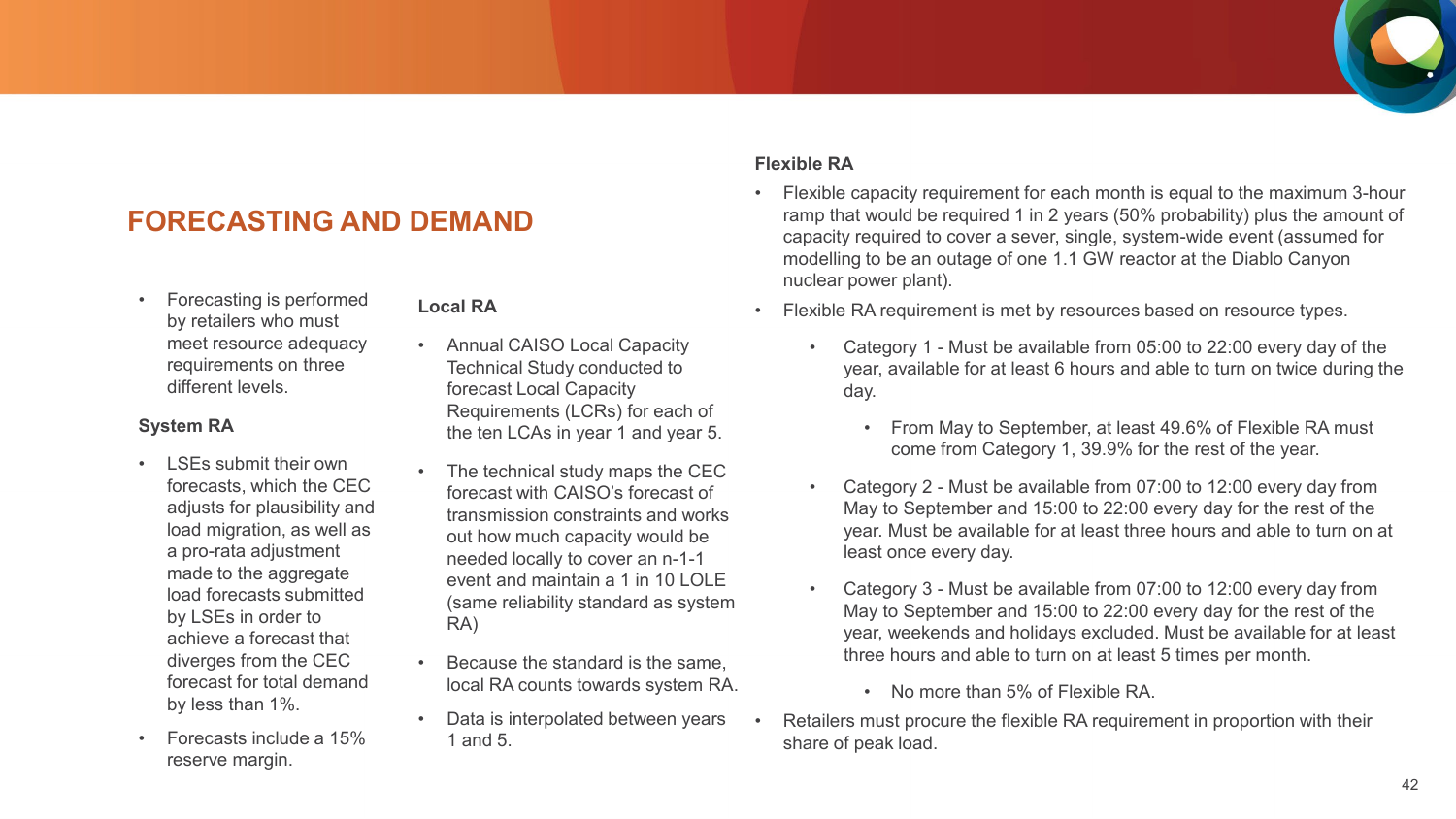## **PROCUREMENT AND TRADING**

- Procurement and trading in the CAISO capacity mechanism is entirely de-centralised, there is no central auction.
- Responsibility for procuring Resource Adequacy (RA) is placed on retailers, who must enter bilateral agreements with generators to meet RA requirements.
- RA providers must be accredited and de-rated.
- There is a separate, centralised mechanism called the Cost Allocation Mechanism, which procures a significant amount of new capacity.
- Under this mechanism, CPUC instructs Investor-Owned Utilities (IOUs) to procure new generation, allocating costs and benefits to retailers, while net costs of the contract are paid by the retailers in the IOU service territory.
- This capacity is added to the RA requirement for the IOU and reduces the requirement for non-IOU retailers in the service area.
- Flexible capacity is required to meet RA standards as set out by category in the previous slide and are de-rated based on start-up time and in accordance with how much capacity can be produced within a time frame given their start-up time.
- There is no official mechanism for secondary trading, but it is permitted.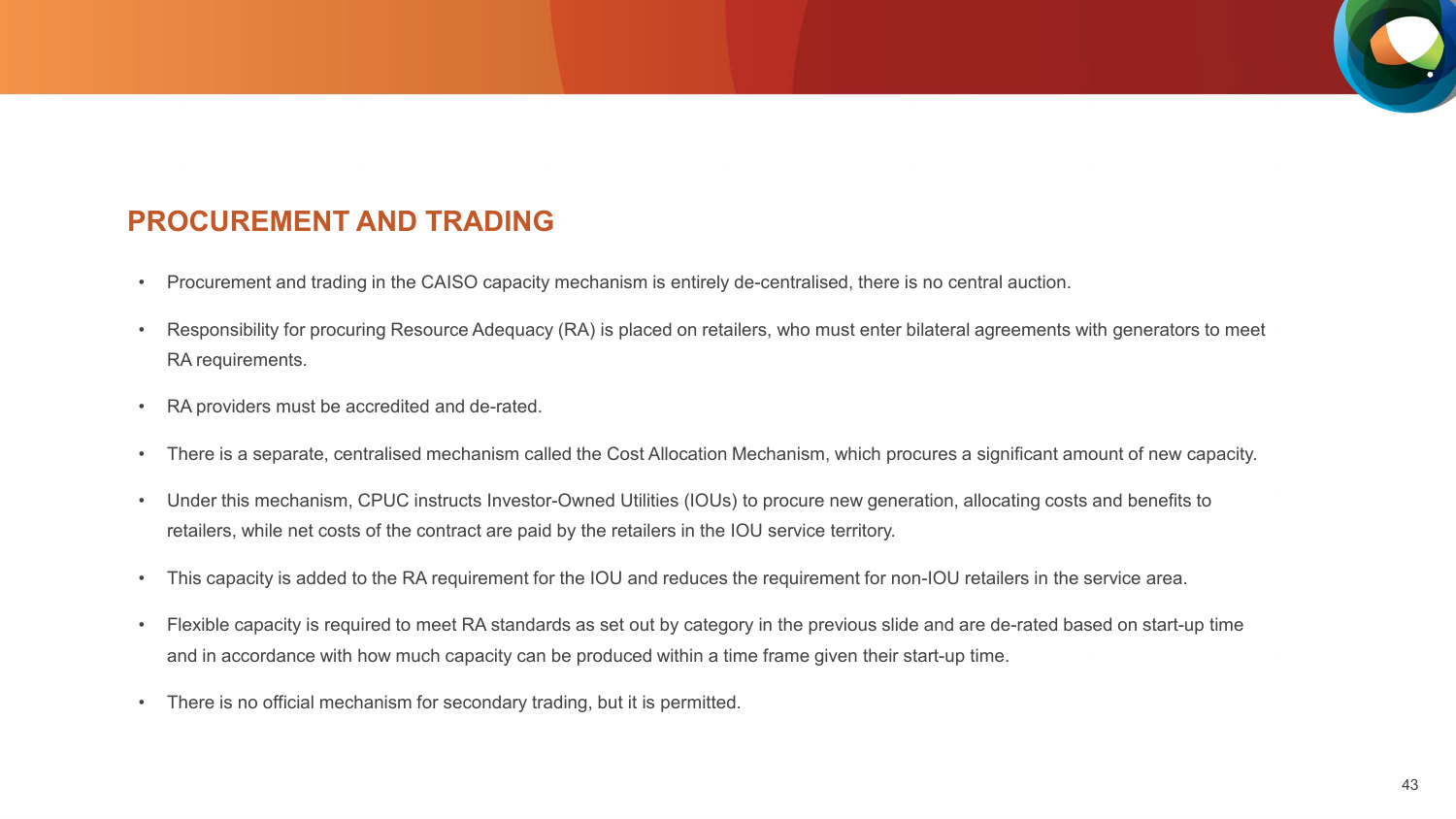### **TRANSMISSION AND INTERCONNECTION**

- Transmission constraints are built into the RA mechanism by being incorporated into the Local RA requirements.
- The centralisation of Local RA, the designation of two Investor-Owned Utilities (IOUs) (PG&E and SCE) as Central Procurement Entities (CPEs) allows for these two entities to internalise transmission concerns about the trade-off between transmission reinforcement and local capacity.
- This has raised some environmental concerns over these IOUs being able to reinforce transmission rather than opting for potentially greener local capacity,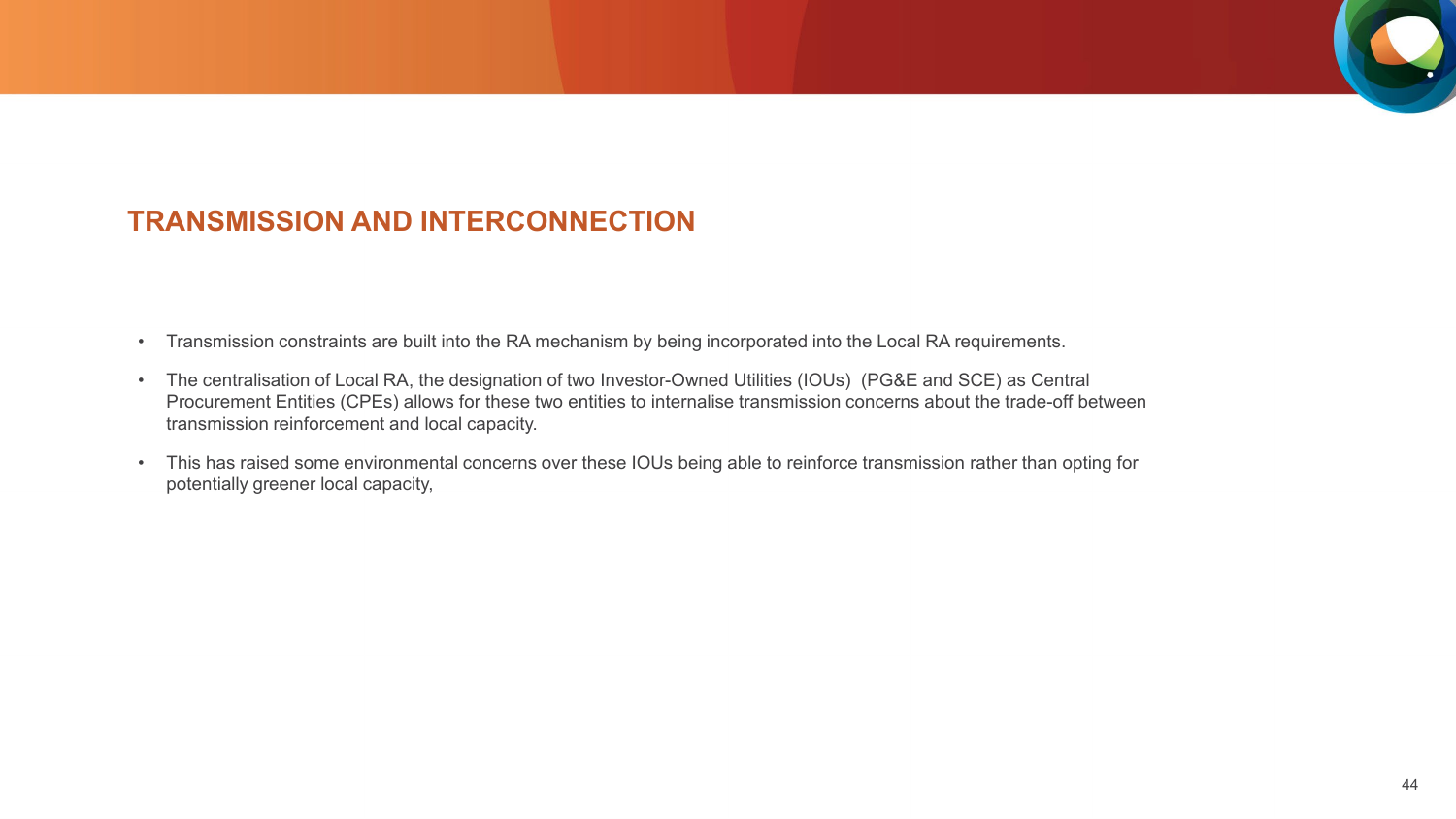### **MARKET POWER**

- Waiver rule, which allows retailers to opt out of their Local RA obligations if they can demonstrate that they did not receive any reasonable offers.
- This was put in place to prevent large retailers from dominating the market by effectively capping prices at the waiver rate.
- The rate for waivers was initially \$40/kWh but now sits at \$51/kWh.
- CAISO can cover shortfalls through its Capacity Procurement Mechanism, the rate for which is \$75.68/kW-year, calculated as 20% above marginal costs for a combined cycle resource with duct firing.
- Market power was not much of a concern in the infancy of the RA mechanism due to the lack of retailer-choice that customers had. However, this is becoming an increasing concern as community choice aggregators supply an increasing market share.
- By designating PG&E and SCE as Capacity Procurement Entities CAISO has attempted to address the fragmentation of the consumer base, meaning that in LCAs outside of SDG&E, there is only one buyer of Local RA.
- No entity has a large enough market share state-wide of System and Flexible RA, PG&E is the largest owner with 7 GW to a statewide peak demand of 40 GW, for market power to be a major concern.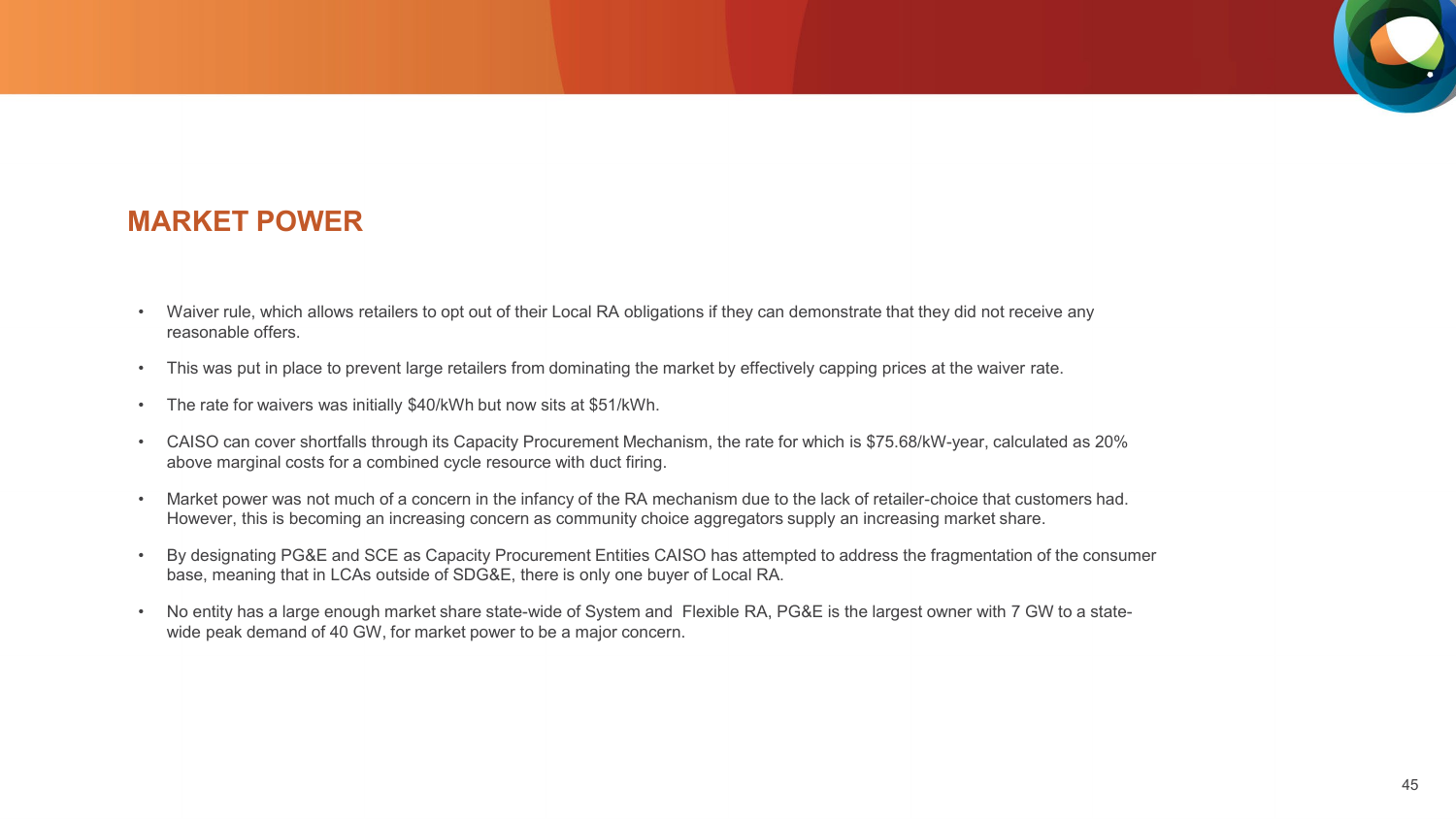## **PENALTIES AND COMPLIANCE**

- Penalties apply for each of the RA categories
- Dispatchable generators are required through the Resource Adequacy Availability Incentive Mechanism to offer their capacity into CAISO at pre-defined times but have no 'performance' requirement that requires availability during system stress events.
- Penalties for retailers who fail to meet System RA requirements are \$8.88/kW-month in Summer (May-October) and \$4.44/kW-month in Winter. This is a change from the flat rate of \$6.66/kW-month that applied prior to 2020.
- Points system, whereby 1% of deficiency in a month accrues 1 point, is in place which dictates that the penalty rate double if 6-10 points have been accrued and triples if 11+ points have been accrued. Points expire after 24 months.
- In 2019, Local RA penalty rate increased from \$3.33/kW-month to \$4.25/kW-month (1/12<sup>th</sup> waiver fee)
- Local RA penalties are not additive to System RA penalties. If system RA is deficient, the system RA penalty is paid on the deficiency. If an LSE is deficient by a greater amount in Local RA than System RA, the System RA penalty rate is paid on the system RA deficiency and Local RA penalty rate is paid only on the excess Local RA deficiency.
- Flexible RA penalty rate is \$3.33/kW-month (half the average System RA penalty rate) and is likewise with Local RA, not additive to System RA penalties.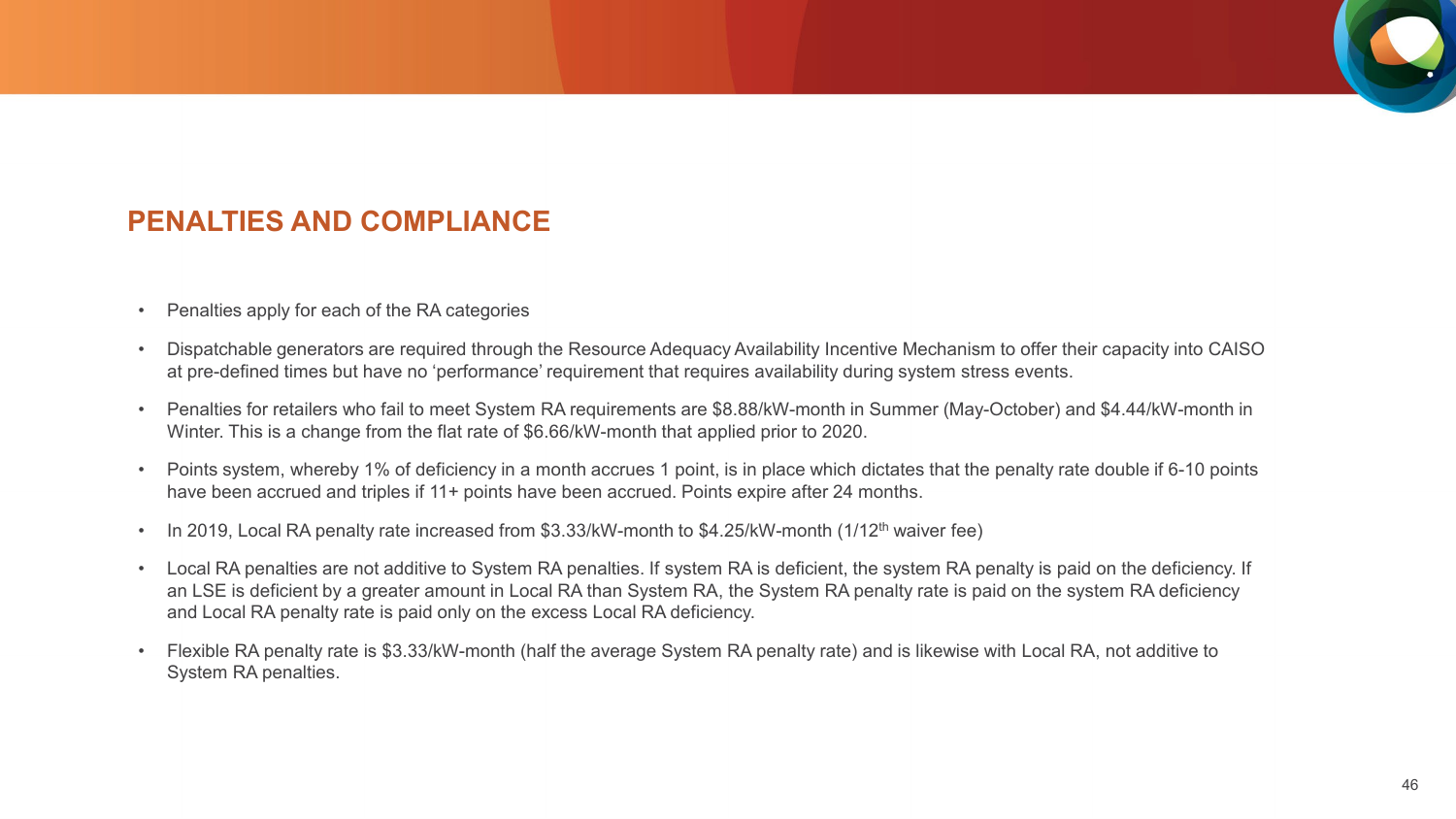# **APPENDIX 5 - IRELAND**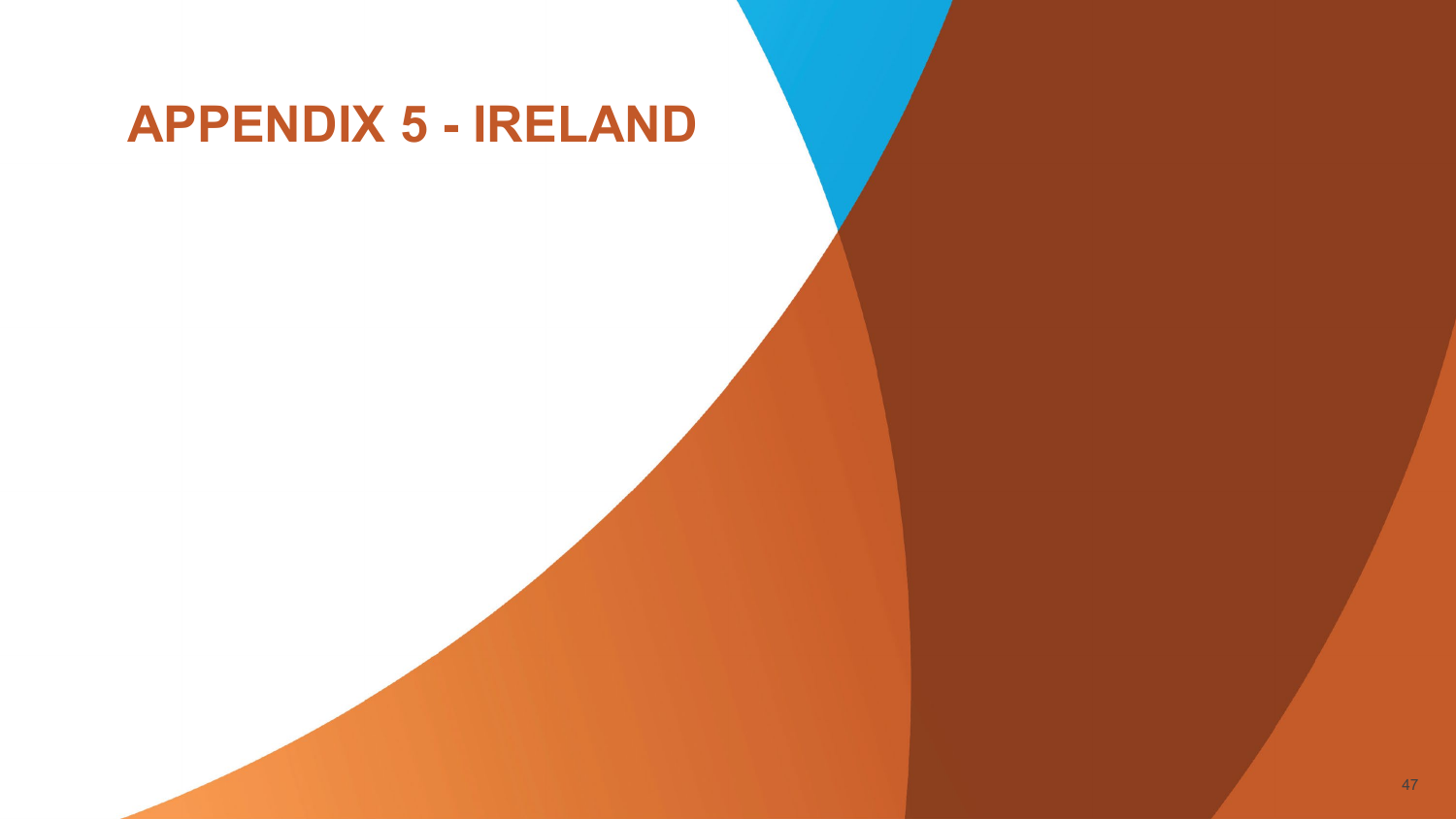### **CAPACITY DEFINITION**

#### **Product Definition**

- Reliability Option Generator sells a contract to the market operator, under which generators receive a premium but will make difference payments to the market operator equal to any positive difference between the market reference price and the strike price of the option, equal to 500 EUR. This difference payment is owed whether the holder is generating or not.
- If a generator is generating at full de-rated capacity, they receive a net revenue equal to the strike price, large costs can be incurred if a generator is not generating when the market reference price exceeds the strike price.

#### **De-rating**

- De-rating factors are applied according to technology class
- For non-intermittent generators, de-rating factors are calculated in models that simulate outages in specific technology classes and then calculate how much additional demand the system could manage while maintaining the same reliability standard (LOLE).
- For intermittent generators, de-rating factors are calculated by simulating optimal conditions using thermal generation and calculating surplus to the system when a unit of intermittent generation is added.
- Storage is de-rated by calculating how much firm capacity is required to replace the simulated removal of a storage unit. DR units receive the same de-rating factor as non-hydro storage of the same nameplate capacity and duration.
- Interconnectors are de-rated using the same methodology as thermal capacity, but are then de-rated further using a Monte Carlo simulation of coincident scarcity between GB and Ireland.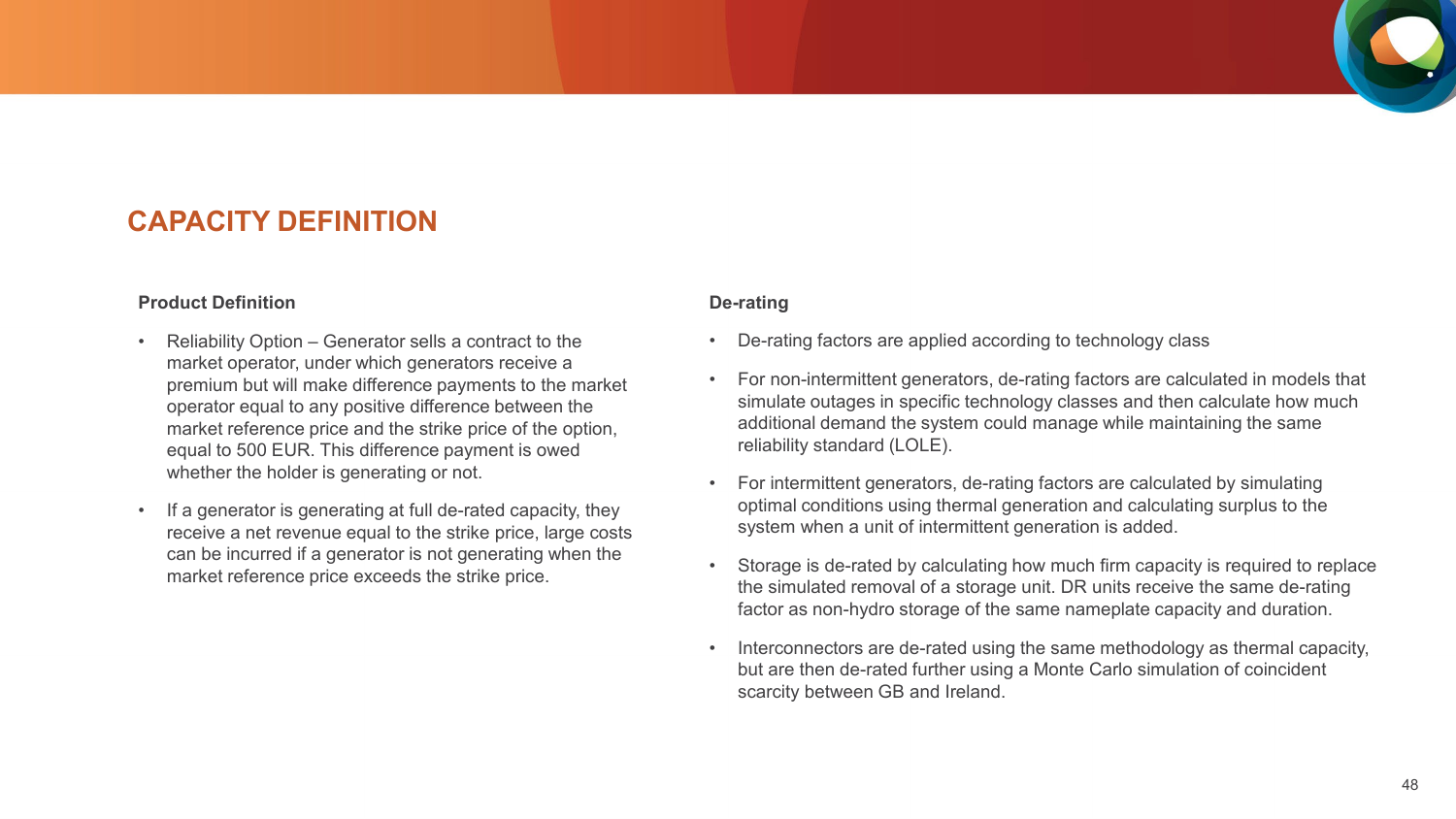### **FORECASTING AND DEMAND**

- Three demand scenarios are forecast by SONI and Eirgrid reflecting different weather effects, economic conditions and energy efficiency uptake.
- Since all capacity is allowed to participate in the capacity auction, there is no mechanism for removing the contribution of intermittent capacity from the forecasted capacity requirement.
- Portfolios of capacity are then randomly generated based on expected capacity and de-rating as outlined in the previous slide.
- Those portfolios that are simulated to meet the reliability standard of 8 hours LOLE are deemed Capacity Adequate Portfolios (CAPs)
- The CAP with the highest capacity requirement for each demand scenario is selected and these portfolios or put through a Least-Worst Regrets analysis, which compares the regret cost of overprocuring (the cost of excess capacity) with the regret cost of underprocuring (a function of VoLL) to determine an optimal demand scenario, which is then used as the forecast.

#### **Demand Curve**

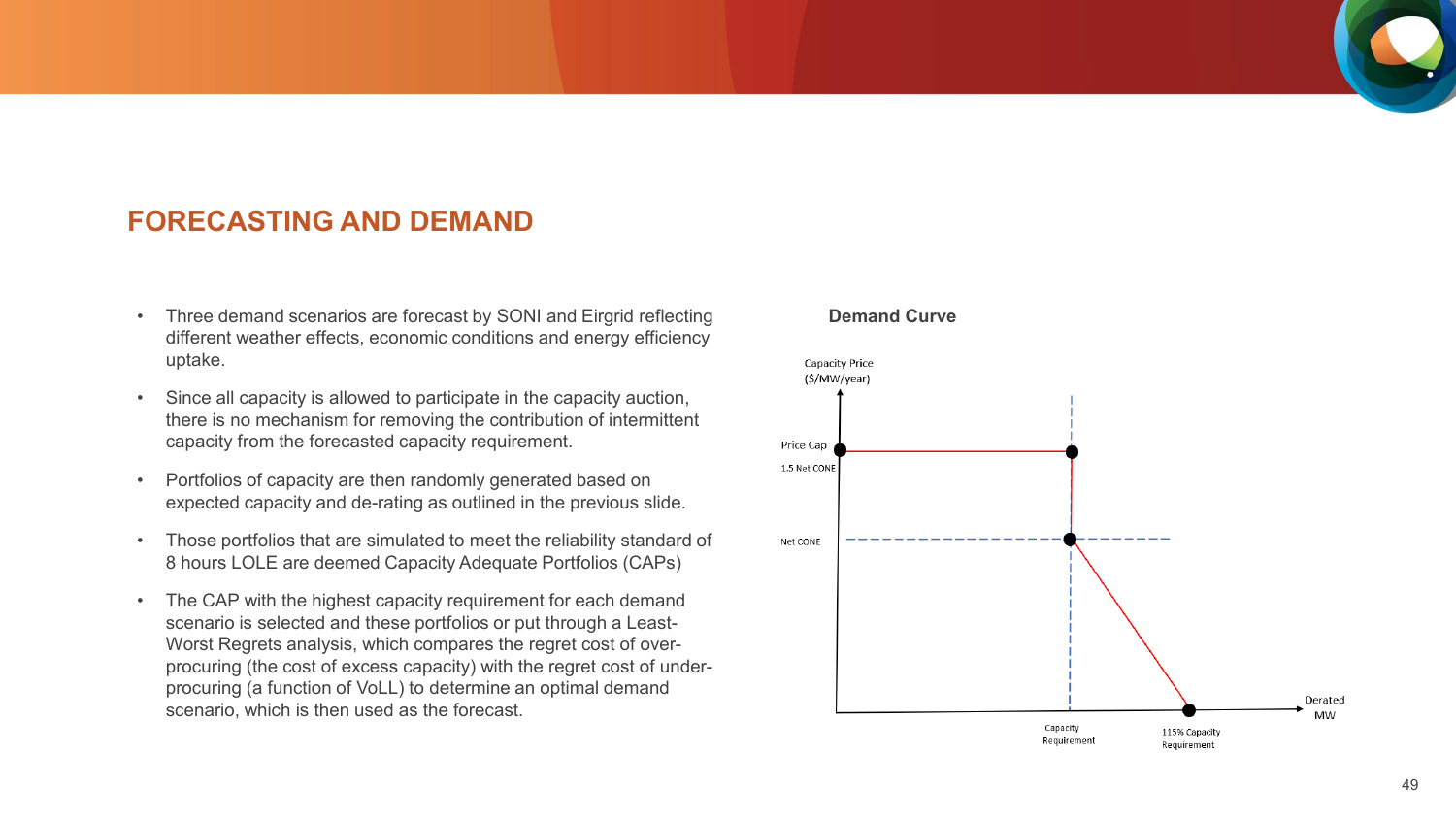### **PROCUREMENT AND TRADING**

- Participation is mandatory in the Capacity Auction, but capacity may apply for exemption
- T-4 auction takes place with the aim of procuring 100% of required capacity, with possible T-3, T-2 and T-1 auctions taking place if the regulator deems them necessary.
- Existing capacity may only win a 1-year contract and has a price cap of 0.5 Net CONE but can apply for a Unit Specific Price Cap which goes up to 110% of estimated net ongoing costs for the unit as determined by the market operator.
- New capacity may win contracts up to ten years in length and have a price cap equal to 1.5 Net CONE.
- All participants bid a flexible or inflexible (whether a partial acceptance of a bid is possible) price-quantity pair.
- Price-quantity pairs are placed in price order by the operator to build the supply curve, the intersection of which with the demand curve sets the clearing price and quantity.
- The operator errs on the side of under-procurement in cases where an inflexible bid crosses the demand curve and the auction is pay-as-clear meaning all winning bidders receive the clearing price.
- Additional 'out-of-merit' bidders may receive contracts in order to accommodate transmission constraints into a local area.

#### **Secondary Trading**

- May take place for one of the following 'legitimate reasons'
	- The Unit is affected by outage
	- Fluctuations in availability of primary energy source
	- Any other reason the regulator deems legitimate.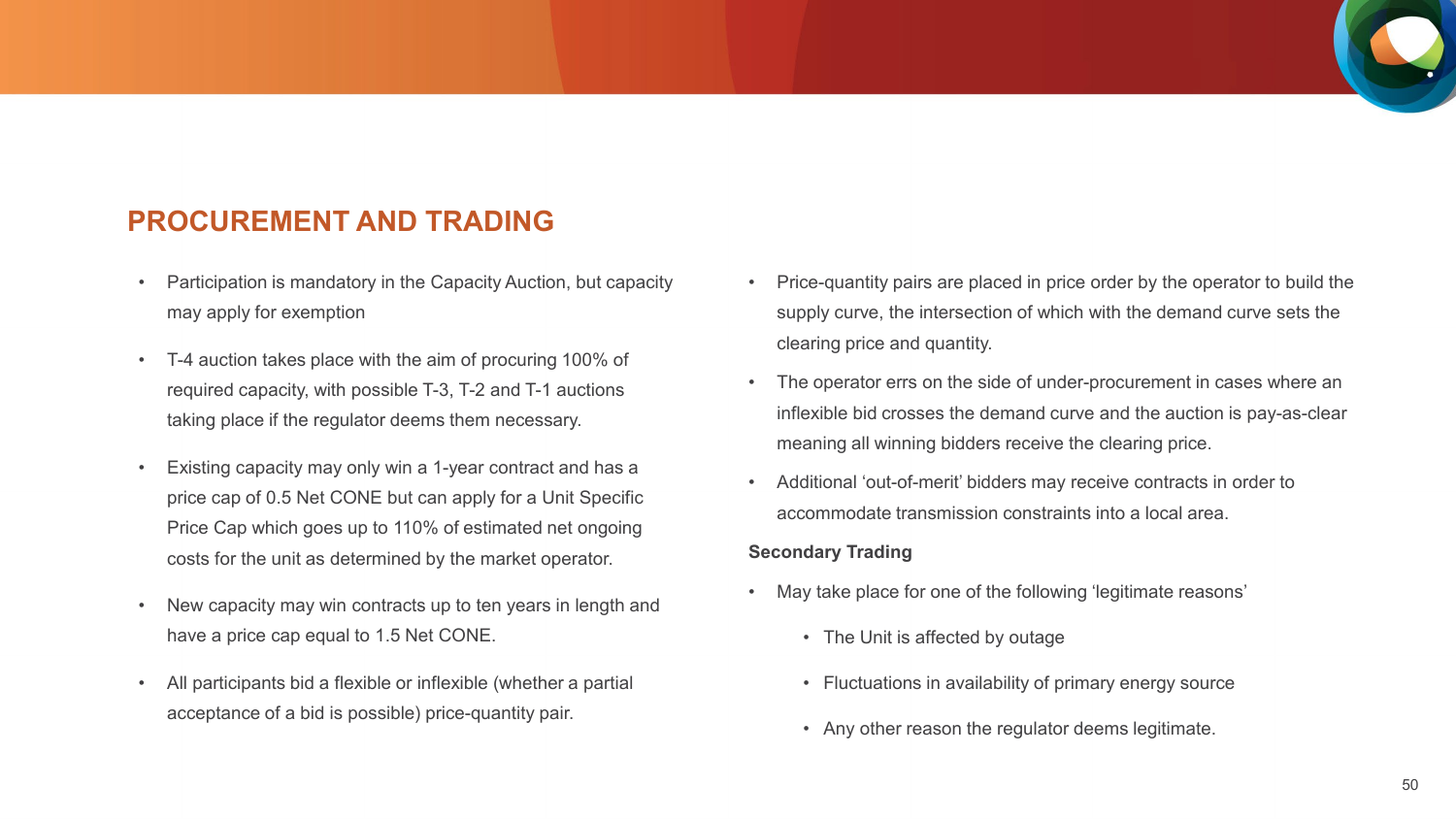### **TRANSMISSION AND INTERCONNECTION**

- Transmission constraints are incorporated into the forecasting of the capacity requirement.
- Across four jurisdictions (Northern Ireland, Greater Dublin, Rest of RoI, All-Ireland) each has a minimum capacity requirement that is estimated in the forecasting methodology.
- There is no distinction made between generating capacity and transmission capacity, thus it is a sufficient condition that the minimum capacity requirement is met in all four jurisdictions and no consideration is given to the location of a generator.
- The CM acts as a single market with a single clearing price for in-merit bidders (as opposed to out-of-merit bidders which may be awarded contracts to meet local requirements affected by transmission constraints)
- Interconnectors with GB are de-rated using the same methodology as the de-rating of thermal generators, with an additional de-rating based on Monte Carlo simulations of coincident peaks in GB and Ireland.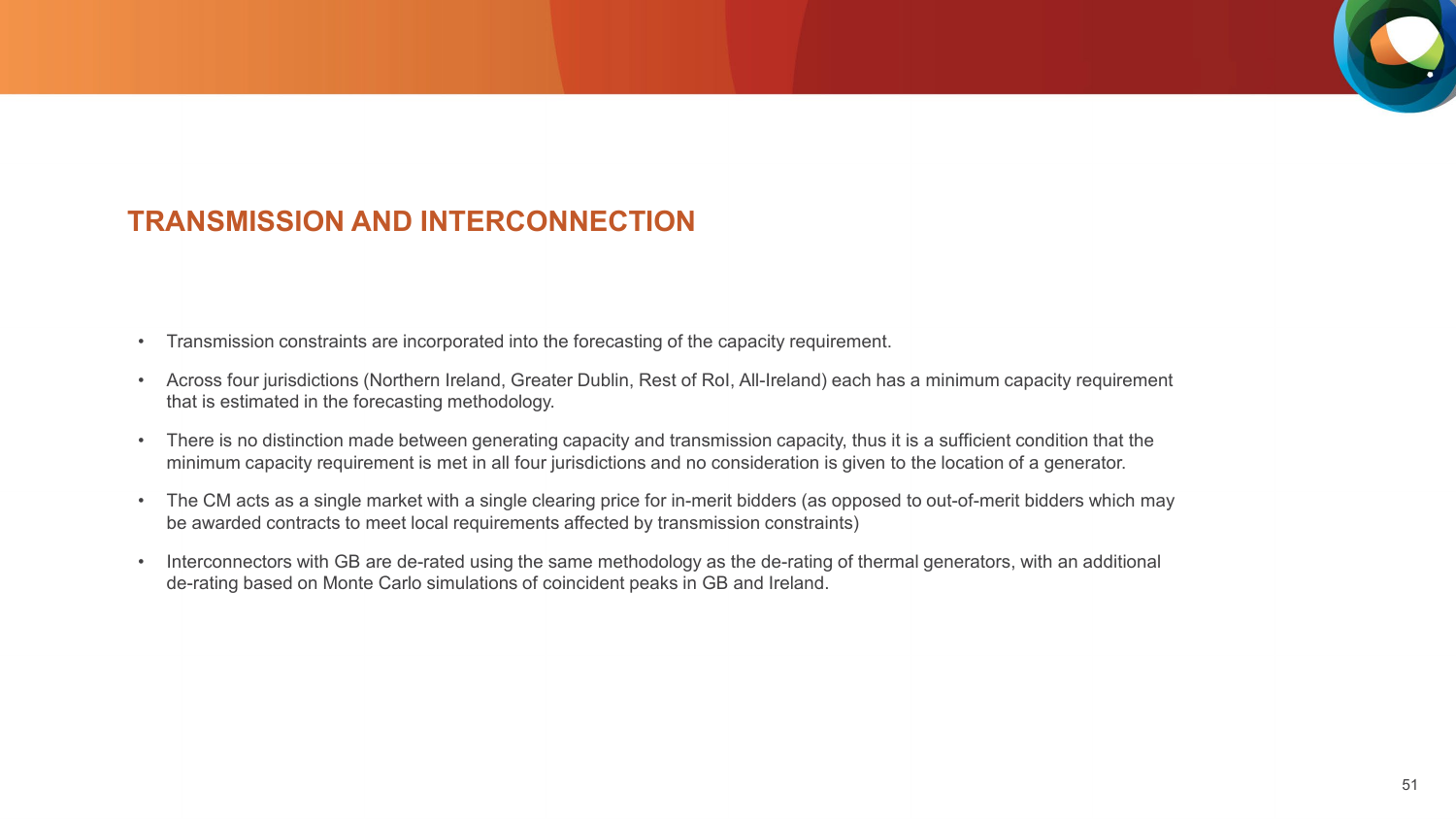

### **MARKET POWER**

- All generators are required to bid their full de-rated capacity into the T-4 auction unless an application for an exemption is granted by the regulator.
- Price cap of 1.5 Net CONE for new capacity
- Price cap of 0.5 Net CONE for existing capacity, unless they apply for a Unit Specific Price Cap, in which case they may be granted a new price cap equal to 110% of what the regulator estimates are the unit's on-going (forward-looking) costs.